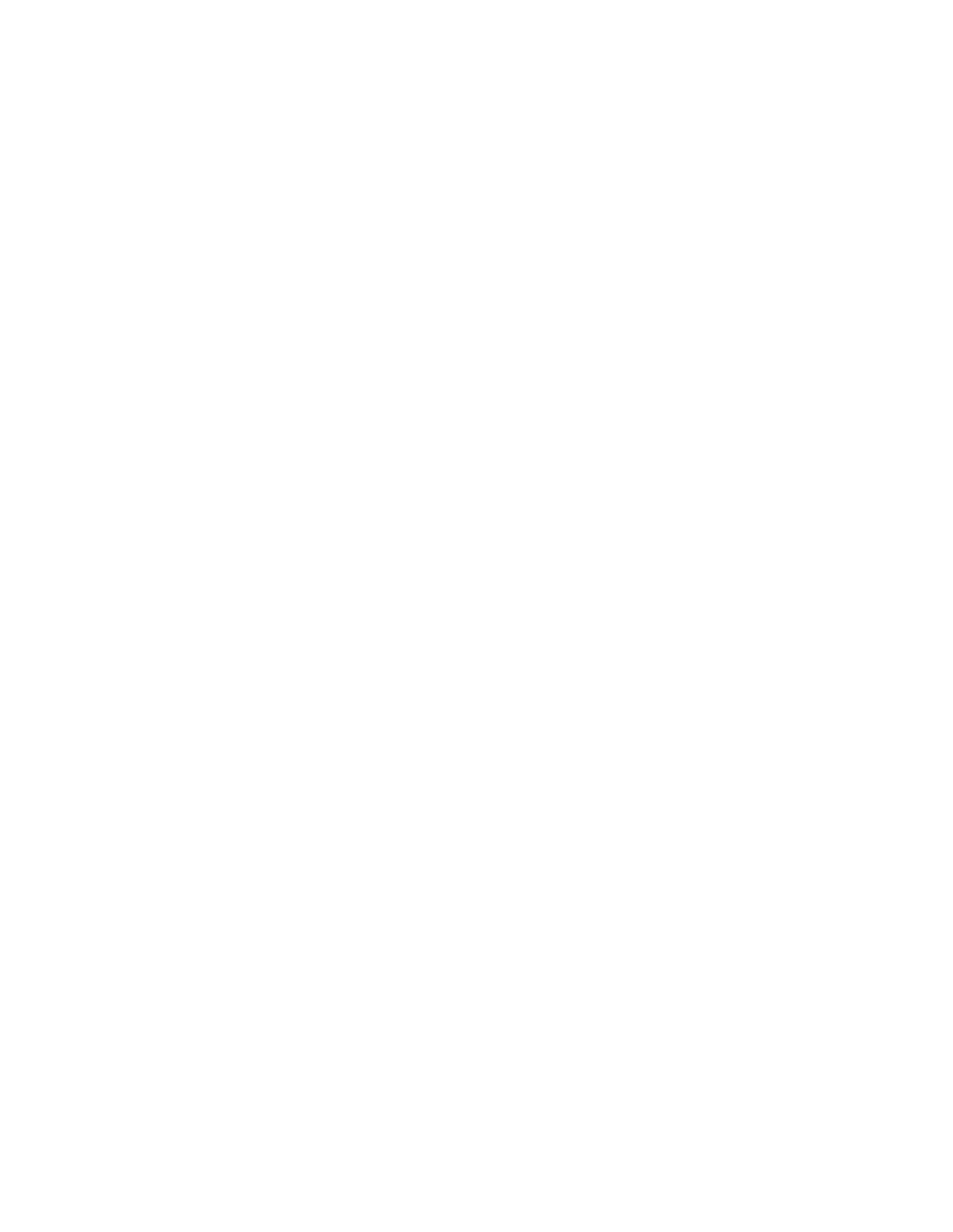to Helmut Veith mentor, role model, and friend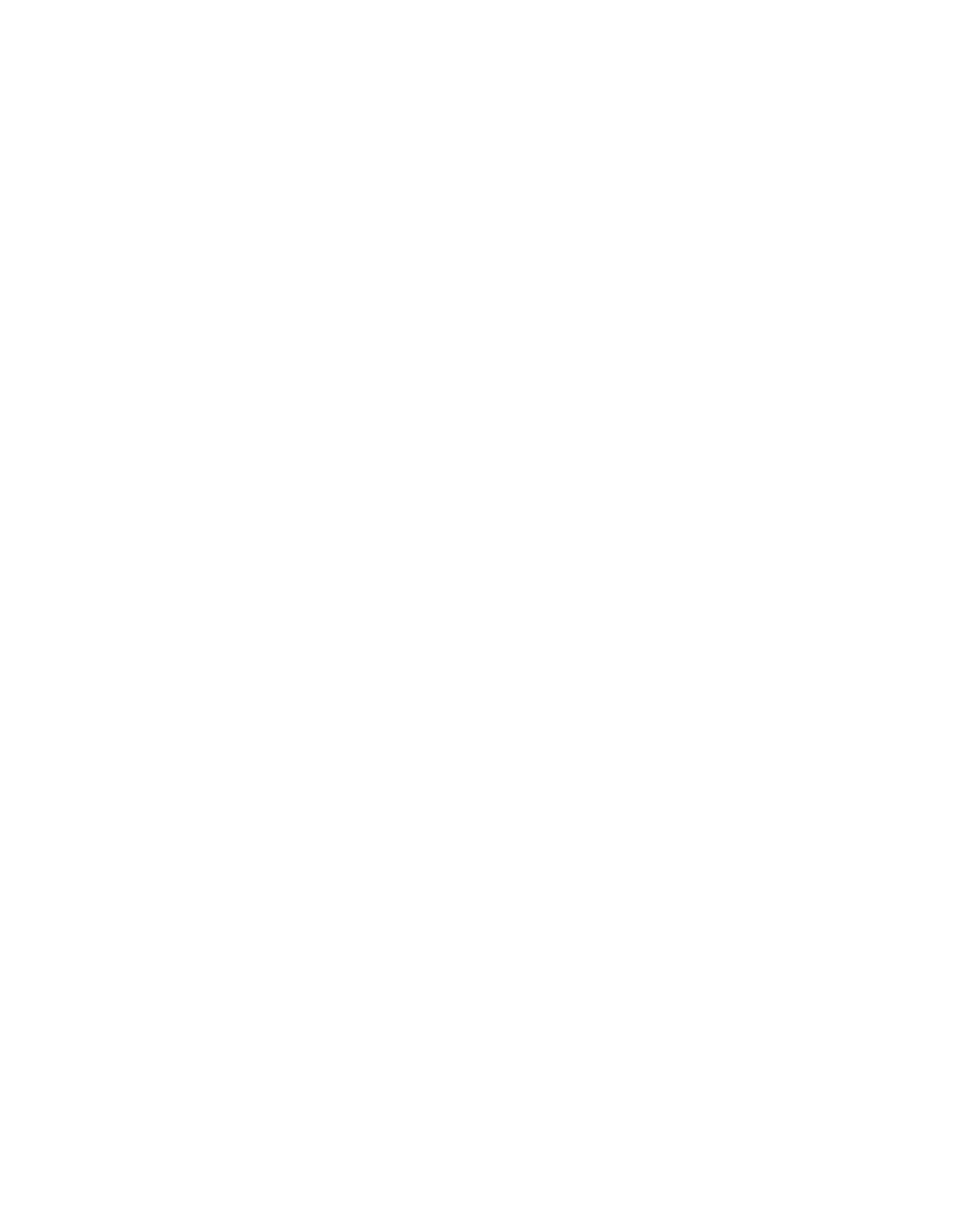#### Abstract

Computer systems control the world – we have come to rely on the correctness of software and integrated circuits in safety-critical domains such as aviation and automotive engineering, as well as in communication, consumer electronics, and domestic appliances. Yet establishing the correctness of these systems is an ever more tedious and challenging task, which more often than not involves a significant manual effort.

Formal verification techniques such as model checking promise remedy in the form of fully automated tools that answer a range of questions about the system: does it behave as it is supposed to, or does it contain bugs buried deeply in the code? If the result is not as expected, exactly when and where did the system start to misbehave?

In practice, the scale of industrial software and hardware designs and the complexity of bugs severely limits the applicability of automated tools. Software components comprise thousands of lines of code; bugs (such as buffer overflows) may require hundreds of loop iterations to surface; and failing executions of integrated circuits can span millions of cycles.

The constituent publications of this habilitation thesis present novel techniques—centered around mathematical induction and Craig's interpolation theorem—that push the scalability of automated verification to real-world problems. We combine the most competitive hardware model checking algorithms (which are based on inductive generalization and interpolation) with novel abstractionrefinement techniques to verify industrial-size software. We show how to uncover deep software bugs by collapsing millions of execution steps into a single step by solving recurrences. Using interpolation, we isolate faults in lengthy executions in post-silicon validation. Our novel adaptations of induction and interpolation methods are key to the development of scalable tools for automated verification, bug detection, and fault localization.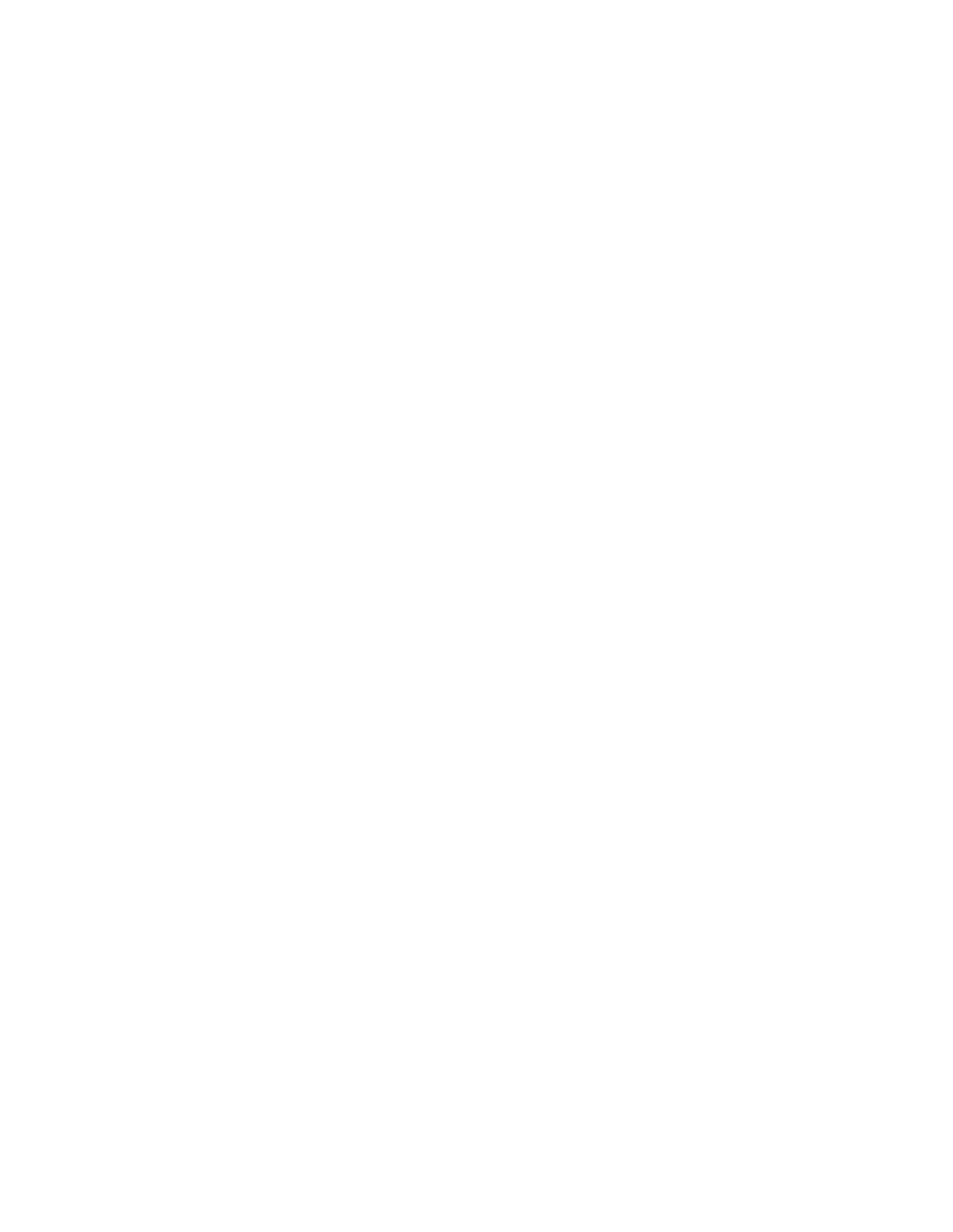#### Acknowledgments

The decade since I started my doctoral studies at ETH Zürich has been the most exciting of my life so far. I had the honor to work with numerous brilliant people without whom this habilitation thesis would not exist. First and foremost I have to thank the people who taught me how to do research – my academic supervisors and advisors Roderick Bloem, Daniel Kröning, Sharad Malik, and Helmut Veith (in alphabetical and chronological order). The publications that form this cumulative habilitation, however, owe their existence not only to my advisors but also to my numerous co-authors. In particular, I want to thank Johannes Birgmeier, Aaron Bradley, Vijay D'Silva, Matt Lewis, Mitra Purandare, Matthias Schlaipfer, Yakir Vizel, and Charlie Shucheng Zhu for their contributions. My work has been made possible by a number of funding agencies, in particular by the Vienna Science and Technology Fund (WWTF), the European Union (through FP7), the Austrian Science Fund (FWF), and Microsoft Research. Last but not least, I want to credit and express my gratitude to the people who selflessly supported my academic career: my parents, and my amazing wife (and copy editor) May.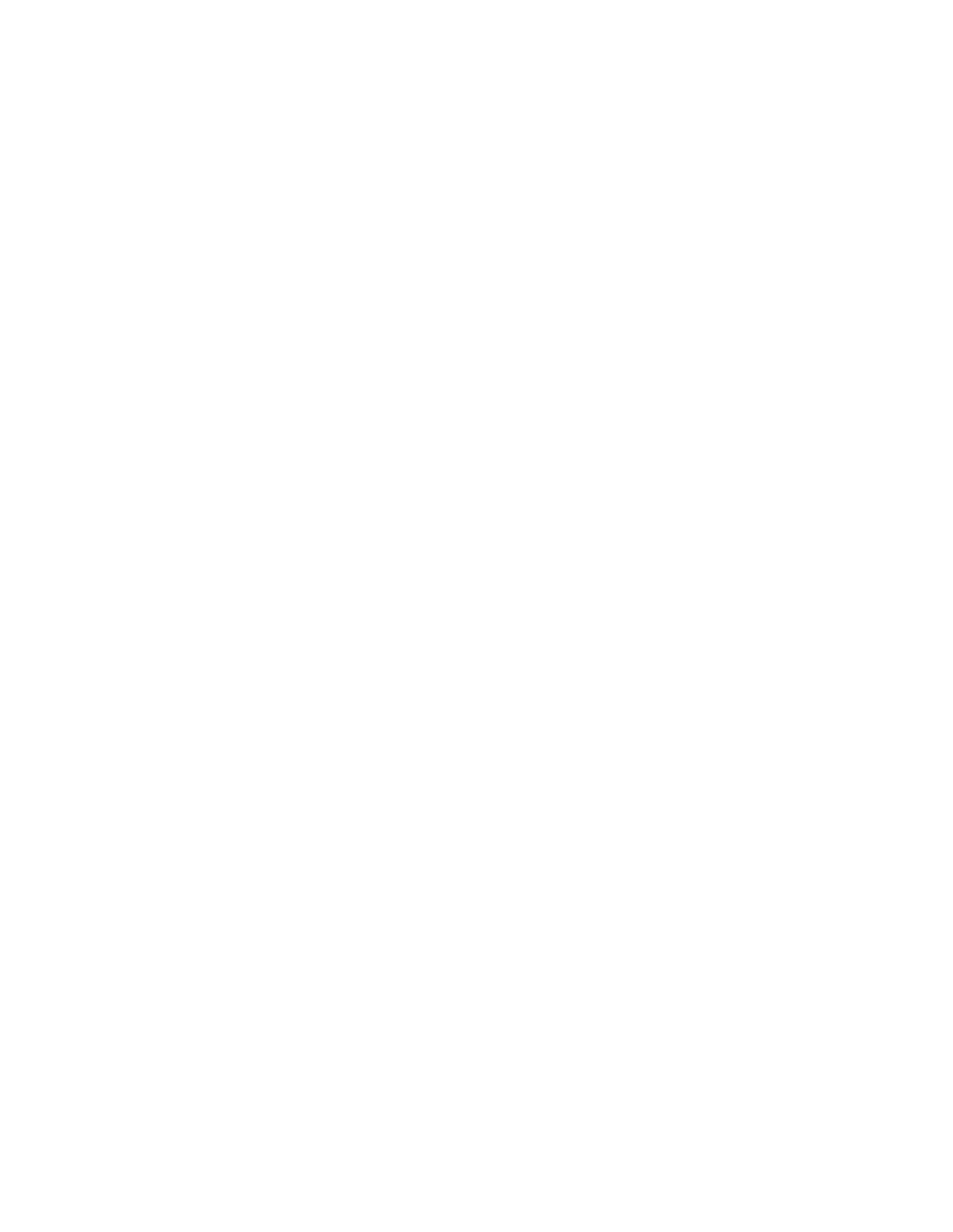## Contents

| I        | Overview                                                                         | $\overline{5}$ |
|----------|----------------------------------------------------------------------------------|----------------|
| 1        | Introduction                                                                     | $\overline{7}$ |
| $\bf{2}$ | Model Checking 101<br>Symbolic Encodings<br>$2.1\,$                              | 11<br>12       |
|          | 2.2<br>2.3                                                                       | 14<br>16       |
| 3        | <b>Outline of Contributions</b>                                                  | 19             |
|          | 3.1<br>3.1.1                                                                     | 19<br>19<br>21 |
|          | 3.1.2<br>3.2<br>3.2.1                                                            | 22<br>22       |
|          | 3.2.2<br>3.3<br>3.3.1                                                            | 23<br>24<br>25 |
|          | 3.3.2<br>3.4<br>3.4.1                                                            | 26<br>26<br>27 |
|          | 3.4.2<br>$3.5\,$                                                                 | 28<br>29       |
| п        | Publications                                                                     | 37             |
| 4        | Boolean Satisfiability Solvers and Their Applications in Model Checking          | 39             |
| 5        | Labelled Interpolation Systems for Hyper-Resolution, Clausal and Local Proofs 41 |                |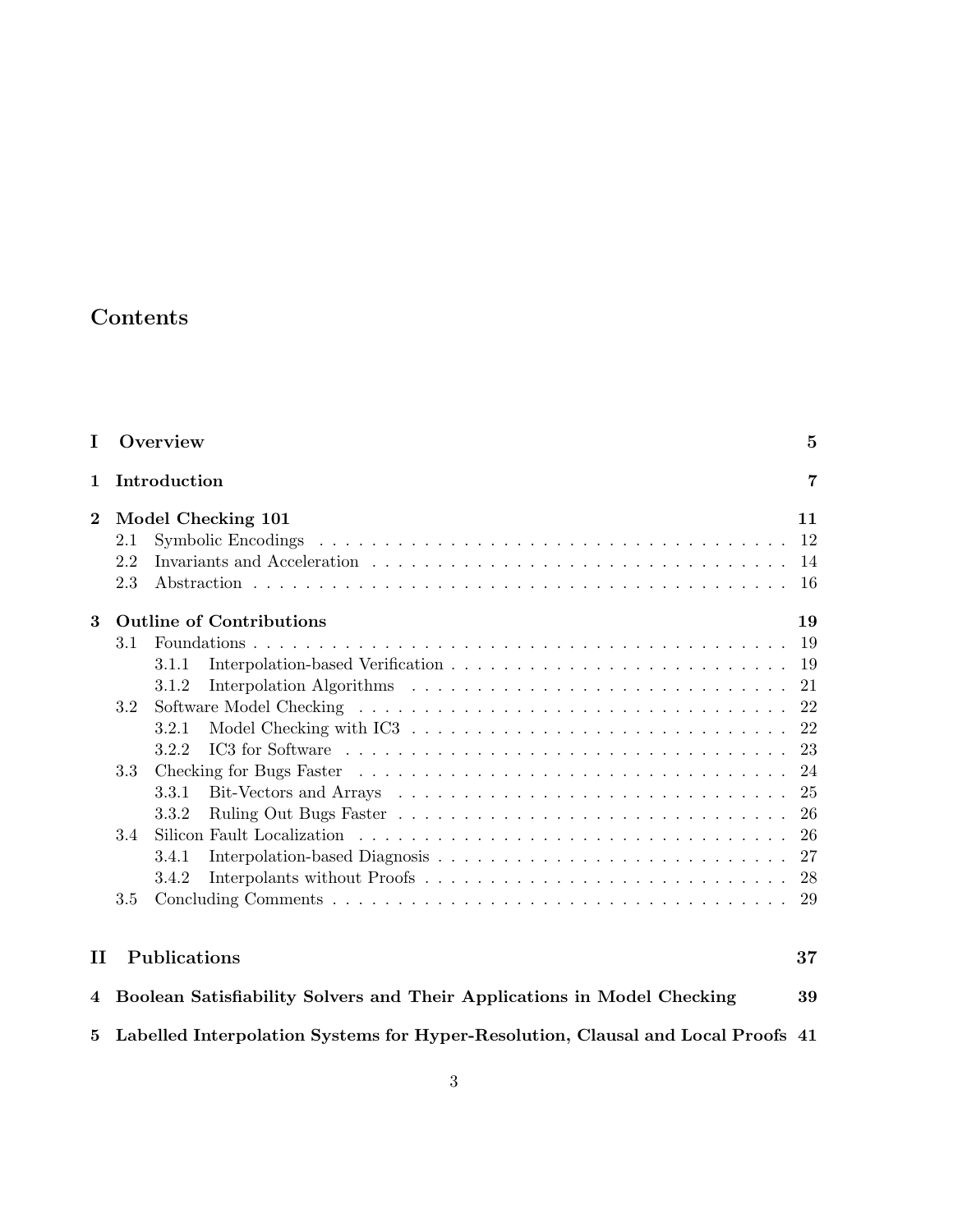| 6 Counterexample to Induction-Guided Abstraction-Refinement (CTIGAR)           | 43 |
|--------------------------------------------------------------------------------|----|
| 7 Under-approximating Loops in C Programs for Fast Counterexample Detection 45 |    |
| 8 Proving Safety with Trace Automata and Bounded Model Checking                | 47 |
| 9 Silicon Fault Diagnosis Using Sequence Interpolation with Backbones          | 49 |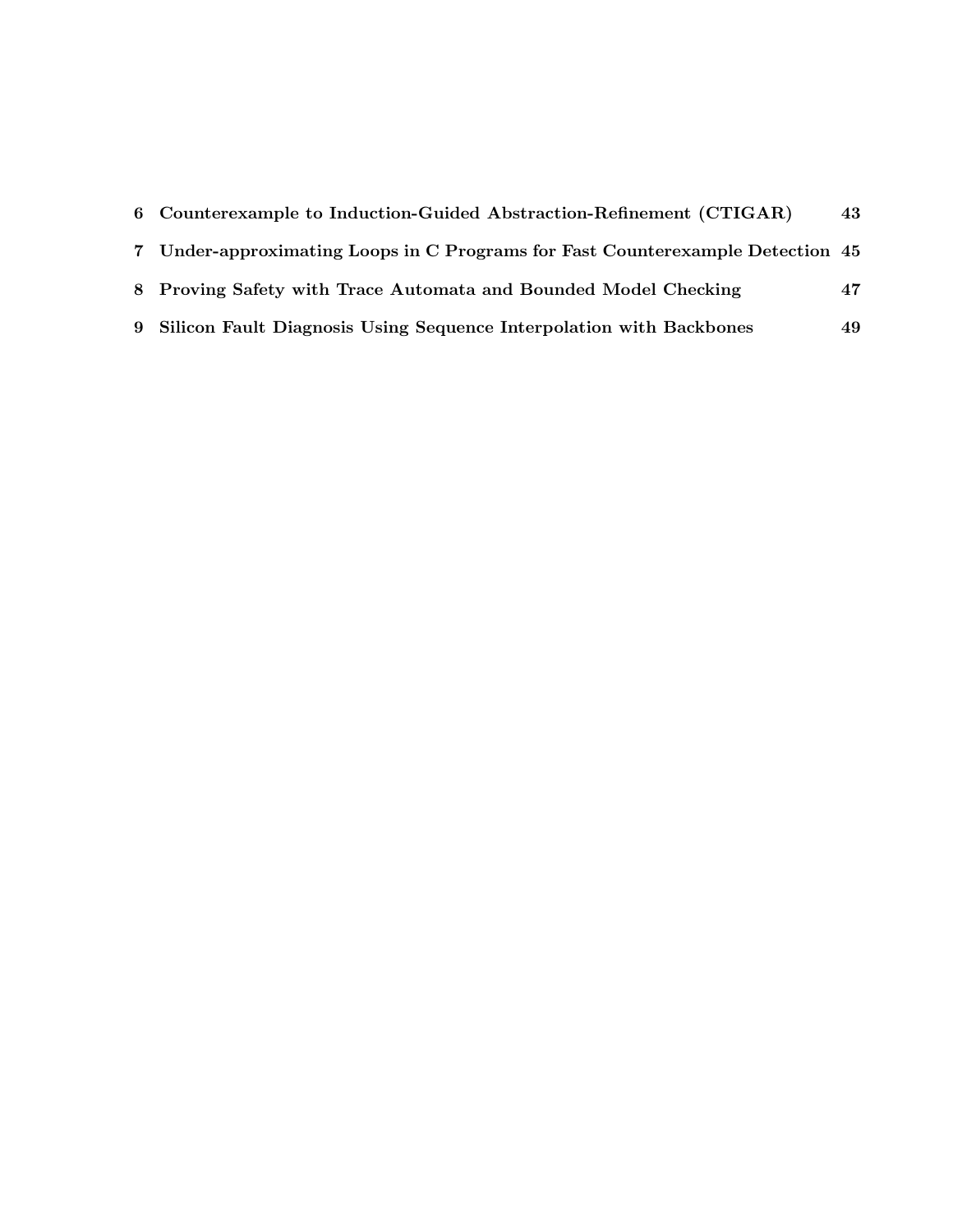# Part I **Overview**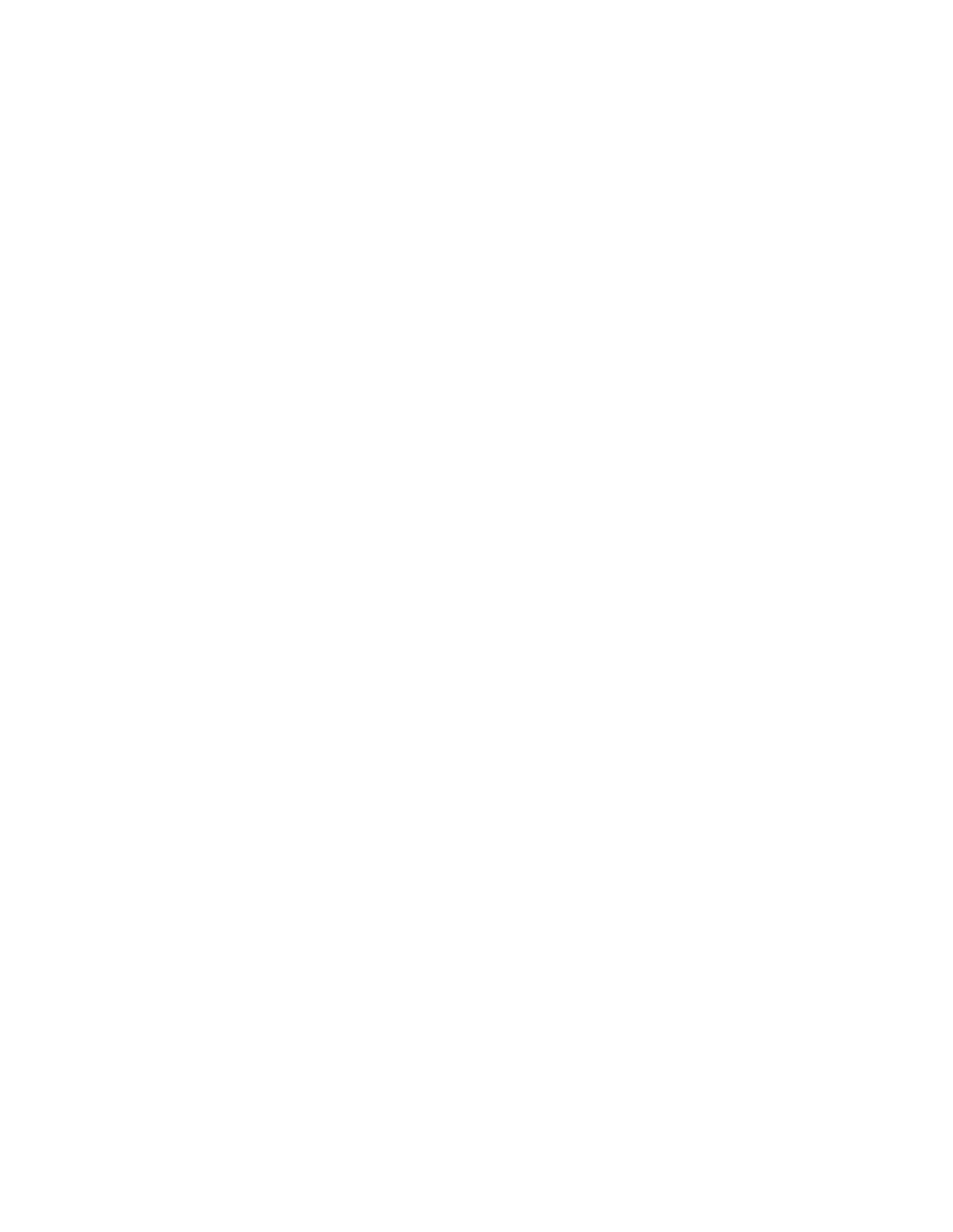### 1 | Introduction

Over the last few years, a staggering number of reports of bugs in software and hardware have been published by mainstream news outlets such as The Guardian or The New York Times. Prominent examples (some of which are listed in Figure 1.1) include a critical software bug causing a complete electrical shutdown of the Boeing 787 Dreamliner [Gib15]; the "Heartbleed" bug in the OpenSSL cryptographic library which puts users' personal information at risk [Kel14]; and the "Rowhammer" security vulnerability which allows attackers to take over a computer system by exploiting a hardware glitch in DRAM memory cells [Kir15].

These bugs and vulnerabilities remained undetected during product development despite huge efforts spent on verification and validation: more than 50 percent of time and cost of typical programming projects is dedicated to verification [MSB11], and a recent study [Fos12] suggests that the situation in hardware development is similar. Verification is increasingly becoming the bottle-neck in the development of electronic systems, since tasks such as testing and test-bench development, simulation, and debugging involve substantial manual effort.

Formal verification techniques such as model checking promise remedy in the form of fully automated tools. Model checking [CGP99] is an automated approach to exhaustively exploring and analyzing the behavior of systems. Typically applied to source code of software or hardware

designs, model checking tools check for a range of bugs such as assertion violations, deadlocks, or crashes. Our surveys on software and hardware model checking ([DKW08] and [VWM15], respectively) provide an overview of the state-ofthe-art in the field.

In practice, the scale of industrial software and hardware designs and the complexity of bugs severely limit the applicability of automated tools. For instance, the OpenSSL implementation comprises several hundred thousand lines of code only few of which are responsible for the Heartbleed bug; the shutdown of the 787 Dreamliner is caused by an arithmetic integer overflow which only surfaces after 248 days of continuous operation; the Rowhammer vulnerability is a hardware deficiency introduced during the manufacturing process and not reflected by a high-level hardware model. While these scenarios pose unique challenges to automated verification tools, the underlying problem is ultimately related to scalability and needs to be addressed by techniques that allow us to automatically analyze larger and more complex code and longer executions.

The publications collected in this habilitation thesis describe work undertaken at TU Wien between 2012 and 2015. The aim of this line of work is to increase the scalability of automated verification using novel techniques centered around mathematical induction and Craig's interpolation theorem.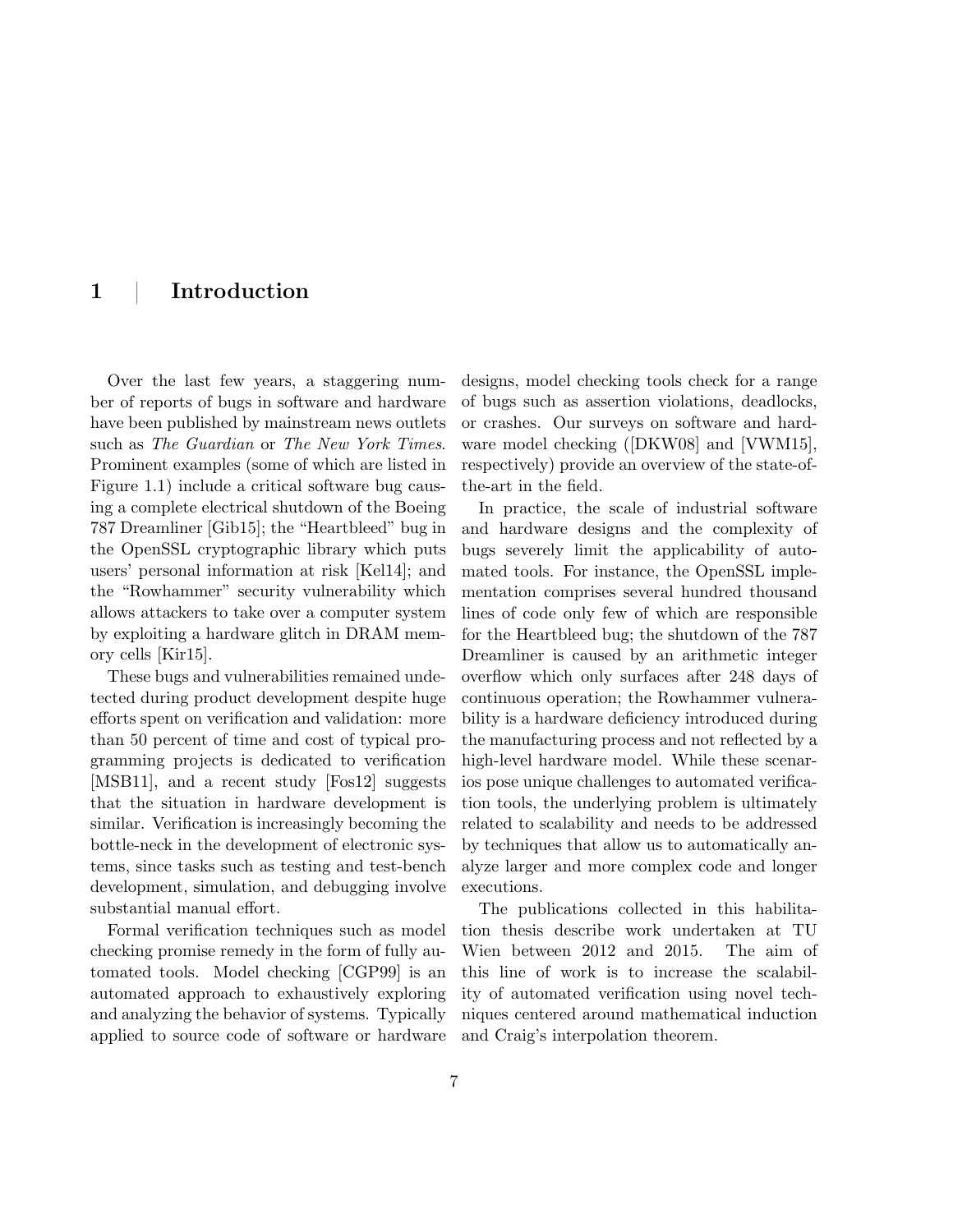| $\mathcal{C}$ | Toyota Motor is recalling all of<br>the 1.9 million newest-generation<br>Prius vehicles it has sold world-<br>wide because of a programming er-<br>ຳາ<br>ror $\ldots$            | $\mathcal{L}$ | An unprecedented systems failure<br>was responsible for the air traf-<br>fic control chaos that affected air-<br>ports across London and south-<br>east England on Friday  "In this |
|---------------|----------------------------------------------------------------------------------------------------------------------------------------------------------------------------------|---------------|-------------------------------------------------------------------------------------------------------------------------------------------------------------------------------------|
| $\mathcal{L}$ | The New York Times, Feb. 13, 2014 [TT14]<br>The US air safety authority has is-                                                                                                  |               | instance a transition between the<br>two states caused a failure in the<br>system which has not been seen $\gamma$<br>before," $\dots$                                              |
|               | sued a warning and maintenance<br>order over a software bug that<br>causes a complete electric shut- "<br>down of Boeing's $787$                                                 | 44            | The Guardian, Dec. 13, 2014 [Joh14]<br>DRAM is vulnerable to electrical                                                                                                             |
|               | The Guardian, May 1, 2015 [Gib15]                                                                                                                                                |               | interference because the cells are<br>packed so closely together                                                                                                                    |
| 44            | A major online security vulnera-<br>bility dubbed "Heartbleed" could<br>put your personal information at<br>risk, including passwords, credit "<br>card information and e-mails. |               | Repeatedly accessing a row of<br>memory cells can cause adjacent<br>ones to change their binary values<br>using a technique that's been de- $\gamma$<br>scribed as rowhammering.    |
|               | CNN, Apr. 9, 2014 [Kel14]                                                                                                                                                        |               | InfoWorld, July 30, 2015 [Kir15]                                                                                                                                                    |

Figure 1.1: Software bugs and hardware faults in recent news

The habilitation thesis is structured as follows:

Part I, comprising the first three chapters of this thesis, describes the relevant background and establishes the overarching theme of the constituent publications in Part II.

- Chapter 2 provides an overview of modern verification and model checking techniques, including symbolic model checking, abstraction and refinement, and acceleration.
- Chapter 3 summarizes the contributions of the papers that constitute Part II of the thesis and relates their content. The techniques

covered by these papers fall into four categories:

- 1. State-of-the-art model checking algorithms and foundations of algorithmic Craig interpolation, which form the basis of the work presented in the subsequent chapters;
- 2. Abstraction and refinement techniques for software model checking, which rely on induction and interpolation to increase the scalability of software model checkers;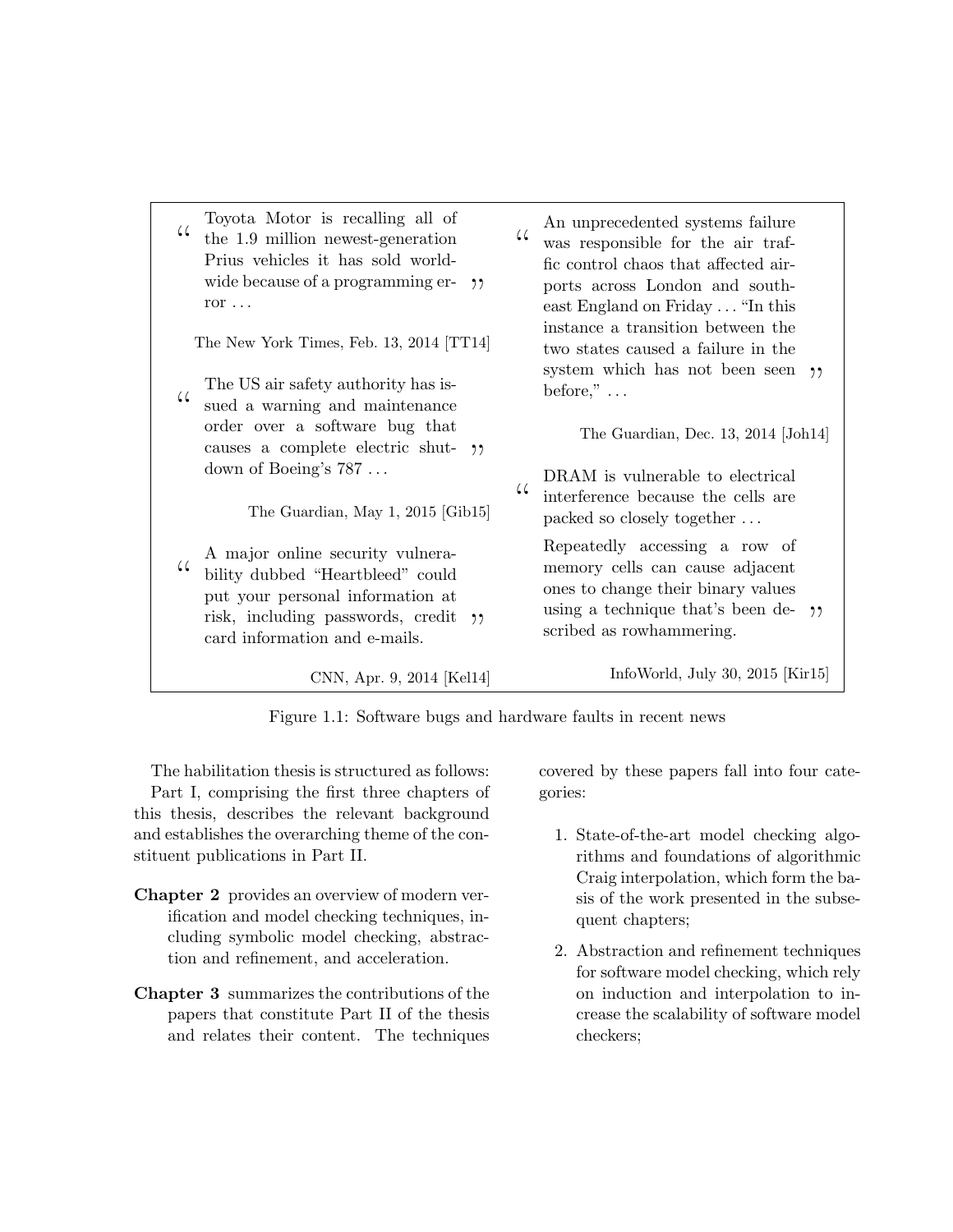- 3. Acceleration and under-approximation techniques (which are based on induction) for the rapid detection of software bugs; and
- 4. Interpolation-based hardware fault localization techniques, enabling the efficient localization of faults in lengthy executions of integrated circuits.

Part II comprises the constituent publications of the habilitation thesis.

- Chapter 4 provides a survey of state-of-theart hardware model checking techniques and their underlying satisfiability checking algorithms [VWM15]. The primary focus of the survey is on verification techniques based on Craig interpolation (cf. Chapter 5) and induction (such as the IC3 model checking paradigm, which we apply to software in Chapter 6).
- Chapter 5 describes novel algorithms to construct Craig interpolants [SW16] from propositional resolution proofs and firstorder logic proofs (generated by solvers surveyed in Chapter 4), generalizing a range of existing interpolation techniques.
- Chapter 6 combines IC3—one of the the most competitive hardware model checking algorithms (discussed in Chapter 4)—with interpolation-based abstraction techniques to verify industrial-size software [BBW14].
- Chapter 7 explains how acceleration techniques based on mathematical induction can be applied to rapidly detect bugs in software in the presence of loops with many iterations and datatypes such as bit-vectors and arrays [KLW15b].
- Chapter 8 discusses how the acceleration techniques from Chapter 7 can be deployed to quickly prove the absence of "deep" bugs that require many loop iterations [KLW15a].
- Chapter 9 describes how Craig interpolation can be deployed to enable an iterative analysis of lengthy executions of integrated circuits to locate hardware faults introduced during the manufacturing process [ZWM14].

The work presented in the peer-reviewed articles in Chapters 4 to 9 has been carried out in close collaboration with a range of excellent students and researchers, to whom I owe a great debt. As described below, my contributions to these publications were significant.

- The survey in Chapter 4 is joint work with my former post-doctoral advisor Sharad Malik (at Princeton University), who provided the vision and outline for the paper, and Yakir Vizel, to whom the part on interpolation-based algorithms owes its existence.
- The journal paper in Chapter 5 is an extended version of my single-authored work [Wei12], which was enriched with additional results and experiments on interpolation for clausal refutations by my doctoral student Matthias Schlaipfer.
- The paper on our adaptation of the IC3 model checking algorithm (Chapter 6) for software resulted from a visit of Aaron Bradley (the inventor of IC3) and is based on the thesis of my then master's student Johannes Birgmeier (now a doctoral student at Stanford).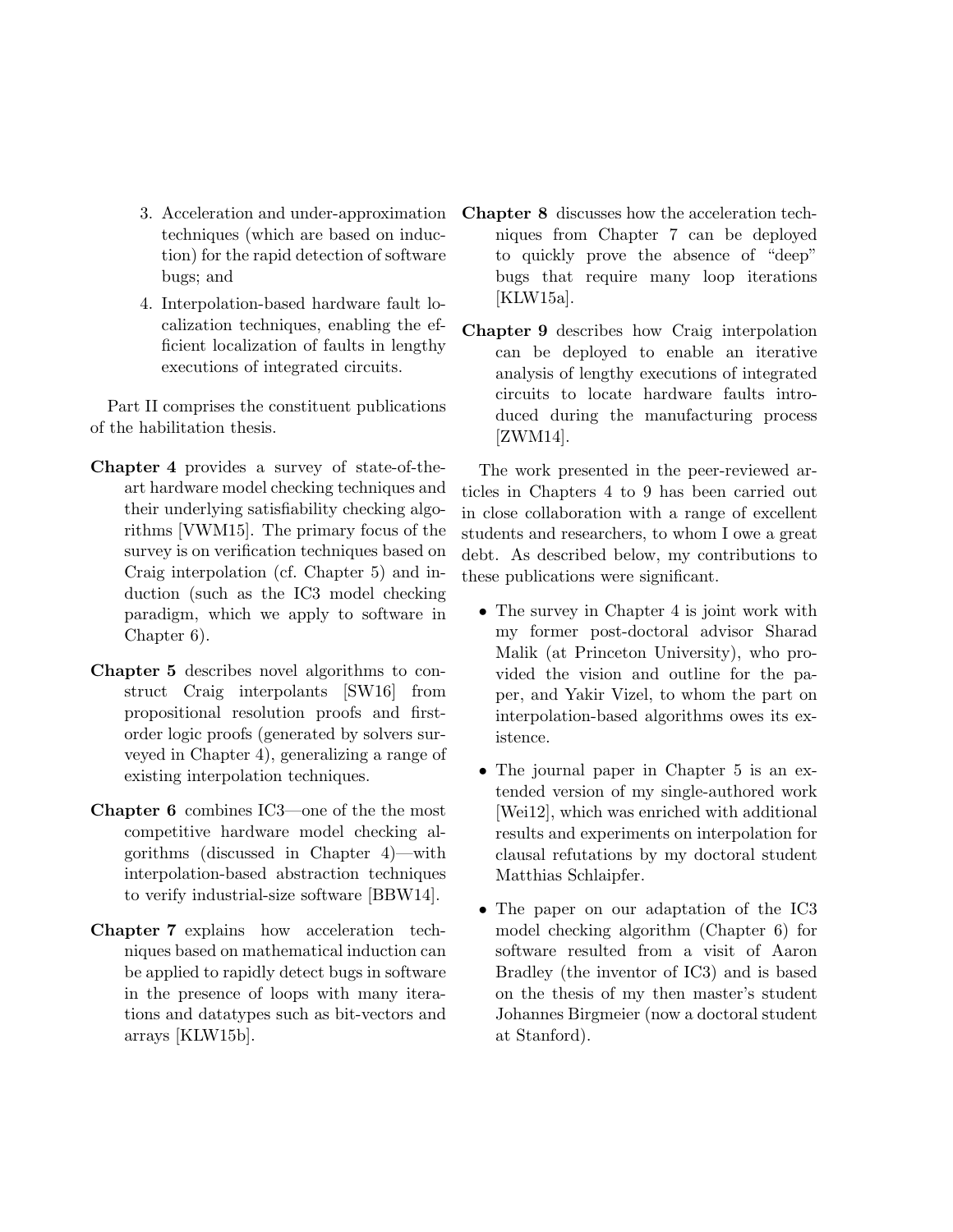- Chapters 7 and 8 are joint work with my doctoral supervisor Daniel Kröning and his student Matt Lewis, and a direct continuation of a line of work I started during my doctorate [KW06, KW10, Wei10]. The implementation is based on my software verification tool WOLVERINE [KW11].
- Chapter 9 is joint work with Sharad Malik and his doctoral student Charlie Shucheng Zhu, whom I co-supervised at Princeton. The implementation is based on a SATbased tool for computing backbones that I developed [ZWSM11].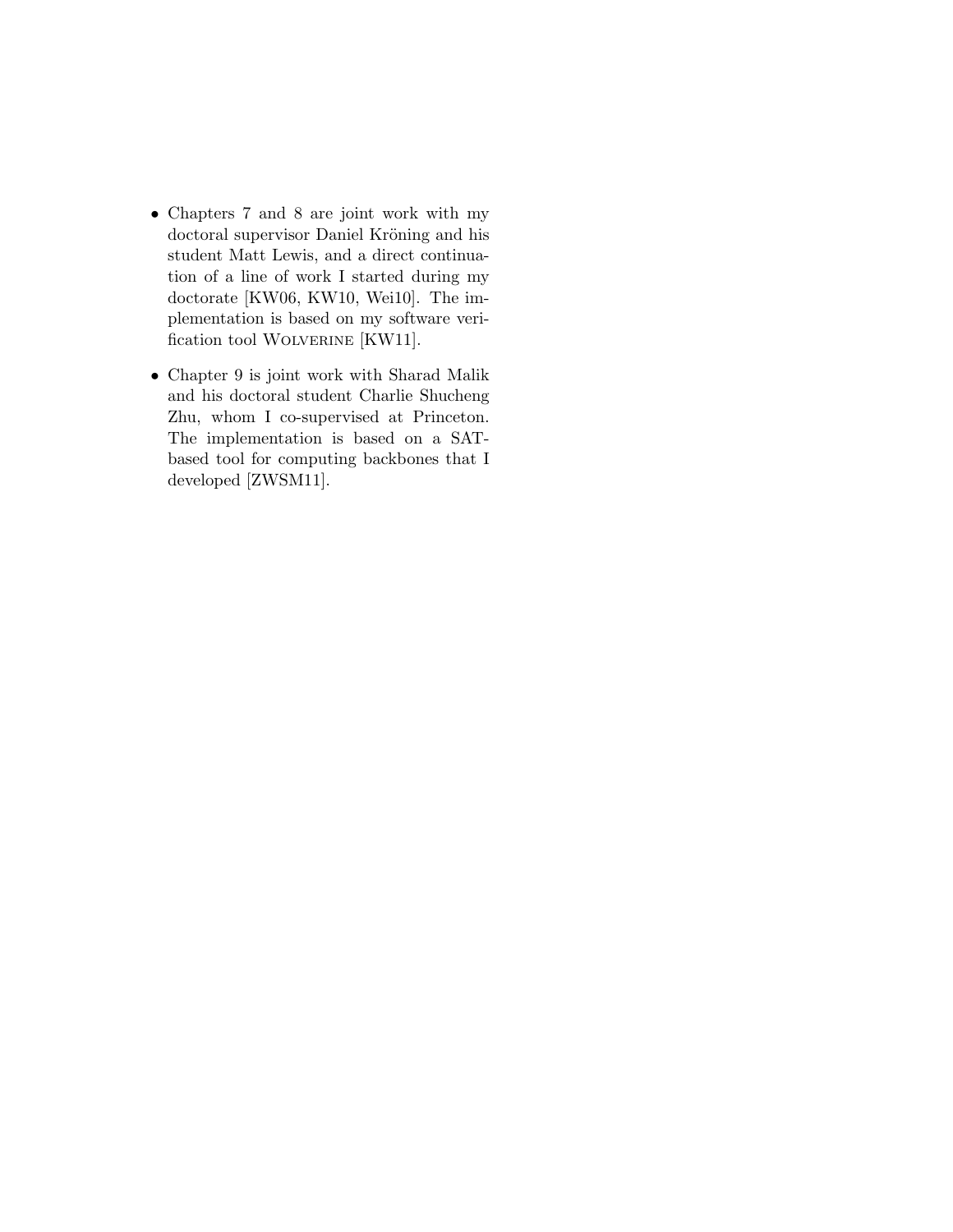2 | Model Checking 101



Figure 2.1: Transition relation T

Model checking [CE81, QS82, CGP99] is an automated verification technique that exhaustively checks a system for bugs (or violations of a given specification). Unlike testing, model checking is not based on executing the system under test, but rather on a systematic analysis of a model of the system. In its most general form, the model of a system is given in terms of a transition relation  $T$  relating states  $s$  to their successor states  $s'$  (Figure 2.1). At this level of abstraction, we are oblivious of the nature of the modeled system: states could be either program states mapping memory locations and program counters to values (e.g.,  $\langle pc \mapsto 2, x \mapsto 1 \rangle$ ), the states of the latches of an integrated circuit, or a more abstract system description such as a state machine or a business model described in the Unified Modeling Language (UML).

The goal of model checking is to determine whether a given system satisfies a property in question. In the simplest case, the property is given as a set of safe states  $P$  that the system must not leave (or, alternatively, a set of bad states  $\overline{P}$  that the system should never reach). Consequently, model checking algorithms are search algorithms that systematically explore



Figure 2.2: Counterexample to property P



(a) Single transitions and explicit states



(b) Binary relation T over sets of states

Figure 2.3: Explicit exploration vs. image computation

states reachable from an initial set of states I. If the search algorithm encounters states for which T yields no successors or states that have been previously visited, it backtracks and explores undiscovered regions of the state space. A sequence of transitions violating the property is a counterexample to safety (indicated in red in Figure 2.2).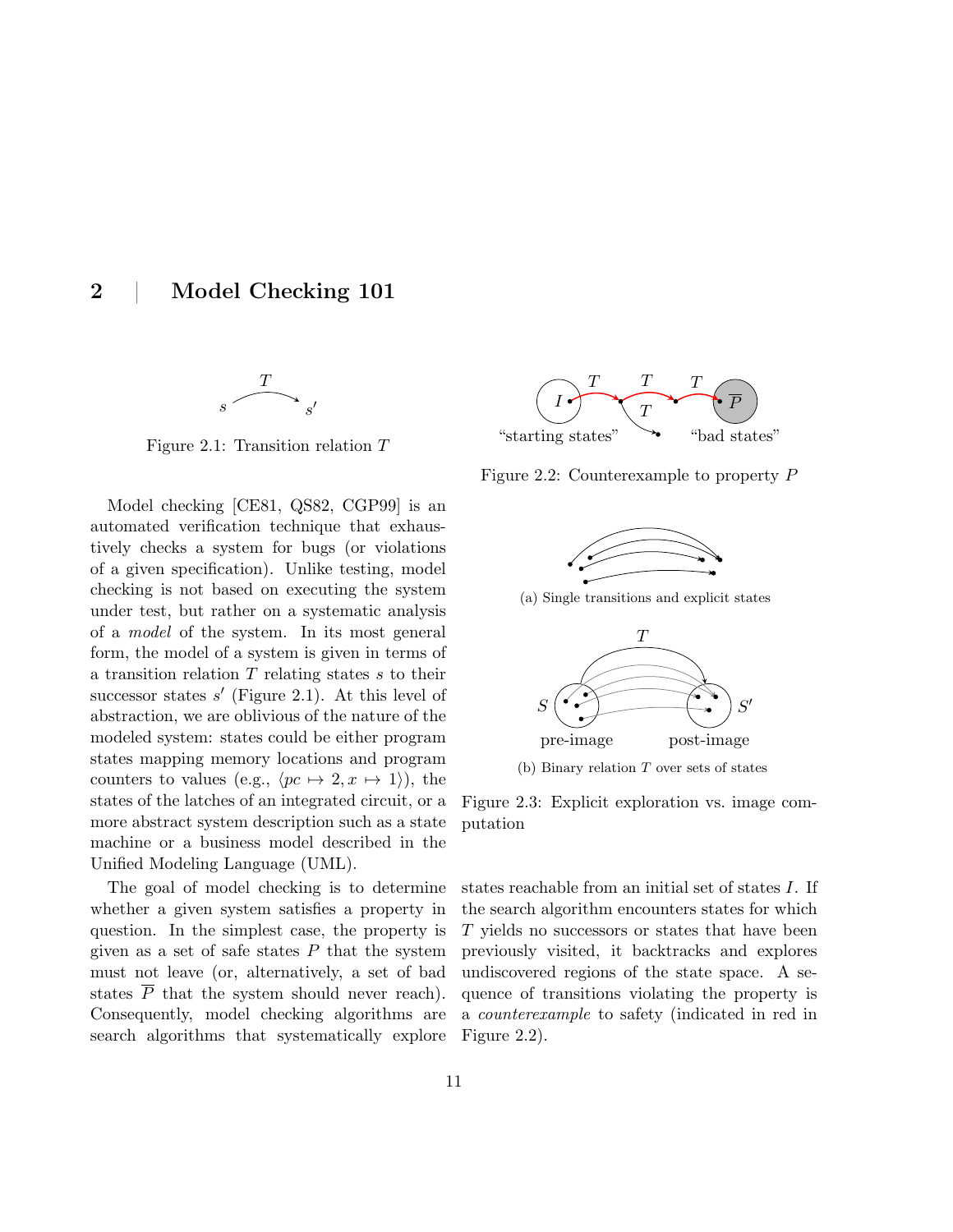

Figure 2.4: A  $k$ -step exploration of reachable sets of states

In practice, the number of reachable states (the state space) is often prohibitively large, posing an insurmountable obstacle to naïve search algorithms (a central problem in automated verification known as state space explosion). Approaches based on the explicit (one-by-one) enumeration of states—therefore named explicitstate model checking—are particularly prone to the combinatorial explosion of the number of states. Rather than considering states and their successors individually, one can consider sets of states and their post-image under the transition relation T:

$$
S' = T(S) \stackrel{\text{def}}{=} \{ s' \, | \, T(s, s') \land s \in S \} \quad (2.1)
$$

The post-image of  $S$  under  $T$  is illustrated in Figure  $2.3<sup>1</sup>$ 

In this setting, state space search amounts to a sequence of computations of post-images of T starting from the initial set of states I. Figure 2.4 illustrates the exploration of the state space up to a depth of k execution steps: each set  $R_i$ represents the states reachable by exactly i steps or the transition relation T.

#### 2.1 Symbolic Encodings

The success of a set-based exploration hinges on an efficient representation of sets of states (as a simple container of single states offers no significant advantage over explicit-state model checking). Symbolic model checking [BCM+90, McM93], an approach that marked a major breakthrough in the scalability of hardware model checking algorithms, uses Binary Decision Diagrams (BDDs) [Bry86] (a graph-based data structure to represent propositional formulas) to encode sets of states. Similarly, firstorder predicates provide a compact symbolic representation of sets of program states [Kin70] frequently used in software model checking (e.g., [BCLR04, Jha04, McM06a]). A first-order predicate  $P$  over the variables  $V$  of a program encodes all states in which P evaluates to true. For instance,

$$
(x > 0)
$$
 represents  $\{s \mid s(x) > 0\}$ ,

i.e., the set of program states s in which x is larger than zero and all other variables have arbitrary values. Thus, a single predicate can even encode an infinite set of program states.

Transition relations T are encoded as relations over the variables V and a set of primed variables  $V' \stackrel{\text{def}}{=} \{v' \mid v \in V\}$  representing successor states. For instance, for a simple program with a single variable  $V \stackrel{\text{def}}{=} \{x\}$ , the statement  $x^{++}$  is encoded as follows:

$$
(x' = x + 1)
$$
 represents  $\{\langle s, s' \rangle \mid s'(x) = s(x) + 1\}$   
 $x_{++}$ 

In case  $V$  is not a singleton, the constraint  $\bigwedge_{y \in (V \setminus x)} (y' = y)$  over all remaining variables

<sup>&</sup>lt;sup>1</sup>Note that S and S' are not necessarily disjoint, as the domain and co-domain of T coincide.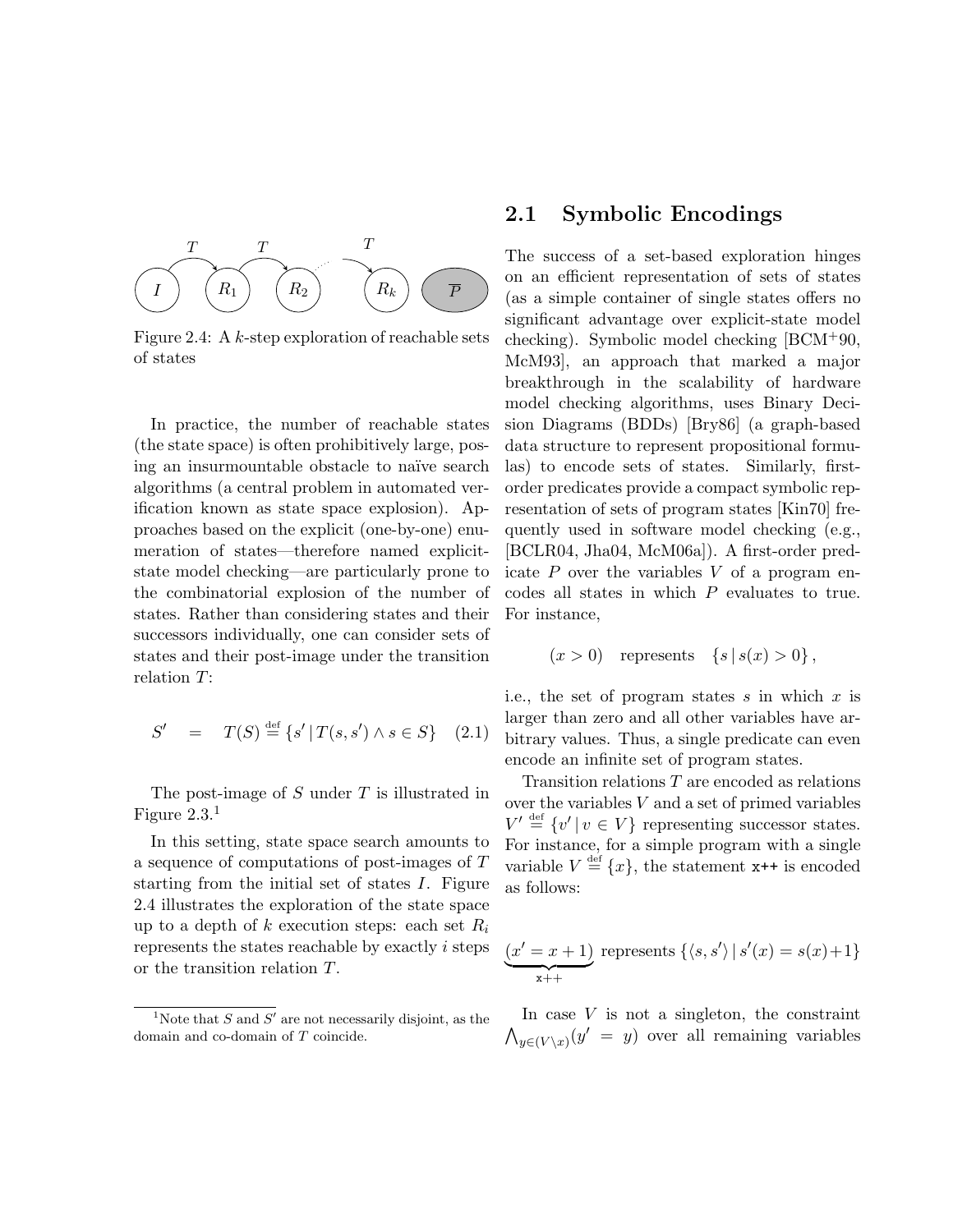```
1: if (x>0)
2: x = x - 1;
3: else
4: x = x + 1;
5: assert (x>0);
```
Figure 2.5: A simple program fragment

is added to ensure that the values of the variables unaffected by the statement x++ remain unchanged.

To represent control-flow, a dedicated variable  $pc \in V$  is introduced to represent the program counter. Figure 2.6 shows the symbolic encoding of the simple program fragment in Figure 2.5, which can be readily obtained from the source code. Each implication in Figure 2.6 encodes a transition from a program location to one of its successors in the control flow graph. For conditional statements, the premises  $(x > 0$  or  $x \leq 0$  in Figure 2.6a) determine which branch is taken. Assignment statements are executed unconditionally and update the state of the program variables (see Figure 2.6b). Initial states and safety properties are encoded as simple predicates over  $V$  (as in Figure 2.6c).

Digital circuits, such as the simple sequential circuit in Figure 2.7 (a Mealy machine, in which the output signal  $z$  is determined by the current state  $Q$  and the current input signal  $y$ ) are encoded in a similar manner. The propositional variables V represent latches as well as input and output signals of the circuit:

$$
(Q' \Leftrightarrow (x \wedge Q)) \wedge (z \Leftrightarrow (y \vee Q))
$$

Note that the primed counterparts  $x'$ ,  $y'$ , and  $z'$  of the input and output signals are unconstrained, since the inputs of the next cycle are determined externally rather than by the circuit.  $(pc = 1) \wedge (x > 0) \Rightarrow (pc' = 2) \wedge (x' = x)$  $(pc = 1) \wedge \neg(x > 0) \Rightarrow (pc' = 4) \wedge (x' = x)$ (a) Conditional statement

$$
(pc = 2) \Rightarrow (pc' = 5) \land (x' = x - 1)
$$

$$
(pc = 4) \Rightarrow (pc' = 5) \land (x' = x + 1)
$$
  
(b) Assignment statements

$$
P(V) \stackrel{\text{def}}{=} (pc = 5) \Rightarrow (x \ge 0)
$$
  

$$
I(V) \stackrel{\text{def}}{=} (pc = 1)
$$
  
(c) Initial states and property

Figure 2.6: Symbolic encoding of Figure 2.5



Figure 2.7: A simple sequential circuit

The same mechanism is applied in software to model inputs.

A transition  $T(V, V')$  represents the execution of a single program statement or a single cycle of the circuit, respectively. An execution of  $k$ instructions or cycles can be encoded by means of k copies of the transition relation T over  $k+1$ versions of the variables  $V$ :

$$
I(V_0) \wedge \left(\bigwedge_{i=1}^k T(V_{i-1}, V_i)\right) \wedge \neg P(V_k) \qquad (2.2)
$$

The resulting Formula (2.2) represents all executions of length k which violate the property P after k steps (as illustrated in Figure 2.4). Contemporary decision procedures for propositional or first-order logic (discussed in our survey [VWM15] in Chapter 4 or [KS08, BHvMW09],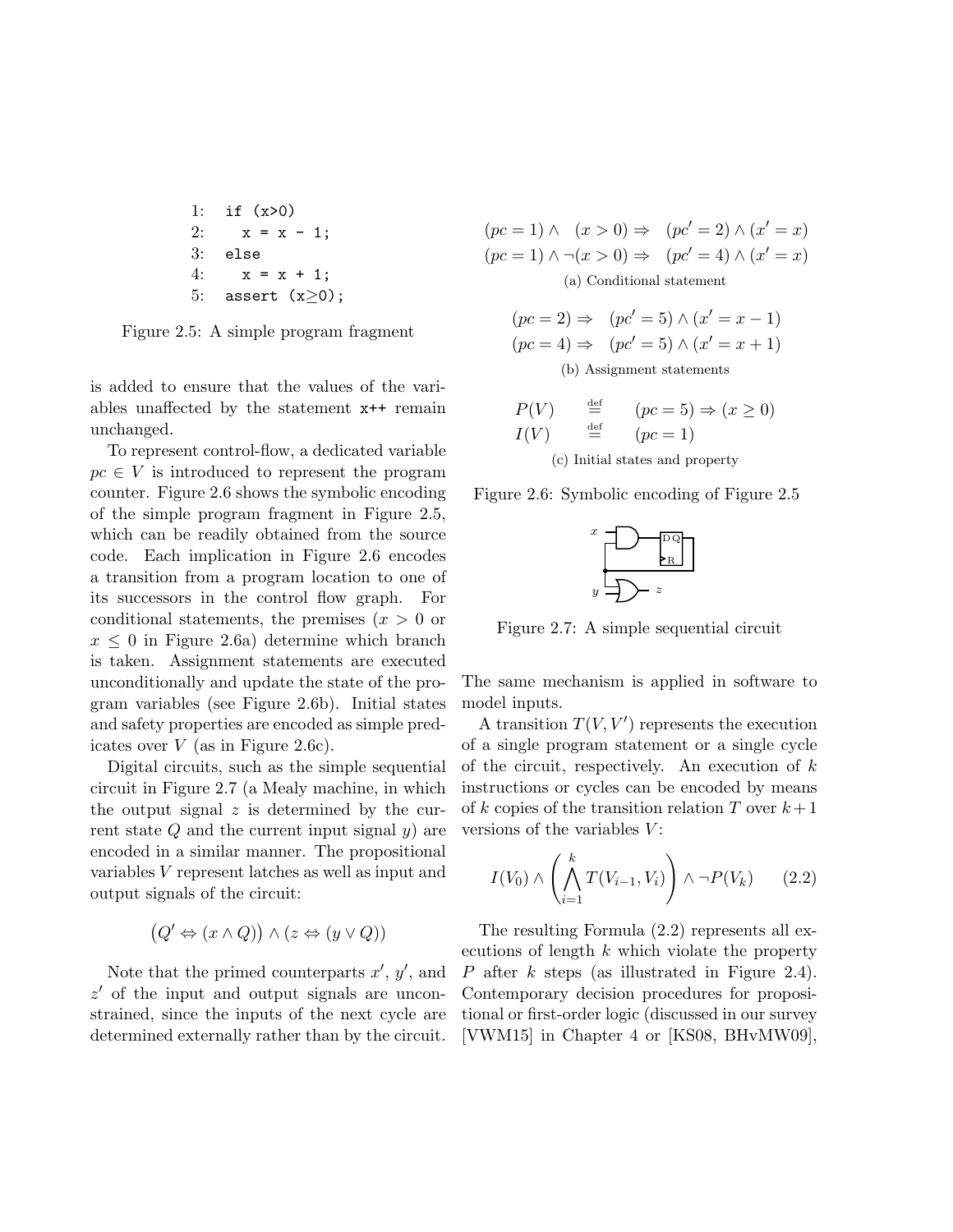for instance) can determine whether Formula (2.2) is satisfiable, and thus whether there exists an execution violating the property after  $k$  steps. This approach, known as Bounded model checking (BMC) [BCCZ99], was first implemented for hardware based on efficient satisfiability checkers for propositional logic (cf. [VWM15]/Chapter 4). Implementations for software are described in [CKL04] and our survey [DKW08].

BMC (in the form presented in Formula (2.2)) is inherently limited to detecting property violations and incapable of ultimately proving a model safe. The reason for this incompleteness of BMC is that the approach lacks a mechanism to determine whether all reachable states have been explored. While there are means to determine whether a model has been explored in sufficient depth [CKOS04] or whether subsequent unwinding steps of T are still feasible (see [CKL04] and our publication [KLW15a] in Chapter 8), these techniques are typically either inefficient (in the sense that they vastly overestimate the bound) or incomplete. Complete model checking algorithms, capable of establishing the safety of a model are predominantly based on computing all reachable states of a model (or an approximation thereof).

#### 2.2 Invariants and Acceleration

The set  $R_k$  of states reachable from the initial states  $I$  in  $k$  steps of  $T$  is defined inductively as follows:

$$
R_0 \stackrel{\text{def}}{=} I
$$
  
\n
$$
R_{i+1} \stackrel{\text{def}}{=} T(R_i)
$$
 (2.3)

A solution to Equation (2.3) can be determined by iteratively computing the image of  $R_i$ under  $T$  (as defined in Equation  $(2.1)$ ). In the context of a symbolic encoding of T as introduced in Section 2.1, image computation corresponds to existential quantification:

$$
S'(V') \stackrel{\text{def}}{=} \exists V \, . \, S(V) \wedge T(V, V') \qquad (2.4)
$$

Using Equation (2.4), the set  $R_{\leq k}$  of states reachable from  $R_{\leq 0} \stackrel{\text{def}}{=} I(V_0)$  in k or less steps of T can be obtained by an iterative and cumulative image computation:

$$
R_{\leq (i+1)}(V_{i+1}) \stackrel{\text{def}}{=} \left(\n\begin{array}{c}\nR_{\leq i}(V_i)[V_{i+1}/V_i] \\
\downarrow \\
\downarrow \\
\exists V_i. R_{\leq i}(V_i) \wedge T(V_i, V_{i+1})\n\end{array}\n\right), (2.5)
$$

where  $R_{\leq i}(V_i)[V_{i+1}/V_i]$  denotes the formula obtained by replacing all free occurrences of the variables  $V_i$  in  $R_{\leq i}(V_i)$  with their respective counterparts in  $V_{i+1}$ .

The search can stop if either  $R_{\leq i}(V_i)$  does not imply  $P(V_i)$  for some  $i \geq 0$  (i.e., a bad state is reachable), or

$$
\forall V_{i+1} \, . \, R_{\leq (i+1)}(V_{i+1}) \Rightarrow R_{\leq i}(V_i)[V_{i+1}/V_i] \tag{2.6}
$$

holds, meaning that no new states can be reached from  $R_{\leq i}(V_i)$  via T. In other words, if Equation (2.6) holds, then  $R_{\leq i}$  (representing the exact set of states reachable from  $I$ ) is the least fixpoint of T.

Determining the least fixpoint can be computationally expensive: Equation (2.6) contains alternating quantifiers, since  $R_{\leq (i+1)}$  is existentially quantified in Equation (2.5), posing a difficult problem for contemporary decision procedures. To determine whether a system is safe, however, an over-approximation Inv of the least fixpoint suffices, as long as it represents a set of safe states that includes the initial set of states I and from which one "cannot escape" via  $T$  (see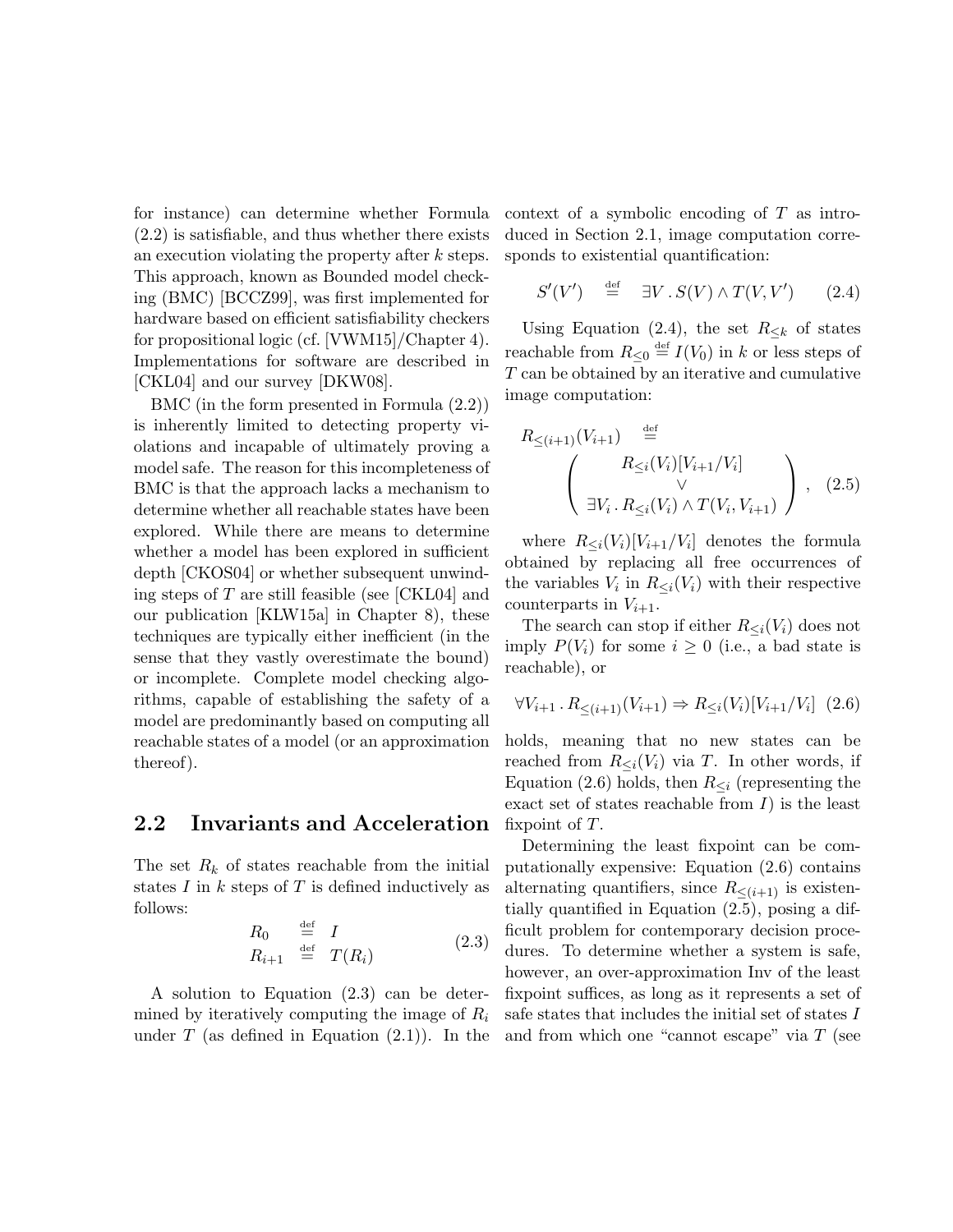

Figure 2.8: Inductive invariant

Figure 2.8). For every state in Inv, its successor (determined by  $T$ ) must also lie in Inv. Consequently, if Inv contains  $I$ , then Inv must also encompass the set of all states  $R_{\leq \infty}$  reachable from  $I$  (i.e., the least fixpoint).

These conditions can be formalized as follows:

$$
\exists V \,.\, \text{Inv}(V) \land T(V, V') \Rightarrow \text{Inv}(V') \quad (2.7)
$$
  

$$
\text{Inv}(V) \Rightarrow P(V)
$$

where  $\text{Inv}(V')$  is short for  $\text{Inv}(V)[V'/V]$ . Inv is an *inductive* invariant (and a post-fixpoint of  $T$ , which guarantees that  $R_{\leq i}(V) \Rightarrow \text{Inv}(V)$  for all  $i \geq 0$ ) that is sufficiently accurate to guarantee that property  $P$  is not violated.

Consequently, many contemporary model checking algorithms are based on the search for an inductive invariant and deploy a number of heuristics to obtain appropriate approximations of the reachable states. State-of-theart techniques (predominantly based on interpolation and induction) are discussed in Section 3.1 as well as Chapters 4 and 6 ([VWM15] and [BBW14], respectively).

An alternative approach to computing reachable states is by means of acceleration, a technique used to derive a new transition relation  $T^*$ which subsumes arbitrarily many steps of  $T$  (the reflexive and transitive closure of  $T$ ). Intuitively, acceleration allows us to take a short-cut by collapsing arbitrarily many steps of  $T$  into one step, T ∗ . Formally (based on the notation in Equation 2.1),

$$
T^*(S) \stackrel{\text{def}}{=} \bigcup_{i \in \mathbb{N}} T^i(S), \text{ where}
$$
  
\n
$$
T^{i+1}(S) \stackrel{\text{def}}{=} T(T^i(S)) \text{ and } T^0(S) \stackrel{\text{def}}{=} S
$$
 (2.8)

The goal of acceleration [BW94, Boi99, FL02] is to compute  $T^*$  symbolically, e.g., by deriving it from a transition relation  $T$  given in linear arithmetic. An accelerated version of the above mentioned transition  $T \stackrel{\text{def}}{=} (x' = x + 1)$ , for instance, would be  $T^* \stackrel{\text{def}}{=} (\exists k \, . \, x' = x + k)$ , where k is a fresh variable encoding the number of steps of  $T$ . Note that  $T^*$  simulates arbitrarily many steps of  $T$ , reducing the question of whether  $P$ can be violated by  $T$  to whether  $P$  can be violated in a single step of  $T^*$ :

$$
I(V_0) \wedge T^*(V_0, V_1) \wedge \neg P(V_1)
$$

In general, however, whether  $T^*$  can not always be expressed as a logical relation, even if T is defined as a relation in a decidable fragment of arithmetic (such as Presburger arithmetic). Accordingly, acceleration is typically applied to transition relations formulated in simple logical fragments (e.g., octagonal relations of the form  $\pm x \pm y \leq c$ .

Moreover, software programs and circuit designs usually use bit-vectors (of bounded width) to represent the integers, introducing non-linear effects such as arithmetic overflows. In such a setting, the above mentioned acceleration techniques based on linear arithmetic are unsound, as the accelerated transitions do not accurately reflect the behavior of the program. The papers [KLW15b] and [KLW15a] in Chapters 7 and 8 present a novel approach that enables acceleration in the presence of realistic datatypes such as bit-vectors and arrays.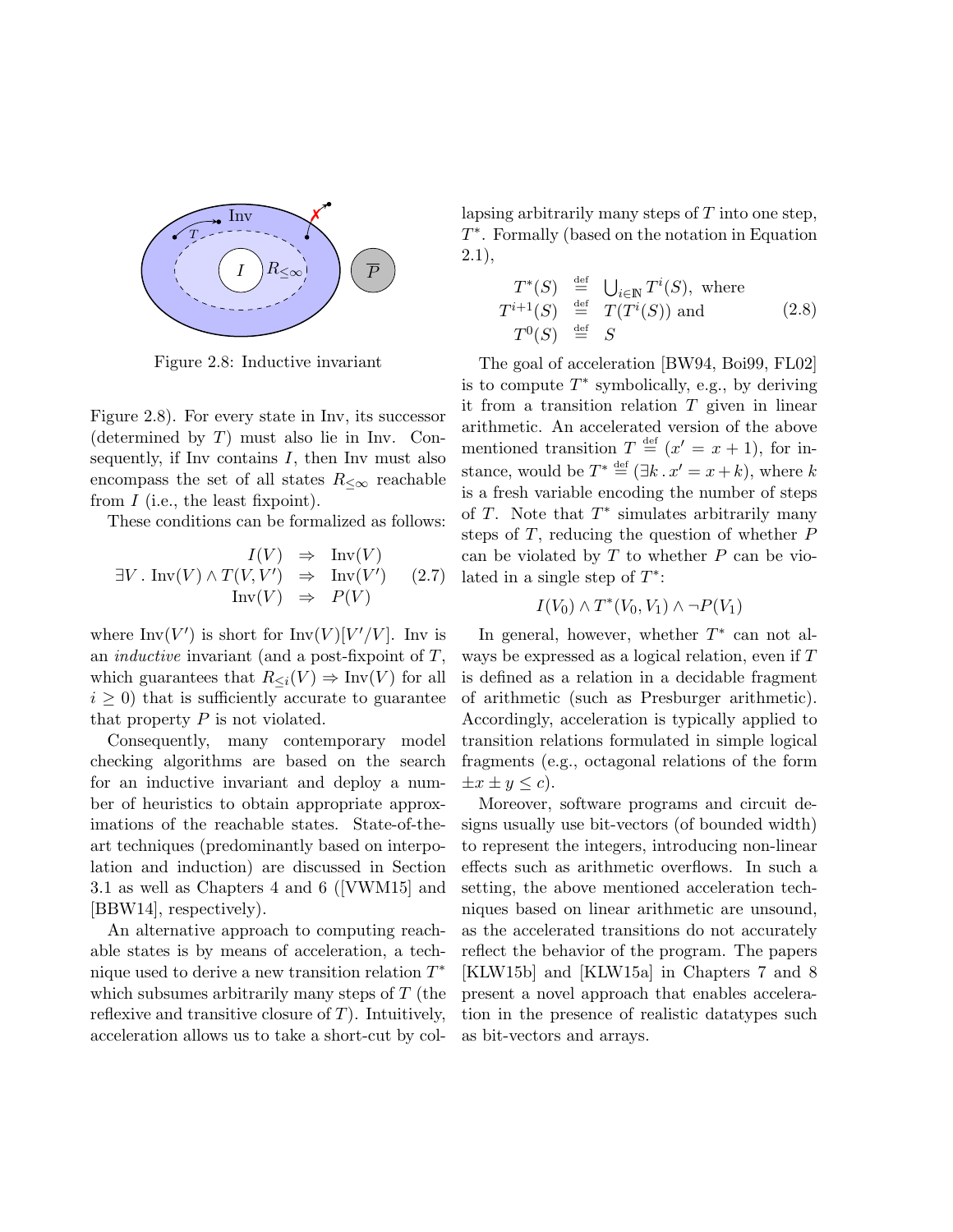#### 2.3 Abstraction

Abstraction [CGL92, Kur94] is arguably the most powerful and influential paradigm in model checking. It relies on the fact that typically not all details of a model need to be taken into account to prove its safety. Abstraction heavily relies on heuristics to identify irrelevant details of the system that are not required to verify that the property  $P$  in question holds. Proofbased abstraction [MA03], for instance, starts with an unsatisfiable instance of Formula (2.2) which shows that  $P$  cannot be violated in  $k$ steps, and uses the ability of contemporary satisfiability solvers to determine an unsatisfiable core of Formula (2.2) that contains the details (variables, latches, . . . ) required to obtain this conditional safety result. In predicate abstraction [GS97], a set of first-order predicates (encoding relevant details) induces a partitioning of the states of the model. For instance, two predicates  $(x \leq y)$  and  $(y \neq 0)$  result in four equivalence classes,

$$
(x \le y) \land (y \ne 0), (x > y) \land (y \ne 0),
$$
  

$$
(x \le y) \land (y = 0), \text{ and } (x > y) \land (y = 0),
$$

each of which represents the set of states in which the respective Boolean combination of predicates evaluates to true. The states  $\langle x \mapsto 0, y \mapsto 1 \rangle$  and  $\langle x \mapsto 1, y \mapsto 2 \rangle$  are in  $(x \le y) \wedge (y \ne 0)$ , for instance, while  $\langle x \mapsto 1, y \mapsto 0 \rangle$  and  $\langle x \mapsto 2, y \mapsto 0 \rangle$ are in  $(x > y) \wedge (y = 0)$ . Each equivalence class corresponds to an *abstract* state  $\hat{s}$  subsuming a set of *concrete* states (denoted by  $\gamma(\hat{s})$ , where  $\gamma$ is a so-called concretization function). Each concrete state s has a corresponding abstract state  $\hat{s} = \alpha(s)$ , where  $\alpha$  is the abstraction function induced by the equivalence classes.

Figure 2.9b illustrates 3 abstract states that



Figure 2.9: Existential abstraction

subsume the 7 concrete states in Figure 2.9a. Figure 2.9c shows the corresponding abstract transitions. The abstract transition relation  $T$ enables a transition between two abstract states  $\hat{s}$  and  $\hat{s}'$  whenever there exist concrete states  $s \in \gamma(\widehat{s})$  and  $s' \in \gamma(\widehat{s}')$  such that  $\langle s, s' \rangle \in T$ .<br>The relation between obstract and concrete tran The relation between abstract and concrete transitions is illustrated by the following diagram:

$$
\begin{array}{ccc}\n\widehat{s} & \xrightarrow{\widehat{T}} & \widehat{s}' \\
\alpha \uparrow & & \downarrow{\gamma} & & (2.9) \\
s & \xrightarrow{T} & s'\n\end{array}
$$

This approach, known as existential abstraction [CGL92], preserves all executions of the original model, but potentially adds more: in Figure 2.9c, for instance, the rightmost state is reachable from the leftmost state, which is not the case in Figure 2.9a. Abstraction potentially introduces spurious executions not present in the original model, and consequently, counterexamples may be spurious, too. Whether an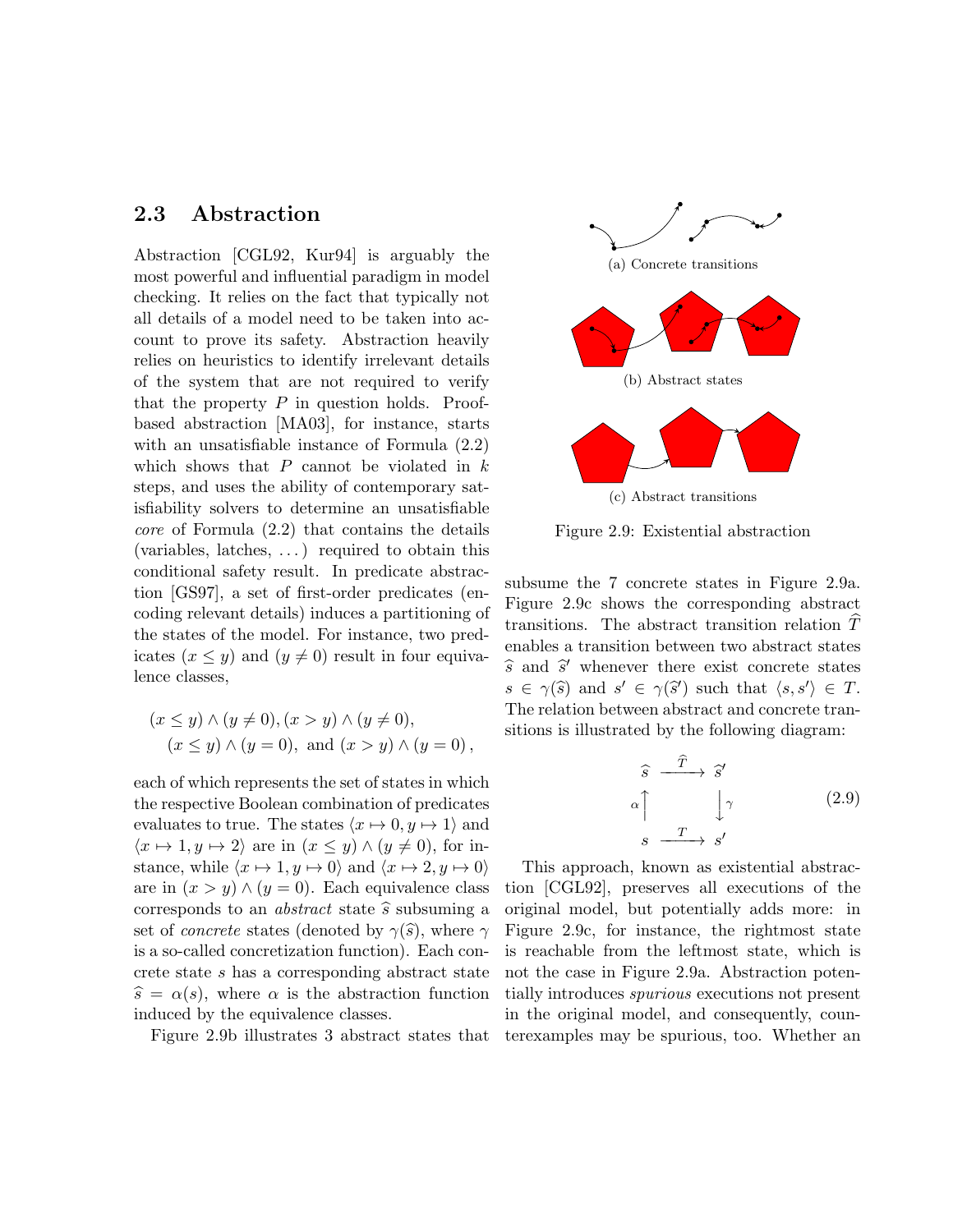

Figure 2.10: Counterexample-guided refinement

abstract counterexample (represented by a sequence of abstract states  $\widehat{s}_1, \ldots, \widehat{s}_k$  is spurious can be determined by checking whether there exists a corresponding concrete counterexample  $s_1, \ldots, s_k$  such that  $s_i \in \gamma(\widehat{s}_i)$  for  $1 \leq i \leq k$ with  $s_1 \in I$  and  $s_k \in P$ , and  $\langle s_i, s_{i+1} \rangle \in T$  for  $1 \leq i \leq k$ . Figure 2.10a illustrates this feasibility check for the abstraction in Figure 2.9.

Spurious counterexamples are undesirable since they result in false warnings. To eliminate a spurious counterexample, the precision of the abstraction needs to be improved (a process called refinement). The objective of refinement is to remove the spurious transition that connects two states in the spurious counterexample that are not connected by the original transition relation. The spurious counterexample can be used as trigger and guidance for refinement. In the example in Figure 2.10a, the concretization of the spurious counterexample provides sufficient information to determine which abstract state has to be refined (i.e., partitioned further). Figure 2.10b shows a refined model in which one of the states from the initial abstraction has been replaced with two (more precise) abstract states.



Figure 2.11: Repeated refinement steps



Figure 2.12: Counterexample-Guided Abstraction Refinement (CEGAR)

Counterexample-guided refinement (as illustrated in Figure 2.10) is based on an analysis of a spurious counterexample in the context of the original model. A commonly used heuristic to derive predicates required for refining a model is interpolation (introduced in [HJMM04] and described in Chapter 4/[VWM15] and our survey [DKW08]). Our publication [BBW14] in Chapter 6 describes a novel refinement technique which is based on single spurious transitions rather than entire counterexamples.

Repeated refinement steps lead to increasingly precise abstractions, as indicated in Figure 2.11. The resulting iterative abstraction-refinement scheme, known as Counterexample-Guided Abstraction Refinement (CEGAR) [CGJ+00,  $CGJ+03$ , is illustrated in Figure 2.12: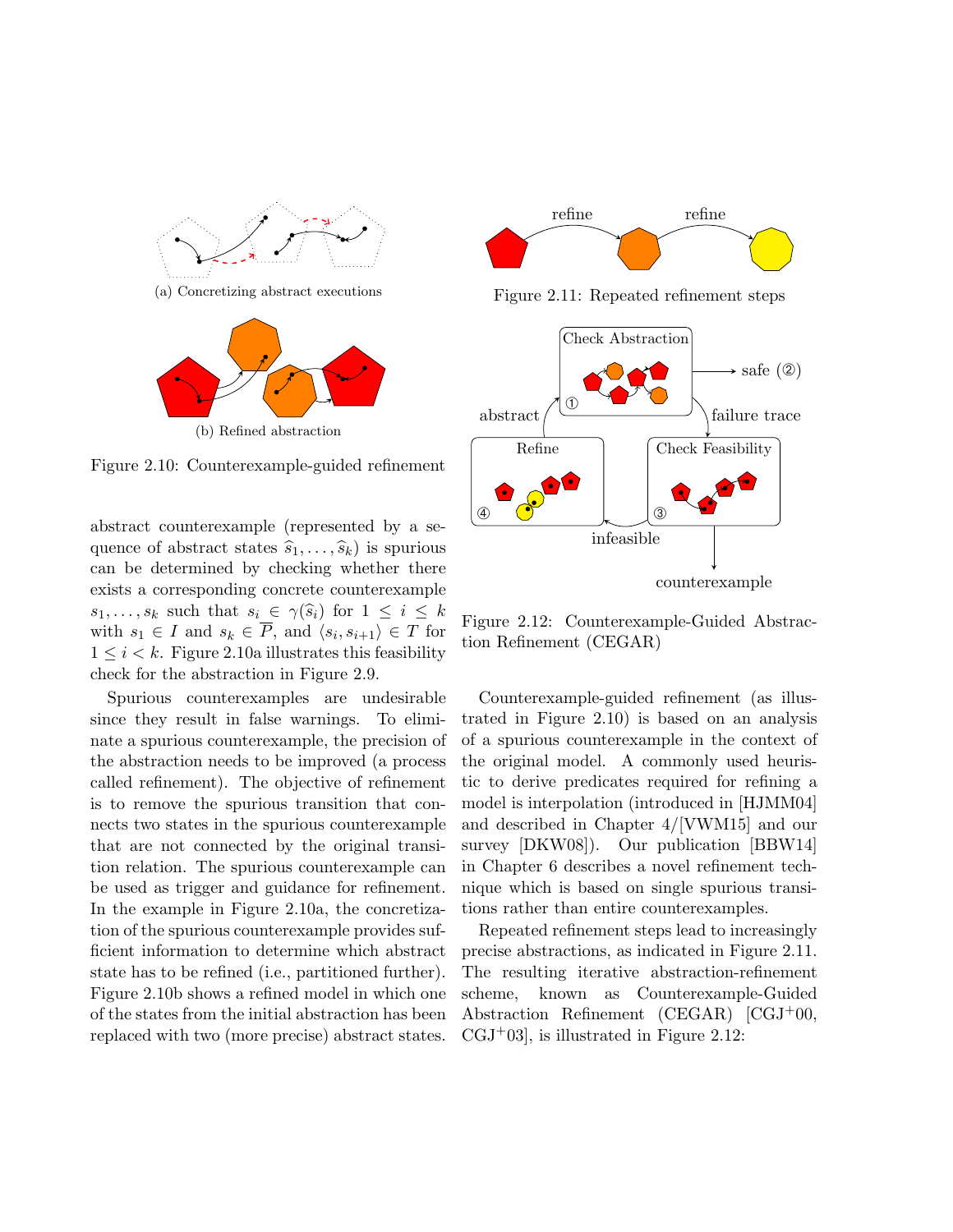- 1. CEGAR starts with a coarse initial abstraction, and the corresponding abstract model is analyzed by a model checker  $(①)$ .
- 2. If the abstract model is safe, the original model must be safe, since abstraction only adds behaviors and therefore never removes concrete counterexamples (➁).
- 3. If an abstract counterexample is found, its feasibility is checked (➂). Counterexamples that have a feasible counterpart in the original model are reported; spurious counterexamples trigger a refinement step  $(\circledast)$ .
- 4. The process starts over with a refined model.

The CEGAR loop is not guaranteed to terminate, since the process is contingent on refinement heuristics. In predicate abstraction, for instance, a heuristic that fails to identify the relevant details of a model may yield a diverging sequence of predicates [KW06]. Yet, CEGAR has been successfully deployed in numerous verification tools (e.g., [BCLR04, HJMS02, McM06b]) and increases the scalability of model checking significantly.

The following chapter outlines the contributions of the papers presented in Part II of this habilitation. The techniques developed build heavily on the foundations discussed in the current section, and aim at improving the scalability of automated verification even further.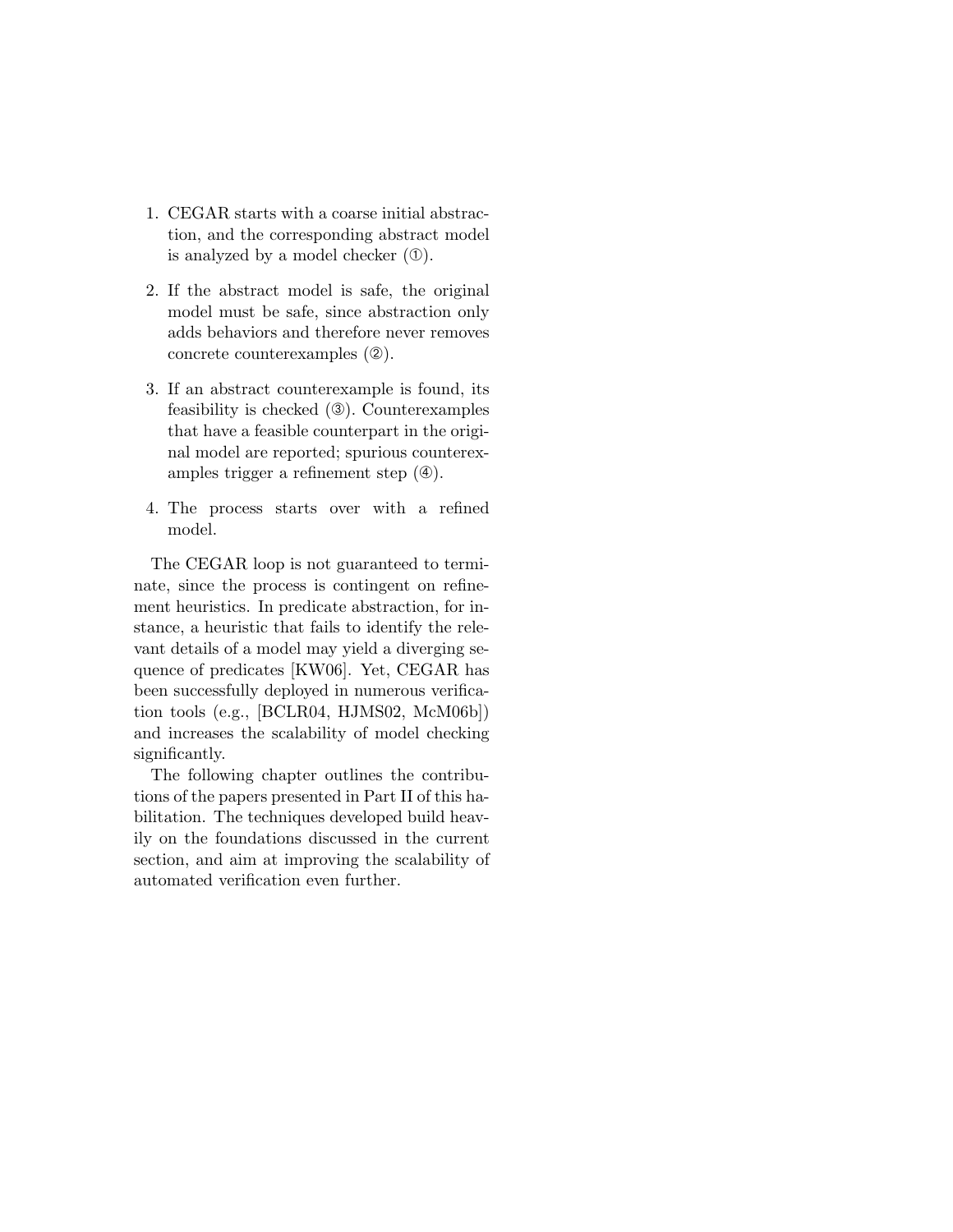## 3 | Outline of Contributions

The following sections outline the main contributions of the papers presented in Chapters 4 to 9. These chapters describe state-of-the art model checking algorithms and their theoretical foundations (Section 3.1) as well as applications ranging from software verification to automated fault localization. The overarching theme is the use of Craig interpolation and induction to increase the scalability of automated verification.

#### 3.1 Foundations

Over the last decade, automated decision procedures such as satisfiability (SAT) solvers [BHvMW09] and satisfiability-modulo-theory (SMT) solvers [KS08] have emerged as the cornerstone of modern verification tools. Decision procedures are algorithms that determine whether a given formula has a variable assignment that makes it true, a crucial step of all symbolic techniques presented in [VWM15] in Chapter 2. For example, any assignment satisfying a BMC instance—i.e., an assignment in which Formula (2.2) evaluates to true—corresponds to a counterexample of length k. Consequently, the scalability of BMC hinges on the efficiency of contemporary SAT and SMT solvers.

#### 3.1.1 Interpolation-based Verification

The extensive role played by SAT solvers in hardware model checking is explained in our sur-

vey [VWM15] in Chapter 4. We give a comprehensive overview of modern satisfiability checking techniques, covering heuristics that are vital to scalability, as well as the generation of proofs and unsatisfiable cores, and Craig interpolation algorithms. While the latter techniques can be categorized as extensions of SAT solvers (described in further detail in our tutorial [MW12]), they form the basis of the model checking algorithms described in the second half of Chapter 4 (Section III of [VWM15]).

Contemporary model checking algorithms, covered in Section III of Chapter 4, rely heavily on approximation techniques that are based on (extensions of) decision procedures. At the core of many of these model checking algorithms lies Craig's interpolation theorem, which enables the computation of approximate post-images of transition relations.

Theorem 1 (Craig's Interpolation Theorem). Given two first-order formulas  $A(V, V')$  and  $B(V', V'')$  over the free variables  $V \cup V' \cup V''$ , the following holds:

 $\cdots$   $\cdots$ 

If 
$$
(A(V, V') \wedge B(V', V''))
$$
 is unsatisfiable  
\nthen  
\n $\exists C(V')$   
\nsuch that  
\n $A(V, V') \Rightarrow C(V')$   
\n $B(V', V'') \Rightarrow \neg C(V')$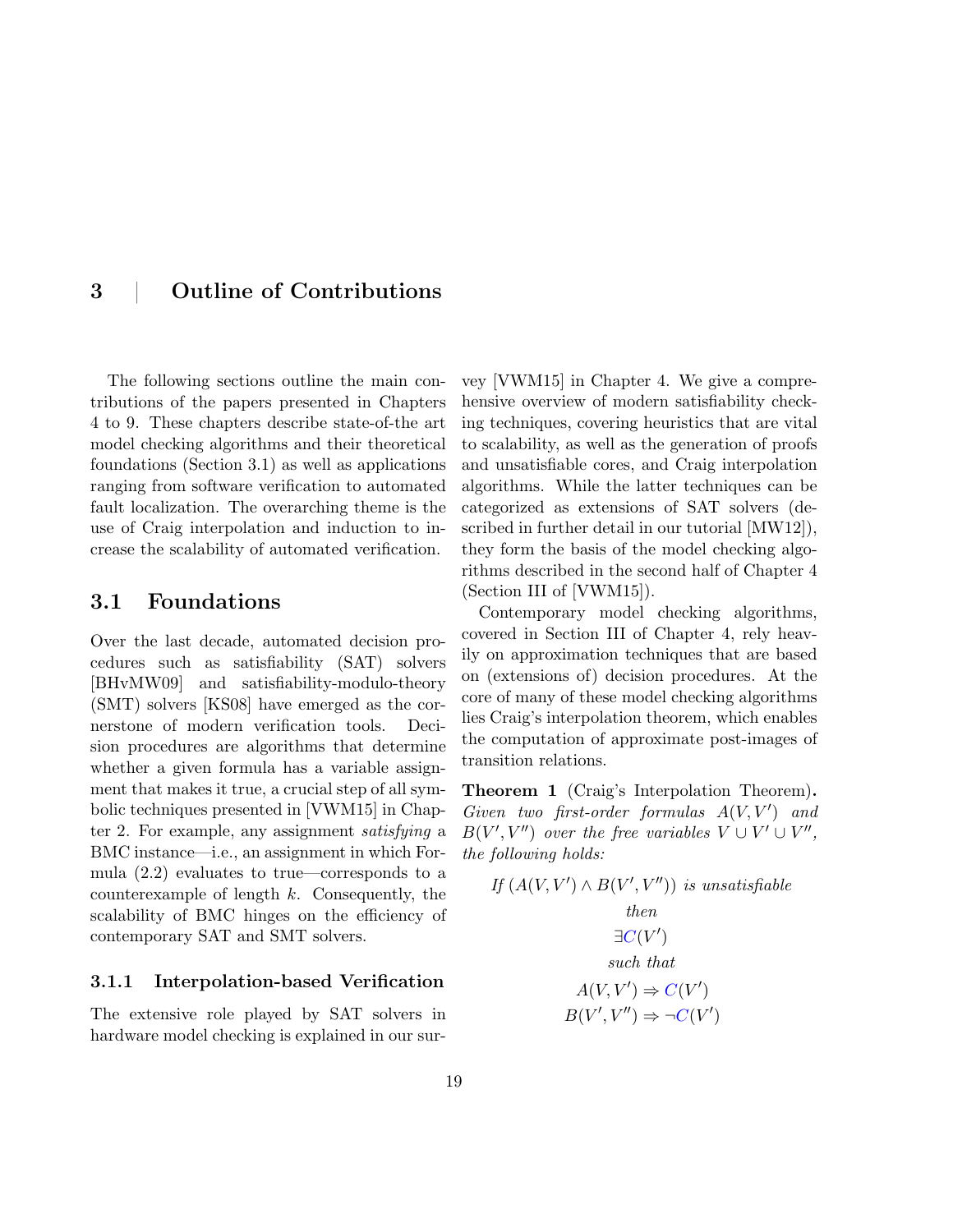

Figure 3.1: Formula  $C$  "generalizes"  $A$ 

More verbosely, if the conjunction of A and B is unsatisfiable, then there exists an intermediate first-order formula  $C$  which is implied by  $A$  and inconsistent with B. Moreover, C refers only to the variables shared by  $A$  and  $B$ , meaning that it is in some sense "simpler" than A. The formula C can be understood as an over-approximation of A which comprises all satisfying assignments of A but none of B, as illustrated in Figure 3.1.

Theorem 1 can be readily applied to compute an approximate post-image of a transition relation  $T$  (cf. Equation 2.1). Assuming that property  $P$  is not violated in the first step of the transition relation  $T$ , the BMC instance

$$
I(V) \wedge T(V, V') \wedge \neg P(V') \tag{3.1}
$$

is unsatisfiable. A Craig interpolant  $\text{Itp}(V')$  for the partitions  $I(V) \wedge T(V, V')$  and  $\neg P(V')$  represents a safe over-approximation of the states R reachable from  $I$  in one step, as sketched in Figure 3.2. The formula Itp refers only to variables  $V'$ , which represent the second time frame of the execution. Itp can be "shifted back in time" by variable renaming  $(\text{Itp}(V) \stackrel{\text{def}}{=} \text{Itp}(V')[V/V']).$ 

Note that  $I(V)$  is an inductive invariant (as specified in Equation 2.7) if Itp(V)  $\Rightarrow$  I(V). If this is not the case, we continue by using interpolation to compute an approximate post-image of  $(I(V) \vee \text{Itp}(V))$  under T – where  $(I(V) \vee \text{Itp}(V))$ represents a safe approximation of all states reachable in at most one step. Again, the system is safe if the resulting interpolant implies  $(I(V) \vee \text{Itp}(V)).$ 



Figure 3.2: Interpolation-based image approximation



Figure 3.3: Interpolation sequences

As with the abstraction techniques presented in Section 2.3, over-approximation can result in spurious counterexamples. The precision of interpolation-based image approximation can be increased by generalizing the technique to  $k$  steps of  $T: a$  sequence of interpolants  $\text{Itp}_1, \ldots, \text{Itp}_k$  over-approximating the reachable states  $R_1, \ldots, R_k$  (as in Figure 3.3) can be obtained iteratively by splitting Formula (2.2)). Intuitively, the resulting interpolants are more precise, since a BMC instance of length k provides more information about the system than the single transition  $T$  in Figure 3.2. The system is safe if  $\bigvee_{i=1}^{k} \text{Itp}_i(V)$  forms an inductive invariant, and spurious counterexamples can be eliminated by increasing k.

Further variations and optimizations of interpolation-based model checking algorithms (as well as the induction-based IC3 model checking algorithm [Bra11], which we extend to soft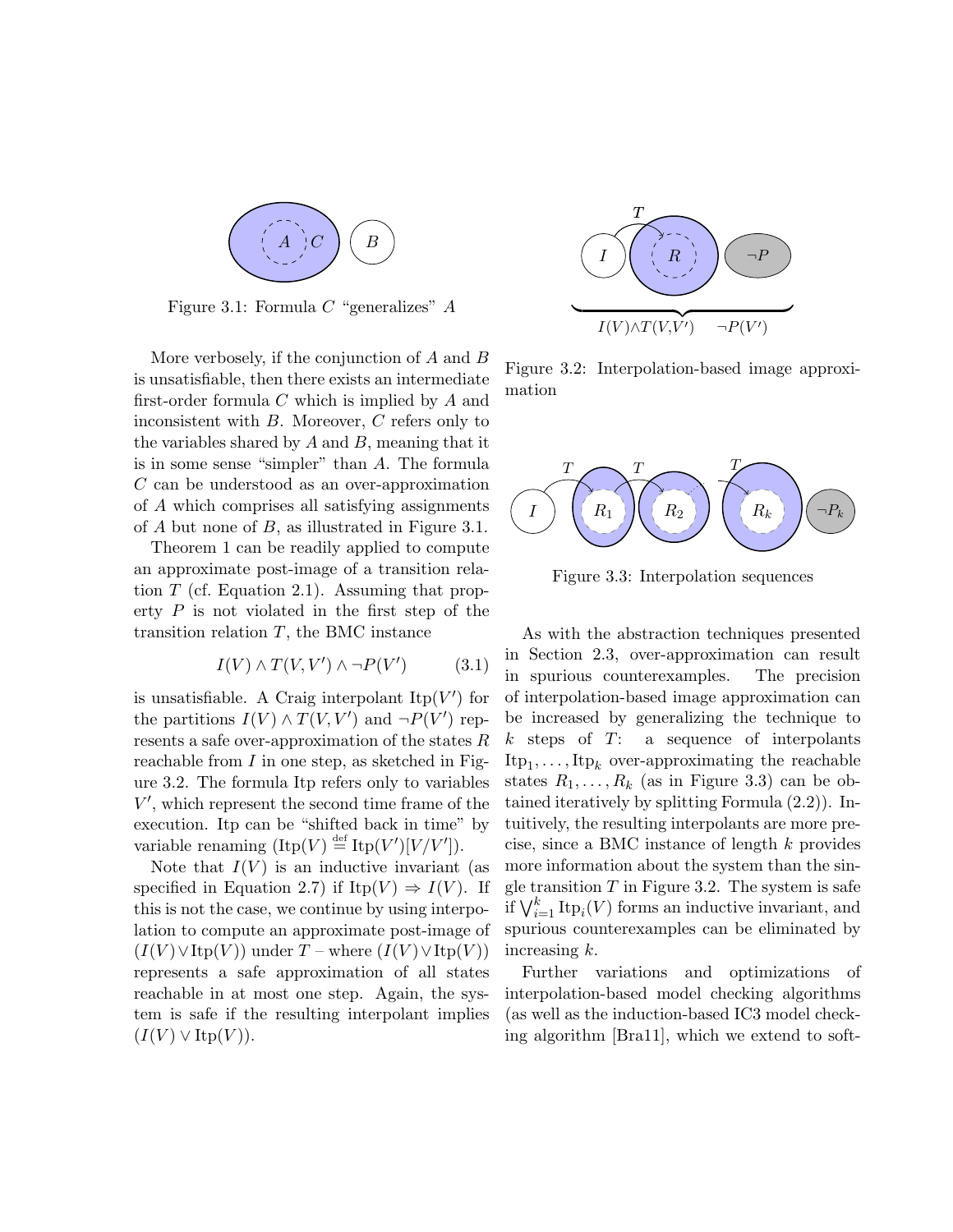ware in [BBW14] in Chapter 6) are discussed in Chapter 4. All these algorithms rely on the capability of solvers to effectively compute concise interpolants, a matter addressed in our journal paper [SW16] in Chapter 5 and the next subsection.

#### 3.1.2 Interpolation Algorithms

Most interpolating decision procedures derive interpolants from refutation proofs generated while solving the instance. Contemporary SAT solvers are capable of generating resolution proofs for unsatisfiable instances. Figure 3.4a, for instance, shows a resolution proof for the unsatisfiability of

$$
\overbrace{(\neg x_1 \lor \neg x_2) \land (\neg x_0) \land (x_0 \lor x_2)}^{A}
$$

$$
\land \underline{(\neg x_2) \land (x_1 \lor x_2)}_{B} . (3.2)
$$

(Negations  $\neg x$  in Figure 3.4a are abbreviated as  $\bar{x}$  and the disjunctions in clauses are omitted for brevity.)

Interpolants can be understood as circuits following the structure of the resolution proof: an interpolant Itp $(V')$  emits true for all inputs  $V'$ that make  $A(V, V')$  true, and to false for all inputs V' that make  $B(V', V'')$  true. Pudlák describes interpolants as a cascade of multiplexers (a gate selecting one of two signals depending on an input switch) whose input switches are the variables  $V'$  [Pud97], and provides a procedure to obtain interpolants by replacing resolution steps with logic gates, accordingly (as sketched in Figure 3.4b). We defer the details of the construction to [SW16] (Chapter 5).

Chapter 5 presents a range of novel interpolation techniques which generalize existing interpolation algorithms in the following sense:



Figure 3.4: Interpolants from proofs

- 1. Our novel interpolation system is able to produce a wider range of interpolants and provides a means to fine-tune their logical strength and structure.
- 2. We are able to deal with a wider range of proof systems, including hyper-resolution proofs and clausal proofs that are generated by contemporary SAT solvers.
- 3. We generalize the results for propositional resolution systems to first-order proofs that satisfy certain locality properties (regarding the variables and symbols occurring in the proof).

Interpolating decision procedures form the basis of the verification techniques and applications presented in the subsequent chapters, including the generalization of the IC3 model checking algorithm to software, which we discuss in the following section.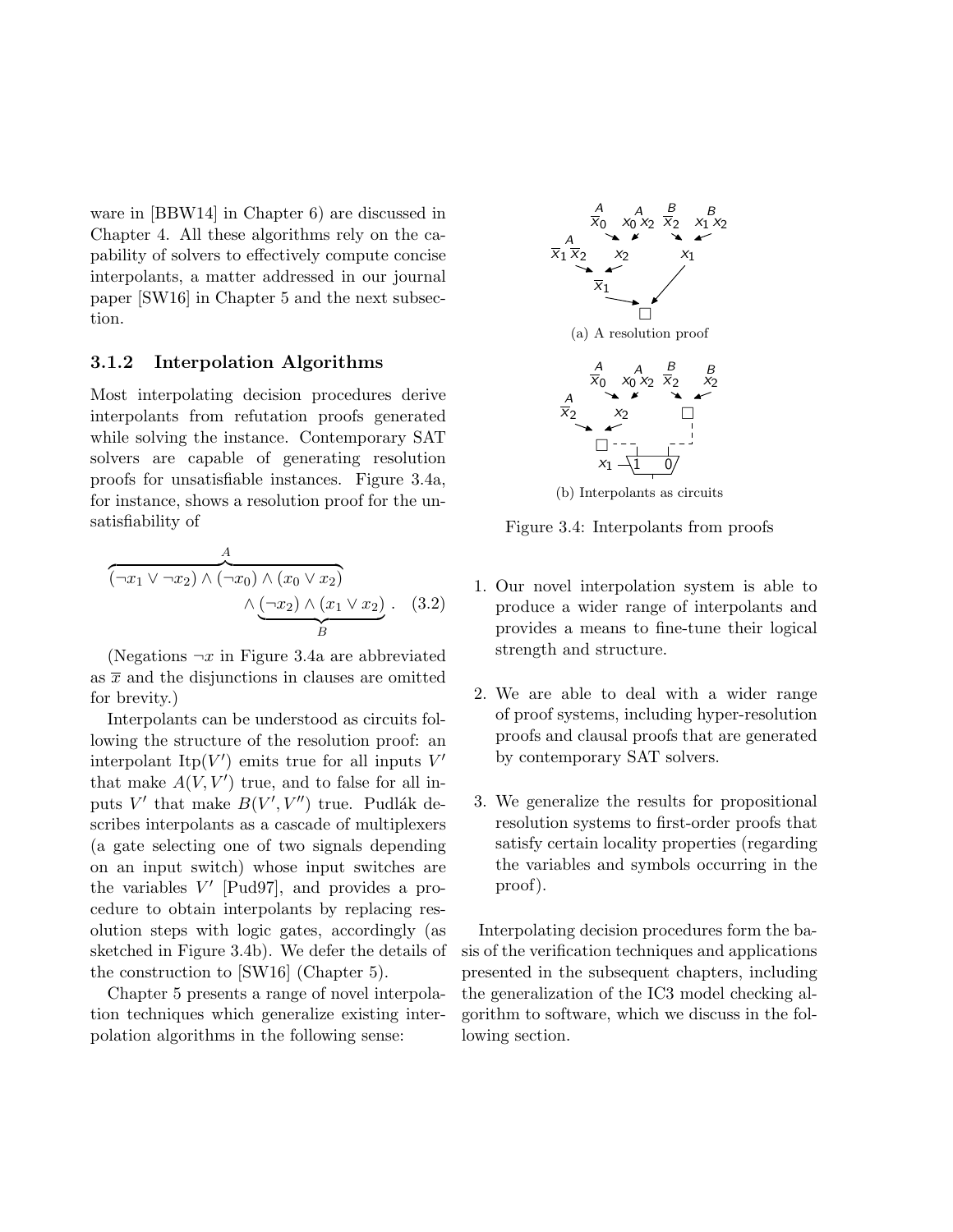#### 3.2 Software Model Checking

To enable the verification of industrial-size code bases such as the OpenSSL library (known for its "Heartbleed" bug as discussed in Chapter 1) the scalability of contemporary model checking algorithms needs to be increased significantly. Our paper [BBW14] in Chapter 6 presents progress towards this goal by combining one of the most successful hardware model checking algorithms with predicate abstraction.

#### 3.2.1 Model Checking with IC3

IC3 [Bra11] (short for "Incremental Construction of Inductive Clauses for Indubitable Correctness") is one of the leading hardware model checking algorithms (see Chapter 4). Similarly to interpolation-based verification techniques, IC3 is based on an over-approximation of reachable states. The algorithm maintains a sequence  $F_0, \ldots, F_k$  of over-approximations of the sets  $R_{\leq i}$ , i.e., the states reachable in up to *i* steps, for  $0 \leq i \leq k$ .

Unlike the model checking algorithms described in Section 3.1.1, which are at the mercy of the underlying interpolating decision procedure when it comes to the accuracy of refinement, IC3 takes full control over the refinement of approximations. The algorithm steers refinement towards finding an invariant: intuitively, the refined approximation is "closer" to being an invariant. Recall from Section 2.2 that

- (a) an invariant must not contain any state which has a "bad" successor in  $\overline{P}$  (see Figure 2.8), and
- (b) all states contained in an inductive invariant Inv must have their successors in Inv.

In IC3, refinement is driven by *counterexam*ples to induction (CTI), states which are contained in the current over-approximation and from which  $\overline{P}$  is reachable (i.e., which violate condition (a) above). For the system to be safe, each such CTI must be unreachable from the initial set of states I.

Assume that  $F_k$  (the approximation of  $R_{\leq k}$ , the set of states reachable in up to  $k$  steps) contains a CTI s, which is a predecessor of a state in  $P$  (as in Figure 3.5a). IC3 guarantees that s is not contained in  $F_{k-1}$ , since  $\overline{P}$  would have otherwise been reached in a previous step.

Using a symbolic encoding  $s(V)$  of s, IC3 checks whether the CTI s is unreachable from  $F_{k-1}$  (the states reachable in up to  $k-1$  steps):

$$
\neg s(V) \land F_{k-1}(V) \land T(V, V') \stackrel{?}{\Rightarrow} \neg s(V'), \quad (3.3)
$$

If Query (3.3) succeeds (i.e., the formula holds), then s (including similar states determined by generalization heuristics [HBS13]) is removed from  $F_k$  (Figure 3.5b). Moreover, the formula  $\neg s(V)$  (and its generalization) is inductive *relative* to  $F_{k-1}$ : the image of  $F_{k-1} \setminus \{s\}$ under  $T$  is again a set of states which does not contain s. Consequently, eliminating s from  $F_k$ makes the current approximation "more inductive", increasing the chance to satisfy condition (b) above and to find an inductive invariant.

If Query  $(3.3)$  fails, there exists a CTI t in  $F_{k-1}$  (a predecessor of s), and IC3 proceeds to refine  $F_{k-1}$  until either no more predecessors are found or the initial states are reached. In the latter case, IC3 has found a (non-spurious) counterexample.

One remarkable characteristic of IC3 is that it avoids the costly unwinding required by interpolation-based model checkers (Section 3.1.1) or BMC (Formula (2.2)).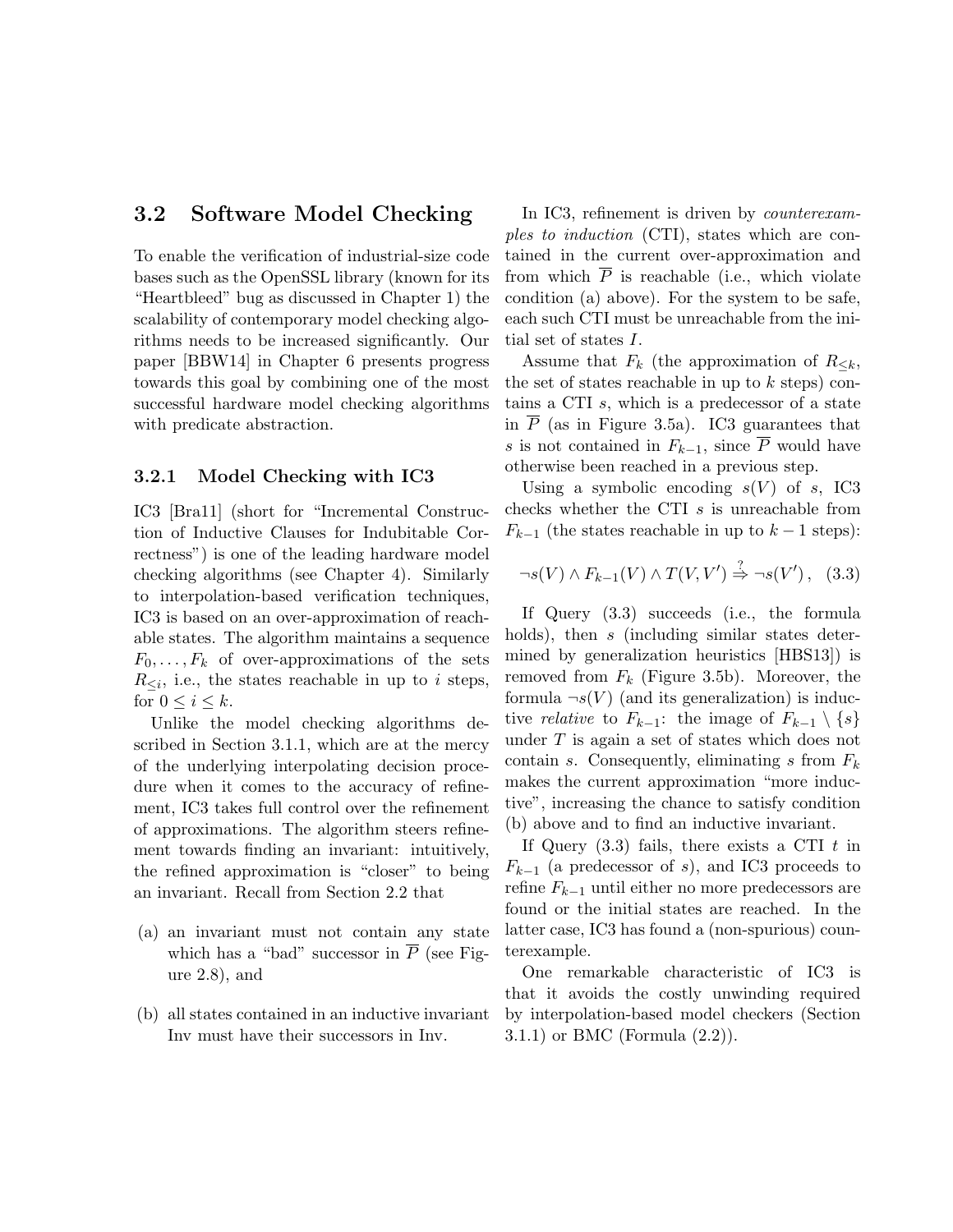

Figure 3.5: Induction-based refinement in IC3

(b) Spurious CTI introduced by abstraction

Figure 3.6: IC3 and predicate abstraction

#### 3.2.2 IC3 for Software

While the basic algorithm from Section 3.2.1 is readily applicable to transition relations T that encode software, the large number of program states severely hampers scalability, since it requires IC3 to deal with a large number of CTIs. Our publication [BBW14] in Chapter 6 addresses this limitation by applying predicate abstraction (cf. Section 2.3) to CTIs. Figure 3.6a shows an abstraction  $\hat{s}$  (in red) of a CTI s. As previously, IC3 attempts to eliminate  $\hat{s}$  using a query similar to (3.3):

$$
\neg \widehat{s}(V) \land F_{k-1}(V) \land T(V, V') \stackrel{?}{\Rightarrow} \neg \widehat{s}(V') \quad (3.4)
$$

If the query succeeds, IC3 can eliminate the abstract CTI, which encompasses significantly more states than only s. Consequently, eliminating the abstract CTI constitutes a larger progress

towards finding an inductive invariant than eliminating a concrete CTI.

Otherwise, the query yields a predecessor  $t$  of  $\widehat{s}$ . Therefore,  $\widehat{s}$  cannot be eliminated since it might be reachable from  $I$  (and therefore part of a counterexample). Unfortunately, the CTI t could be an artifact of applying predicate abstraction (illustrated in Figure 3.6b), i.e., t is not a predecessor of the original CTI s. If this is the case, predicate abstraction effectively thwarted refinement of the approximation  $F_k$ .

Proceeding with CTI t might eventually lead to a spurious counterexample which can be used as a trigger to refine the abstract CTI  $\hat{s}$ . Unfortunately, this requires IC3 to generate a fulllength counterexample, delaying the refinement of  $F_k$  significantly. Our paper [BBW14] in Chapter 6 avoids this problem by introducing a novel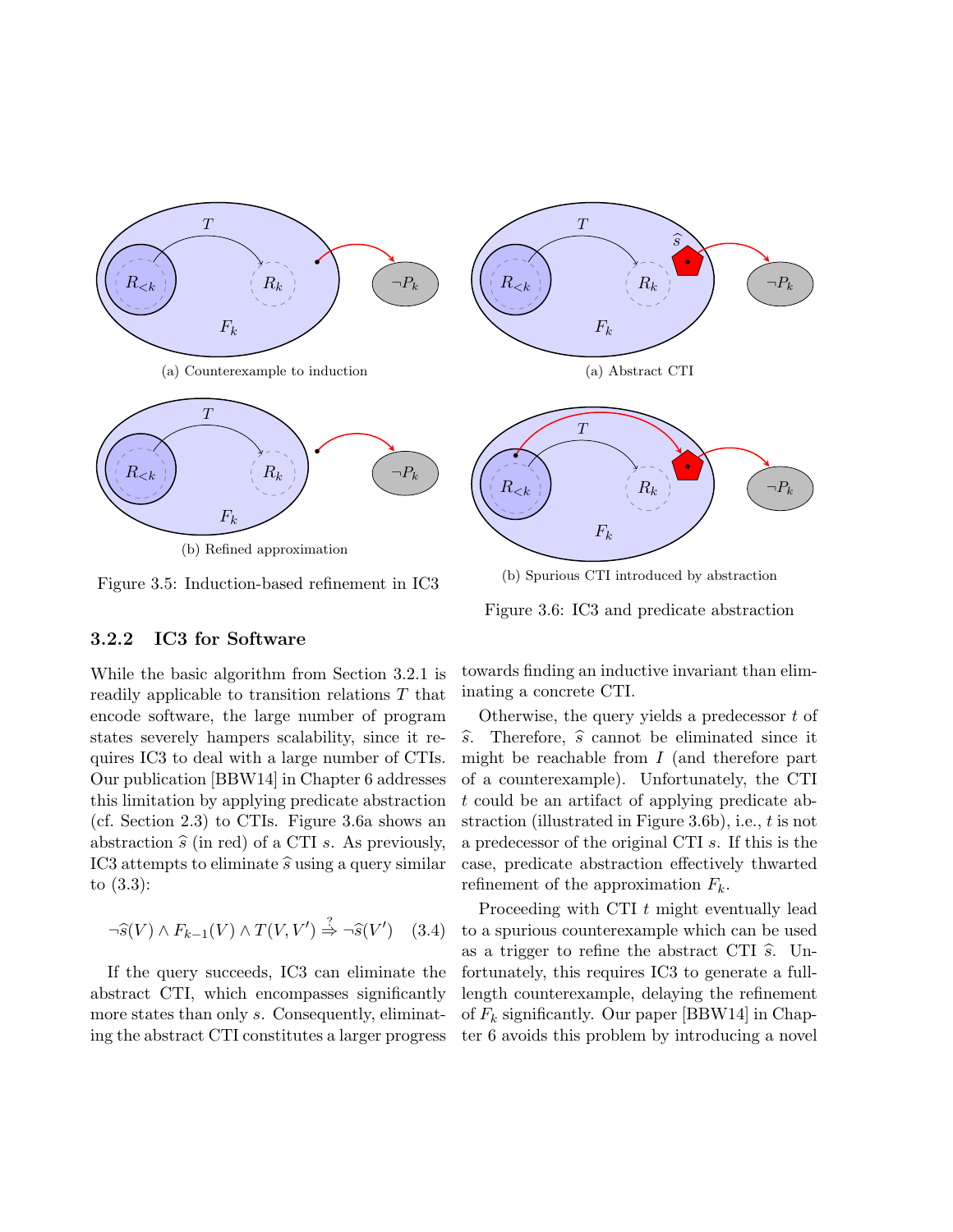

Figure 3.7: Refined CTI and approximation

refinement mechanism that allows us to refine  $\widehat{s}$  instantly. Moreover, the refinement mechanism relies on interpolation and extracts refinement predicates from a single transition  $T$  (from Query (3.3), in fact) rather than a full-length counterexample. The result of refining  $\hat{s}$  and  $F_k$ this way is illustrated in Figure 3.7.

The novel abstraction-refinement scheme presented in [BBW14] (Chapter 6) improves over existing counterexample-based refinement techniques in the following ways:

- 1. Refinement of abstract CTIs is immediate and does not require IC3 to generate a fulllength counterexample.
- 2. At the same time, refinement can be delayed up to the point that a counterexample is found, allowing the algorithm to trigger refinement at any point in time. An experimental evaluation of different strategies is provided.
- 3. Refinement predicates are extracted by means of interpolation from a formula encoding a single step of the transition relation, thus avoiding a costly unwinding of T.

Our experimental evaluation shows that our implementation solves more of the benchmark instances presented in [BBW14] in Chapter 6 than CPAChecker [BHT07], the verification tool that won the 2015 Software Verification Competition (SV-COMP) [Bey15]. A reimplementation of our approach targeting multithreaded software [GLW16] was also submitted to SV-COMP 2016. In the concurrency category, our IC3-based verifier was only outperformed by incomplete BMC-based verification tools (which are unable to conclusively prove safety), and performed significantly better than other complete interpolation-based model checkers such as Impara [WKO13].

#### 3.3 Checking for Bugs Faster

Bugs whose detection hinges on extremely long executions of the system under test—such as the arithmetic overflow in the 787 Dreamliner, which surfaced only after 248 days of continuous operation—are particularly challenging for verification tools. Property violations which require many iterations of loops require particularly deep probing of the state space.

While the acceleration techniques presented in Section 2.2 can theoretically remedy this problem, their practical value is limited, as linear arithmetic does not accurately model real software. Linear arithmetic does not take overflows into account: the formula  $(i + 1 < i)$  is unsatisfiable if  $i$  takes values in  $\mathbb{N}$ , but satisfiable if  $i$ is an unsigned 32-bit variable with  $0 \leq i < 2^{32}$ (since  $i + 1 = 0$  if  $i = 2^{32} - 1$ ). Consequently, acceleration based on the assumption that i is unbounded is unsound. An inaccurate model of bit-vector arithmetic may result in missed counterexamples as well as false positives (i.e., unjustified warnings). Ultimately, a verification approach using the natural numbers N to model bit-vectors cannot be trusted.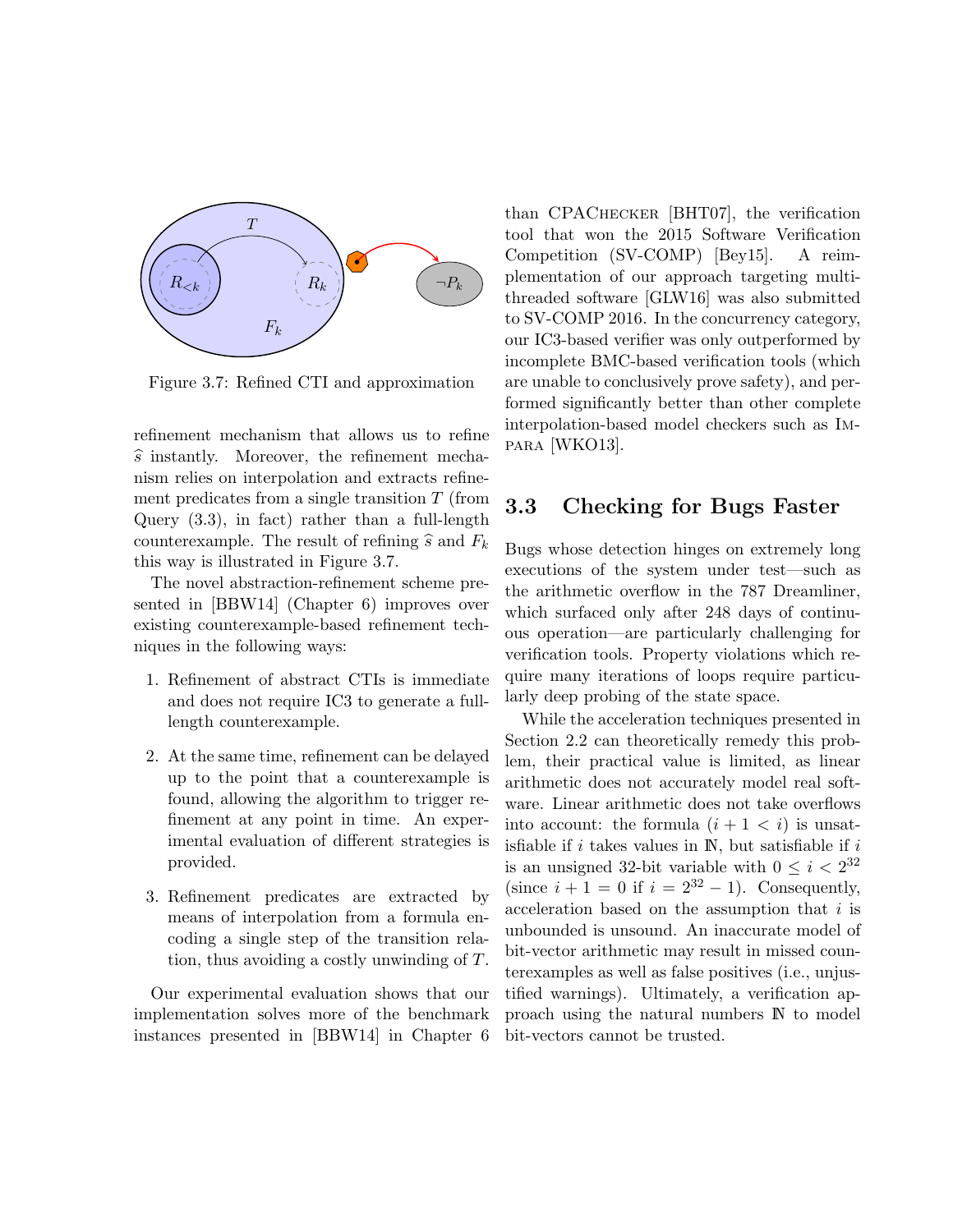```
void* memset ( void *buf, int c,
               size_t len )
{
   for(size_t i=0; i<len; i++)
        ((char*)buf)[i]=c;return buf;
}
```
Figure 3.8: Code fragment updating an array



Figure 3.9: Effect of executing memset

The situation is even worse if the program under test makes use of arrays, such as the program fragment in Figure 3.8. The effect of executing the instruction memset(buf, 0, len) is shown in Figure 3.9: the first len elements of the array buf are zeroed out. As this effect cannot be modeled in linear arithmetic, the transitive closure of a transition  $T$  modeling memset (buf, 0, len) cannot be computed using the technique of Section 2.2. This shortcoming is particularly problematic as the verification of programs with buffer overflows—a bug that is encountered frequently—would particularly benefit from acceleration.

#### 3.3.1 Bit-Vectors and Arrays

Our journal paper [KLW15b] in Chapter 7 introduces a novel acceleration technique that enables us to deal with programs with bit-vectors as well as arrays (under certain limitations). The instruction i++ highlighted in Figure 3.8 is modeled as  $i' = i + 1$  (as in Figure 2.6b). If the resulting transition occurs in the body of a loop, it can be reformulated as a recurrence equation  $i_n = i_{n-1} + 1$  with  $i_0 = i$  (an inductive definition of  $\mathbf{i}_n$ , whose closed form  $\mathbf{i}_n = \mathbf{i}_0+n$  can be obtained using a constraint solver. This closed form corresponds to an accelerated version of the original transition  $-$  if we assume that i is unbounded.

To obtain an accelerated transition that does not ignore the effects of arithmetic overflows, we need to restrict  $n$  to the range in which linear arithmetic accurately models bit-vector arithmetic. In other words, the acceleration is "stopped" just before an arithmetic overflow occurs:

$$
\exists n \le (\text{INT\_MAX} - \mathbf{i}) \cdot \mathbf{i}' = \mathbf{i} + n \tag{3.5}
$$

The resulting transition  $T^{\langle n \rangle}$  represents an un $der$ -approximation of the transitive closure  $T^*$ , and can in general not be used to determine all reachable states in one step. Consequently, model checking tools still need to consider multiple iterations of  $T^{\langle n \rangle}$  when verifying the system. The number of required iterations to find a fixpoint or a bug, however, is still reduced significantly in comparison to the original transition relation T.

We accelerate the array assignment in Figure 3.8 using McCarthy's theory of arrays [McC93] to formalize the effect of executing buf  $[i]=c$  n times:

$$
\begin{pmatrix} \forall j \leq n \cdot \text{buf}'[i+j] = c & \wedge \\ \forall j > n \cdot \text{buf}'[i+j] = \text{buf}[i+j] \end{pmatrix} \qquad (3.6)
$$

The primed counterpart buf' of buf is constrained to be c within the range determined by Equation (3.5), which is achieved by deploying a universal quantifier in Formula (3.6). Unfortunately, quantified transition relations complicate model checking significantly. While SMTbased BMC can still be used to find deep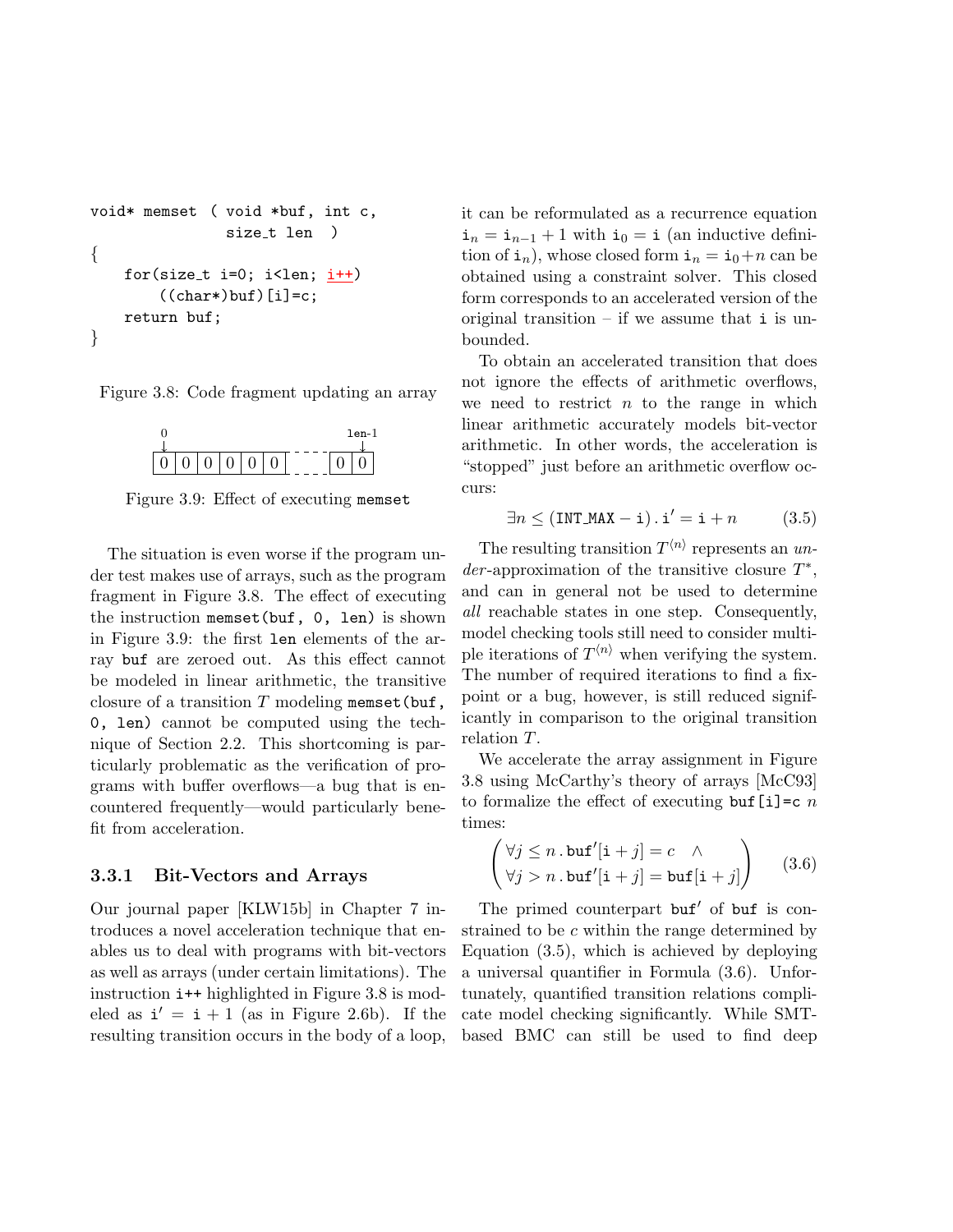bugs, interpolation-based program verification is severely limited by the lack of interpolating decision procedures for quantified formulas. To limit this undesirable side-effect, Chapter 7 provides heuristics that help reduce the number of quantifiers in accelerated transition relations.

#### 3.3.2 Ruling Out Bugs Faster

In our paper [KLW15a] in Chapter 8 we present an approach that avoids the challenge of computing fixpoints in the presence of quantifiers by falling back on BMC (cf. Equation (2.2) in Section 2.1). The presence of bugs can be determined efficiently using a BMC instance that incorporates the under-approximation  $T^{\langle n \rangle}$  of  $T^*$ :

$$
I(V_0) \wedge \left(\bigwedge_{i=1}^k T^{\langle n\rangle}(V_{i-1}, V_i)\right) \wedge \neg P(V_k) \quad (3.7)
$$

Despite the fact that this approach allows us to explore a vastly larger portion of the state space than traditional BMC, it inherits the limitation that the existence of bugs cannot be ruled out definitely.

In certain cases, however, the correctness of a system can still be established by means of BMC, namely if it can be shown that increasing  $k$  in Equations (2.2) or (3.7) does not result in additional execution traces [CKOS04, CKL04]. Intuitively, this applies if all loops in  $T$  have been explored exhaustively and the longest execution of the system has at most  $k$  steps. While this bound is rarely reached in traditional BMC, deploying the under-approximation  $T^{\langle n \rangle}$  of  $T^*$  in Equation (3.7) allows us to reach this threshold much quicker. Our paper [KLW15a] in Chapter 8 explains how to instantiate the thresholddetection techniques introduced in [CKOS04, CKL04] in the presence of accelerated transition relations.

The contributions of Chapters 7 and 8 ([KLW15b] and [KLW15a], respectively) can be summarized as follows:

- 1. We introduce the notion of loop underapproximation, which allows us to perform limited acceleration of transition relations in the presence of bit-vectors and arrays.
- 2. We demonstrate that under-approximation enables an exponential speed-up in the detection of a wide range of buffer overflow bugs collected in [KHCL07].
- 3. Our novel threshold-based verification techniques allow for the BMC-based verification of accelerated transition relations, enabling us to verify programs with arrays that are out of reach even for interpolation-based software model checkers.

#### 3.4 Silicon Fault Localization

Owing to the high cost of recalling and replacing faulty circuits, verification and validation has a particularly high significance in hardware design [CGP99]. Chip manufacturers were the first to adopt model checking in their development process (as stressed in Chapter 4). The model checking algorithms listed in Chapter 4 can be readily applied to hardware designs (provided in hardware description languages such as VHDL or Verilog as in Figure 3.10) or logic net-lists as in Figure 2.7), ensuring the correctness of the design at early "pre-silicon" development stages.

Functional correctness of the high-level hardware design, however, does not guarantee the absence of bugs in the chip prototype or the final integrated circuit. Electrical faults introduced during the manufacturing process are not reflected by the high-level model and need to be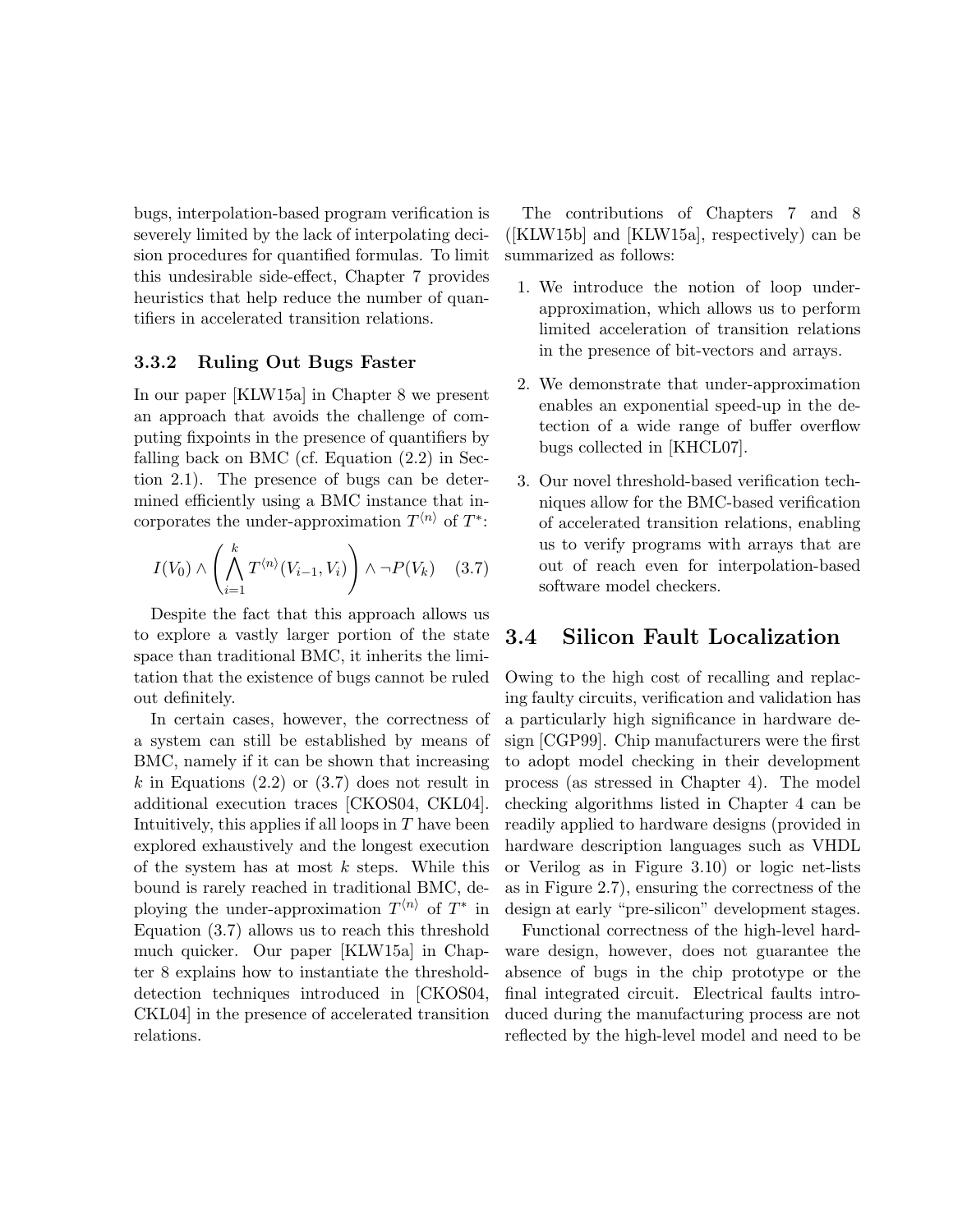```
1: always@(posedge clk)
2: if (ue[1]) begin
3: IP = IP + len;
4: if (btaken)
5: IP = IP + dist;
6: end
```
Figure 3.10: Verilog code



Figure 3.11: Hardware development

caught in the "post-silicon" state of hardware development (Figure 3.11). The "Rowhammer" security vulnerability described in Chapter 1 is a prominent example of a bug introduced during the manufacturing process. The vulnerability is a result of the increasing density of integrated circuits; the physical proximity of individual DRAM cells results in an undesired correlation between signals (so-called bridging faults). Consequently, signals in one row of the DRAM circuit influence cells in adjacent rows, allowing



Figure 3.12: Discrepancy between model and reality

the attacker to draw conclusions about regions of the memory that should remain inaccessible.

The cost of post-silicon validation is high: 35 percent of the development cycle of a new chip being are spent on debugging hardware prototypes  $[ABD+06]$ . The fact that test scenarios can be executed at full speed (unlike in model checking or simulation of the high-level model) allows for extensive testing of the prototype and can result in extremely lengthy erroneous execution traces. Locating faults in such a trace is particularly challenging due to limited observability of signals in hardware. Only a small percentage of the state space traversed by an erroneous execution can be recorded using trace buffers and scan chains.

#### 3.4.1 Interpolation-based Diagnosis

Our paper [ZWM14] in Chapter 9 resorts to consistency-based diagnosis [Rei87] to locate the temporal and spatial location of electrical faults in an execution. Given a crash state  $f$  obtained by running the faulty integrated circuit, the approach identifies gates in the high-level design whose malfunction may have caused the observed erroneous behavior. The logic net-list is presumed to be a correct ("golden") model and therefore f is not reachable via the transition relation  $T$  (see Figure 3.12). Consequently, an un-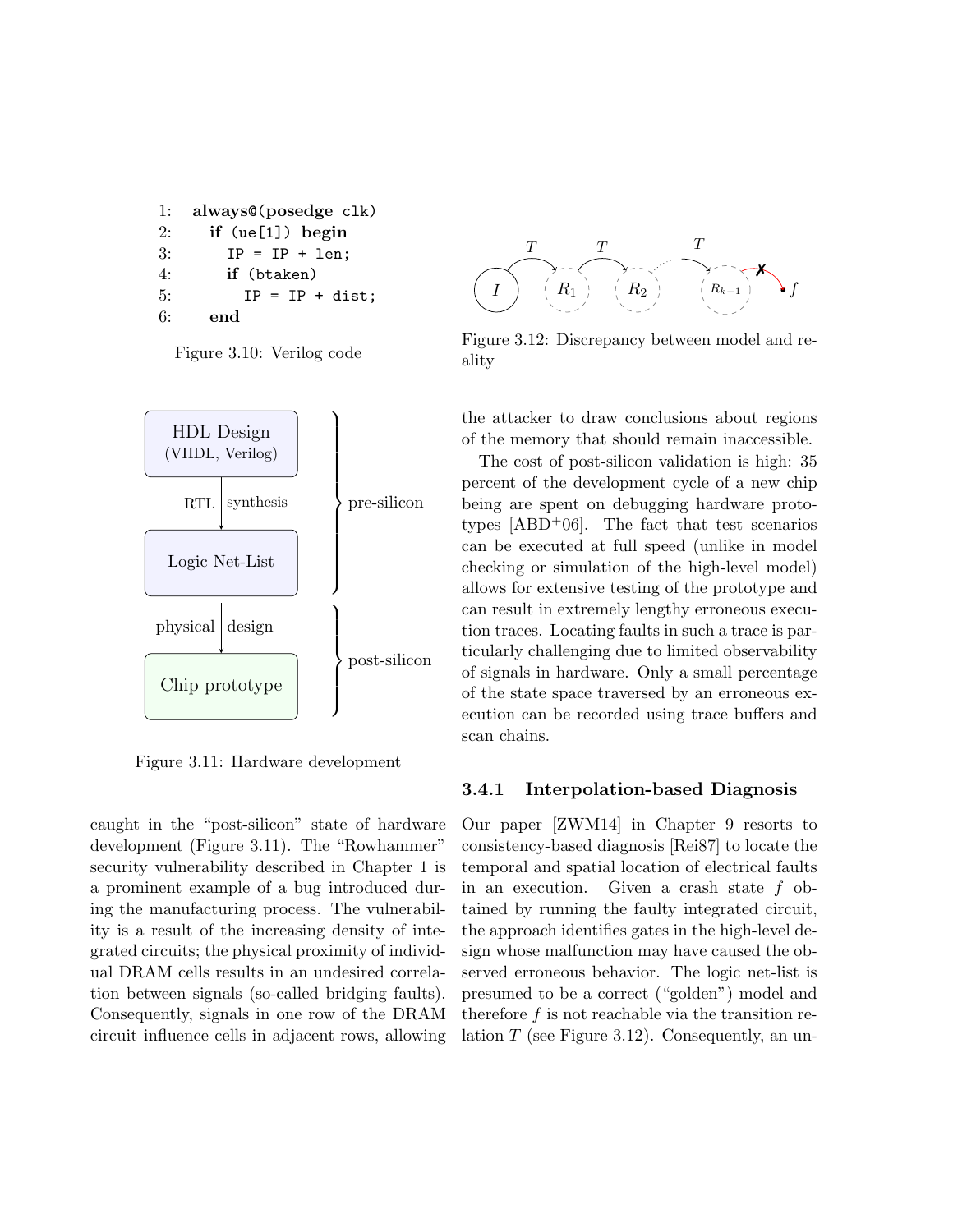

Figure 3.13: Cycle-based fault localization

winding of  $T$  constrained with the initial state of the failing test scenario and the final failure state  $f$  is necessarily unsatisfiable:

$$
I(V_0) \wedge \left(\bigwedge_{i=1}^k T(V_{i-1}, V_i)\right) \wedge f(V_k) \tag{3.8}
$$

Figure 3.13 shows part of such a multi-cycle unfolding of the net-list in Figure 2.7. Similar to proof-based abstraction (Section 2.3), a (minimal) unsatisfiable core obtained from Formula (3.8) encompasses the encoding of all gates and signals relevant to the failure (e.g., the highlighted gates in Figure 3.13).

The challenge is that  $k$  (the number of cycles executed before a failing state is reached) can be extremely large in the context of post-silicon fault localization. Consequently, the computational effort to compute a core of Formula (3.8) can be prohibitively large.

Chapter 9 ([ZWM14]) addresses this challenge by using an interpolant sequence  $\text{Itp}_1, \ldots, \text{Itp}_k$ (as in Figure 3.3) to split Formula (3.8) such that for every i with  $1 < i \leq k$  we have

$$
\text{Itp}_{i-1}(V_{i-1}) \wedge T(V_{i-1}, V_i) \Rightarrow \text{Itp}_i(V_i). \quad (3.9)
$$

Intuitively, each  $Itp_i$  represents safe states of the circuit. Since  $f \notin \text{Itp}_k$  by construction, the faulty execution of the integrated circuit must have diverged from Itp<sub>i</sub> at some cycle  $i-1$ . Consequently, candidates for faulty gates in cycle i−1 can be derived from an unsatisfiable core of

$$
\text{Itp}_{i-1}(V_{i-1}) \wedge T(V_{i-1}, V_i) \wedge \neg \text{Itp}_i(V_i), \quad (3.10)
$$

allowing us to focus our localization efforts on one cycle of the execution at a time (e.g., cycle  $10<sup>5</sup>$  in Figure 3.13). As a result, our approach is able to determine candidates for faulty gates as well as for the cycle in which the fault occurred.

#### 3.4.2 Interpolants without Proofs

Unlike in Section 3.1.2, it is not feasible to extract the interpolants from a refutation proof of Formula (3.8), since the solver cannot construct such a proof without considering Formula (3.8) in its entirety. To avoid this problem, we deploy a different approach to compute interpolants in [ZWM14] in Chapter 9. Starting from the final failure state  $f$  of the circuit, we use the transition relation T to propagate information backwards. First, we take  $\text{Itp}_k(V_k)$  to be  $\neg f(V_k)$ . Then, we use It $p_i$  (and the partial state information obtained from trace buffers, which is omitted in the following formula) to find an interpolant  $\text{It}_{i-1}$ satisfying the following condition:

$$
\neg \operatorname{Itp}_i(V_i) \land T(V_{i-1}, V_i) \Rightarrow \neg \operatorname{Itp}_{i-1}(V_{i-1}) \tag{3.11}
$$

 $\text{Itp}_{i-1}$  is constructed using the *backbone* of the formula  $\text{Itp}_i(V_i) \wedge T(V_{i-1}, V_i)$  [ZWM11], a consequence of logical  $\text{Itp}_i(V_i) \wedge T(V_{i-1}, V_i)$  which can be efficiently computed using a SAT solver [ZWSM11]. The propagation stops as soon as an inconsistency with  $T$  and the partially observed state is encountered, or if the initial cycle is reached.

While the information obtained via backbones is not necessarily sufficient to construct an interpolant sequence, a strategic selection of the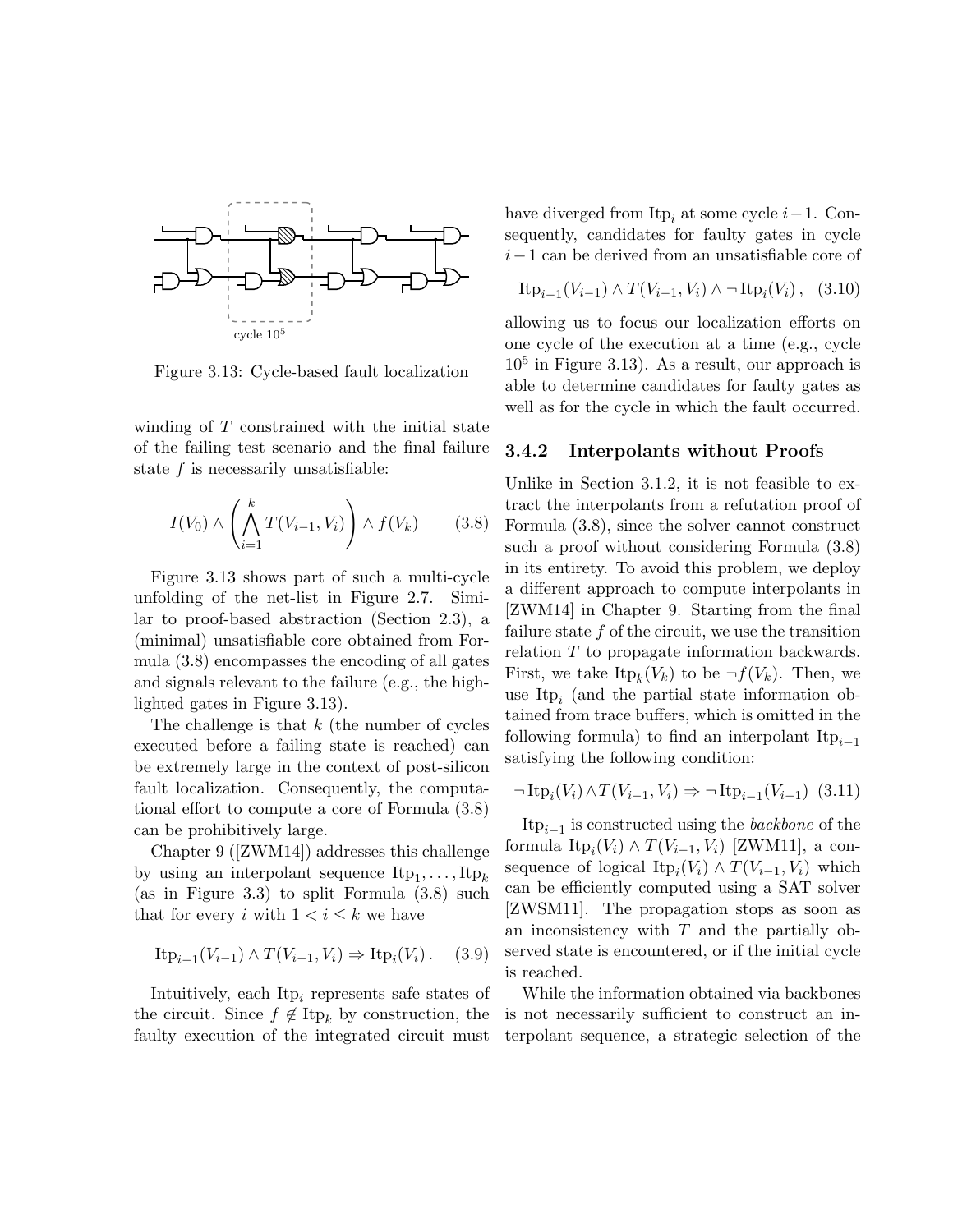signals of the circuit tracked by trace buffers significantly increases the chances to succeed [ZWM12].

In summary, the contributions in Chapter 9 (our paper [ZWM14], respectively) include:

- 1. A novel framework for interpolation-based fault diagnosis, which achieves scalability by focusing the localization effort on single cycles.
- 2. A novel approach to extract interpolant sequences from failed executions by using backbones to derive logical consequences of formulas.
- 3. An evaluation of our localization technique on a range of circuits including the microcontroller designs 86HC05 and 8051.

## 3.5 Concluding Comments

Interpolation and induction—the central theme of this habilitation thesis—are essential techniques in automated verification that have wideranging applications. This thesis summarizes my effort to advance the field of interpolation- and induction-based verification techniques on a theoretical as well as practical level. The following (independent) chapters are peer-reviewed publications documenting this effort.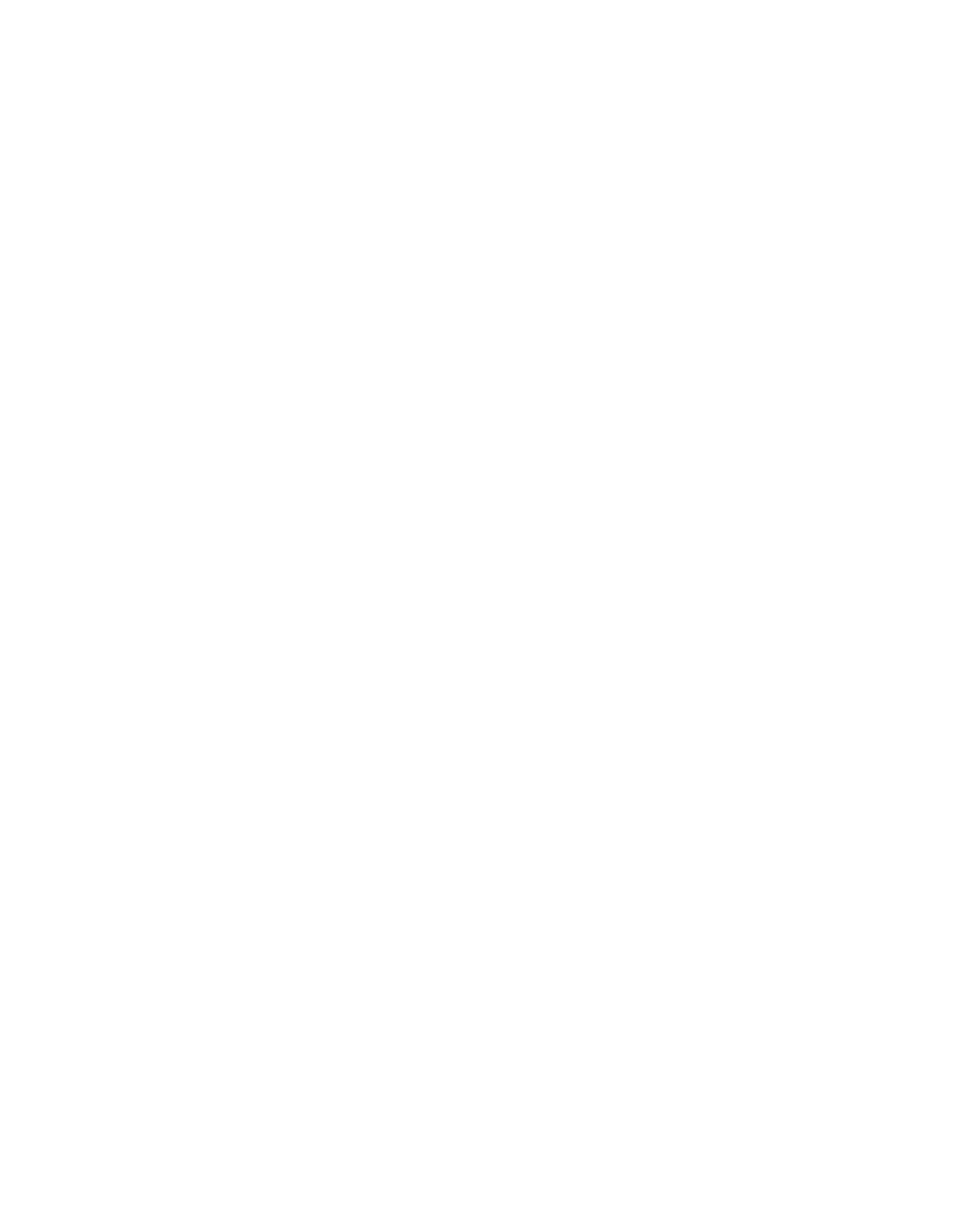### Bibliography

- [ABD+06] Miron Abramovici, Paul Bradley, Kumar Dwarakanath, Peter Levin, Gerard Memmi, and Dave Miller. A reconfigurable design-for-debug infrastructure for SoCs. In Design Automation Conference (DAC), pages 7–12. ACM, 2006.
- [BBW14] Johannes Birgmeier, Aaron Bradley, and Georg Weissenbacher. Counterexample to induction-guided abstraction-refinement (CTIGAR). In Computer Aided Verification (CAV), volume 8559 of Lecture Notes in Computer Science, pages 829–846. Springer, 2014.
- [BCCZ99] Armin Biere, Alessandro Cimatti, Edmund M. Clarke, and Yunshan Zhu. Symbolic model checking without BDDs. In Tools and Algorithms for the Construction and Analysis of Systems (TACAS), volume 1579 of Lecture Notes in Computer Science, pages 193–207. Springer, 1999.
- [BCLR04] Thomas Ball, Byron Cook, Vladimir Levin, and Sriram K. Rajamani. Slam and Static Driver Verifier: Technology transfer of formal methods inside Microsoft. In Integrated Formal Verification (IFM), volume 2999 of Lecture Notes in Computer Science. Springer, 2004.
- [BCM+90] Jerry R. Burch, Edmund M. Clarke, Kenneth L. McMillan, David L. Dill, and L. J. Hwang. Symbolic model checking:  $10^{20}$  states and beyond. In *Logic in Computer* Science (LICS), pages 428–439. IEEE, 1990.
- [Bey15] Dirk Beyer. Software verification and verifiable witnesses (report on SV-COMP 2015). In Tools and Algorithms for the Construction and Analysis of Systems (TACAS), volume 9035 of Lecture Notes in Computer Science, pages 401–416. Springer, 2015.
- [BHT07] Dirk Beyer, Thomas A. Henzinger, and Grégory Théoduloz. Configurable software verification: Concretizing the convergence of model checking and program analysis. In Computer Aided Verification (CAV), volume 4590 of Lecture Notes in Computer Science, pages 504–518. Springer, 2007.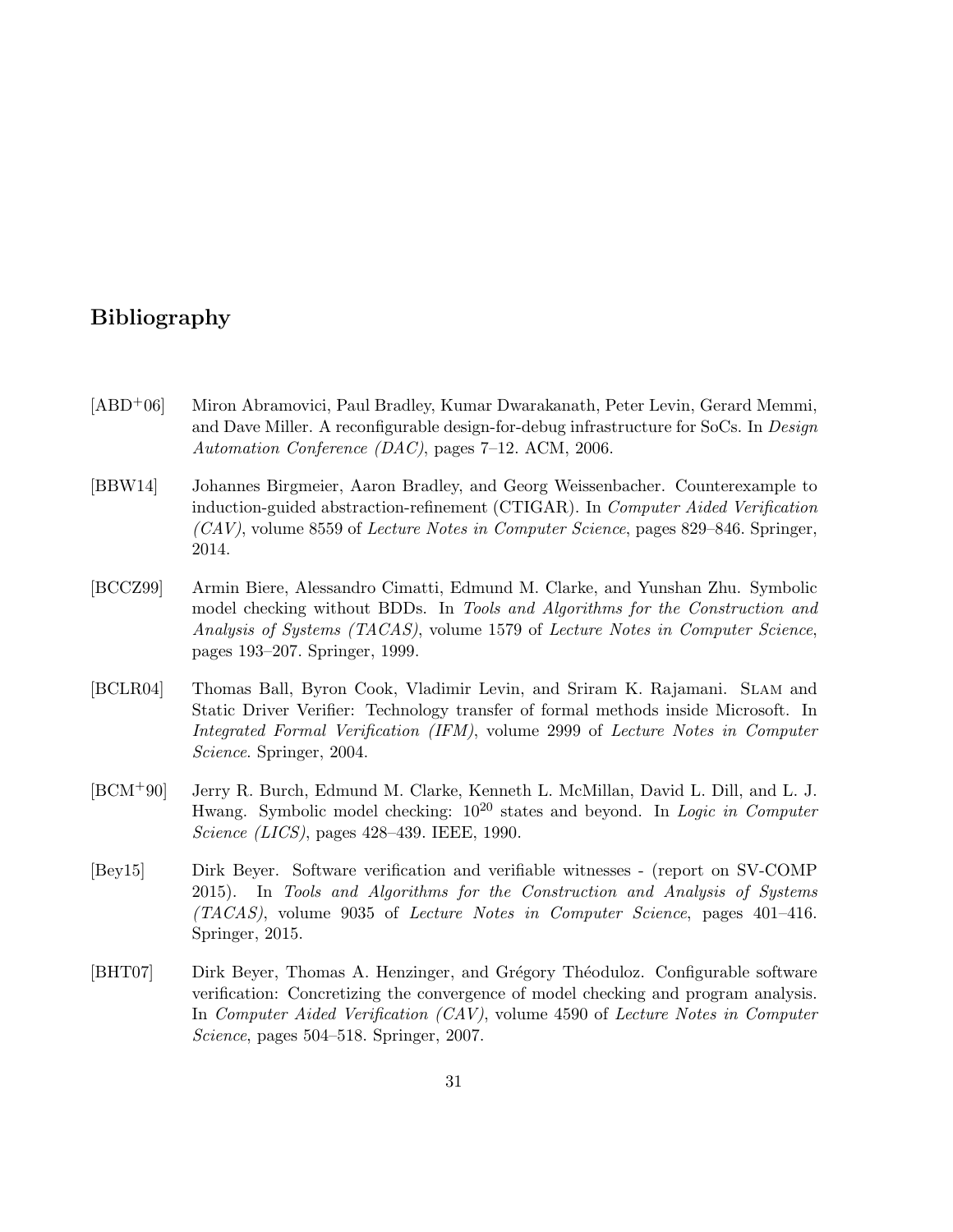- [BHvMW09] Armin Biere, Marijn J. H. Heule, Hans van Maaren, and Toby Walsh, editors. Handbook of Satisfiability, volume 185 of Frontiers in Artificial Intelligence and Applications. IOS Press, February 2009.
- [Boi99] Bernard Boigelot. Symbolic Methods for Exploring Infinite State Spaces. PhD thesis, Université de Liège, 1999.
- [Bra11] Aaron R. Bradley. SAT-based model checking without unrolling. In Verification, Model Checking and Abstract Interpretation (VMCAI), volume 6538 of Lecture Notes in Computer Science, pages 70–87. Springer, 2011.
- [Bry86] Randal E. Bryant. Graph-based algorithms for Boolean function manipulation. IEEE Transactions on Computers, 35(8):677–691, 1986.
- [BW94] Bernard Boigelot and Pierre Wolper. Symbolic verification with periodic sets. In Computer Aided Verification (CAV), volume 818 of Lecture Notes in Computer Science, pages 55–67. Springer, 1994.
- [CE81] E. M. Clarke and E. A. Emerson. Design and synthesis of synchronization skeletons using branching-time temporal logic. In Logic of Programs, volume 131 of Lecture Notes in Computer Science, pages 52–71. Springer, 1981.
- [CGJ+00] Edmund M. Clarke, Orna Grumberg, Somesh Jha, Yuan Lu, and Helmut Veith. Counterexample-guided abstraction refinement. In Computer Aided Verification  $(CAV)$ , volume 1855 of Lecture Notes in Computer Science, pages 154–169. Springer, 2000.
- [CGJ+03] Edmund M. Clarke, Orna Grumberg, Somesh Jha, Yuan Lu, and Helmut Veith. Counterexample-guided abstraction refinement for symbolic model checking. Journal of the ACM, 50(5):752–794, 2003.
- [CGL92] E. Clarke, O. Grumberg, and D.E. Long. Model checking and abstraction. In Principles of Programming Languages (POPL), pages 343–354. ACM, 1992.
- [CGP99] Edmund Clarke, Orna Grumberg, and Doron Peled. Model Checking. MIT Press, December 1999.
- [CKL04] Edmund M. Clarke, Daniel Kroening, and Flavio Lerda. A tool for checking ANSI-C programs. In Tools and Algorithms for the Construction and Analysis of Systems (TACAS), volume 2988 of Lecture Notes in Computer Science, pages 168–176. Springer, 2004.
- [CKOS04] Edmund M. Clarke, Daniel Kroening, Joël Ouaknine, and Ofer Strichman. Completeness and complexity of bounded model checking. In Verification, Model Checking and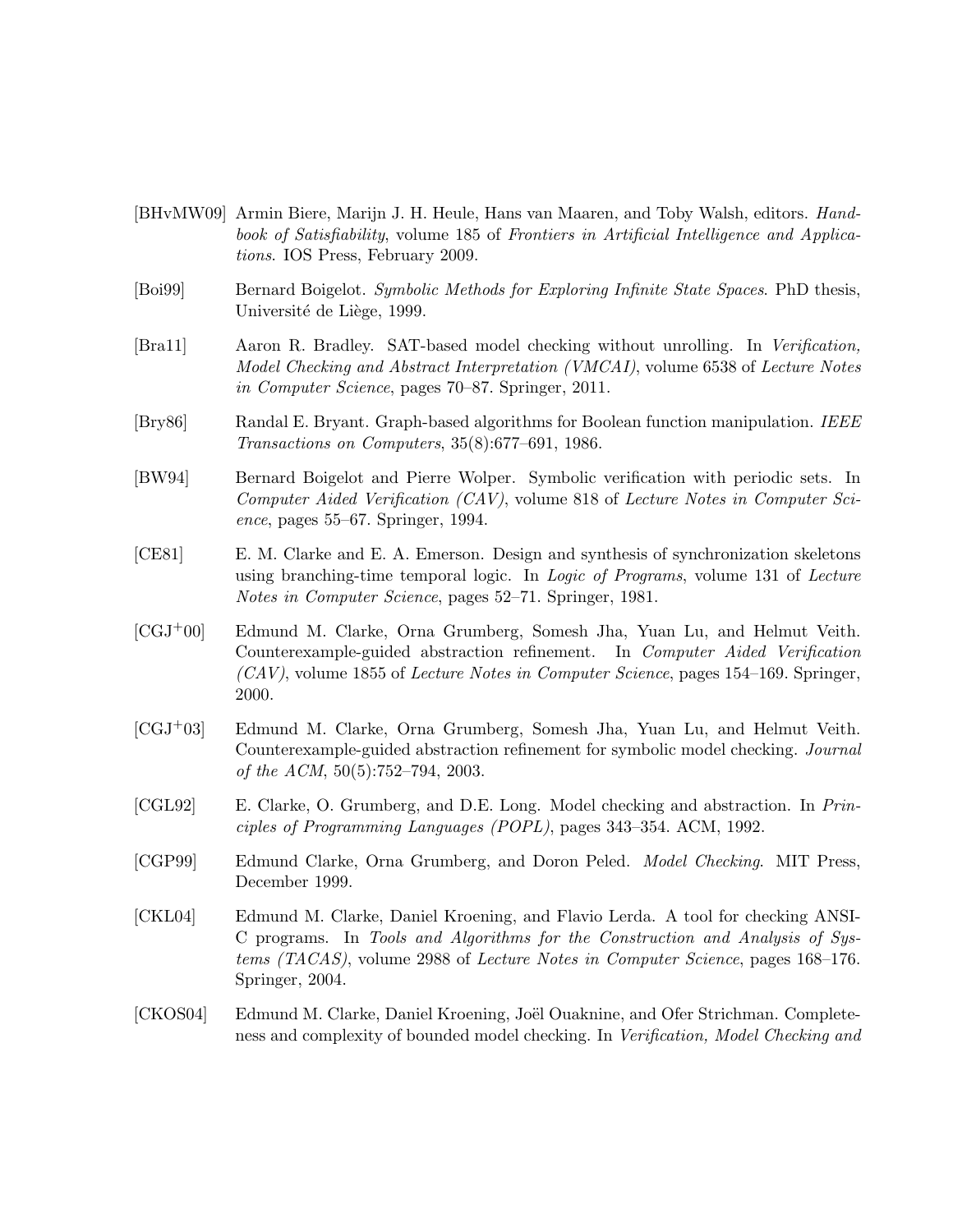Abstract Interpretation (VMCAI), volume 2937 of Lecture Notes in Computer Science, pages 85–96. Springer, 2004.

- [DKW08] Vijay D'Silva, Daniel Kroening, and Georg Weissenbacher. A survey of automated techniques for formal software verification. Transactions on CAD of Integrated Circuits and Systems, 27(7):1165–1178, July 2008.
- [FL02] Alain Finkel and Jérôme Leroux. How to compose Presburger-accelerations: Applications to broadcast protocols. In Foundations of Software Technology and Theoretical Computer Science (FSTTCS), volume 2556 of Lecture Notes in Computer Science, pages 145–156. Springer, 2002.
- [Fos12] Harry Foster. The 2012 Wilson Research Group functional verification study. Available at https://blogs.mentor.com/verificationhorizons/blog/2011/03/ 30/prologue-the-2010-wilson-research-group-functional-verificationstudy/ (last accessed: December 7, 2015), 2012.
- [Gib15] Samuel Gibbs. US aviation authority: Boeing 787 bug could cause 'loss of control'. The Guardian, May 1, 2015. Available at http://gu.com/p/48333/sbl (last accessed: December 3, 2015).
- [GLW16] Henning G¨unther, Alfons Laarman, and Georg Weissenbacher. Vienna verification tool: Parallel software with IC3 – (competition contribution). In Tools and Algorithms for the Construction and Analysis of Systems (TACAS), Lecture Notes in Computer Science. Springer, 2016.
- [GS97] Susanne Graf and Hassen Saïdi. Construction of abstract state graphs with PVS. In Computer Aided Verification (CAV), volume 1254 of Lecture Notes in Computer Science, pages 72–83. Springer, 1997.
- [HBS13] Zyad Hassan, Aaron R. Bradley, and Fabio Somenzi. Better generalization in IC3. In Formal Methods in Computer Aided Design (FMCAD), pages 157–164. FMCAD Inc., 2013.
- [HJMM04] Thomas A. Henzinger, Ranjit Jhala, Rupak Majumdar, and Kenneth L. McMillan. Abstractions from proofs. In Principles of Programming Languages (POPL), pages 232–244. ACM, 2004.
- [HJMS02] Thomas A. Henzinger, Ranjit Jhala, Rupak Majumdar, and Grégoire Sutre. Lazy abstraction. In Principles of Programming Languages (POPL), pages 58–70. ACM, 2002.
- [Jha04] Ranjit Jhala. Program Verification by Lazy Abstraction. PhD thesis, University of California Berkeley, 2004.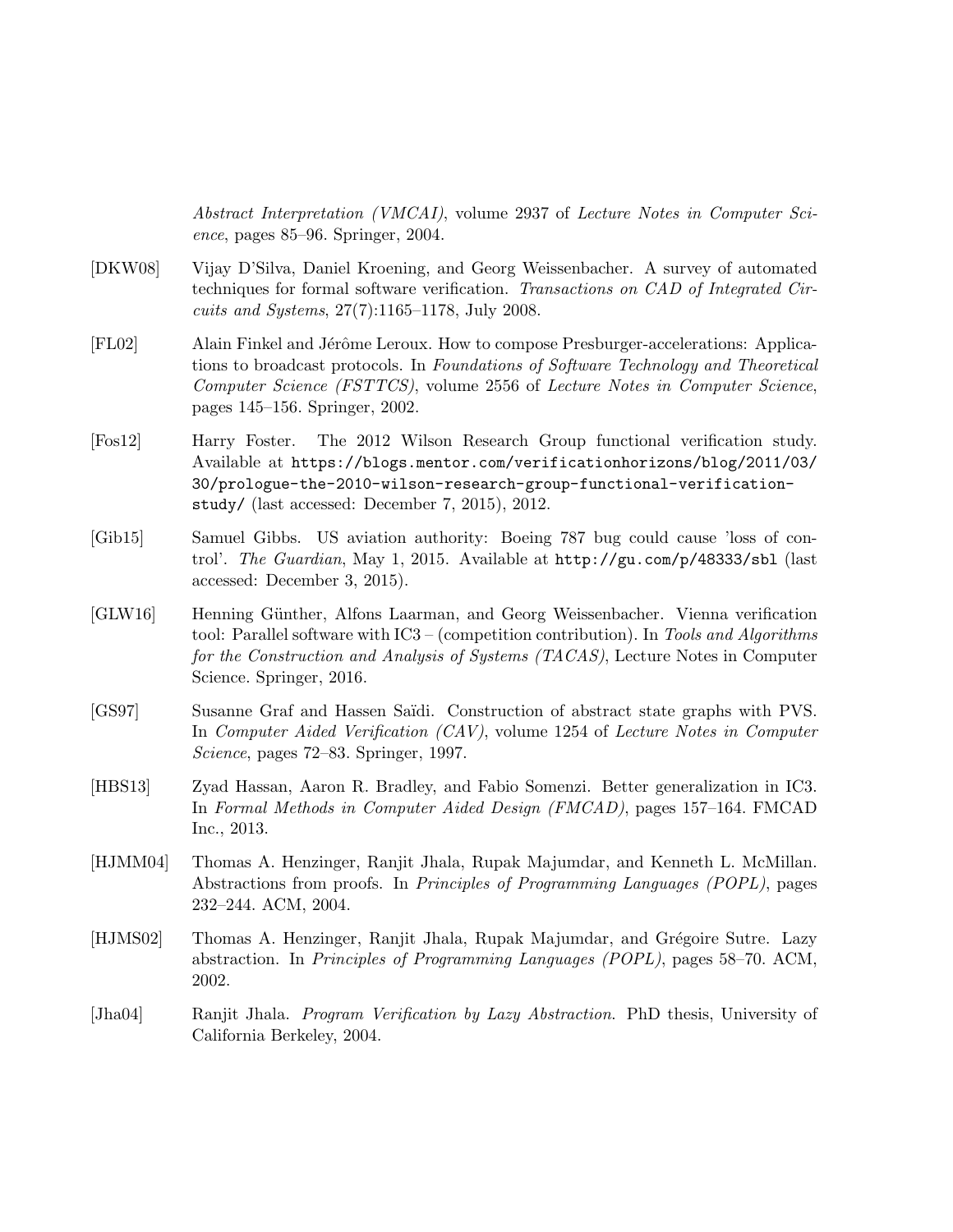- [Joh14] Chris Johnston. Nats: computer failure behind London airport chaos was unprecedented. The Guardian, December 13, 2014. Available at http://gu.com/p/446gb/ sbl (last accessed: December 3, 2015).
- [Kel14] Heather Kelly. The 'Heartbleed' security flaw that affects most of the Internet. Available at http://edition.cnn.com/2014/04/08/tech/web/heartbleedopenssl/index.html (last accessed: December 3, 2015), April 9, 2014.
- [KHCL07] Kelvin Ku, Thomas E. Hart, Marsha Chechik, and David Lie. A buffer overflow benchmark for software model checkers. In Automated Software Engineering (ASE), pages 389–392. ACM, 2007.
- [Kin70] James C. King. A program verifier. PhD thesis, Carnegie Mellon University, Pittsburgh, PA, USA, 1970.
- [Kir15] Jeremy Kirk. Researchers develop astonishing web-based attack on a computer's DRAM. Available at http://www.infoworld.com/article/2954722/security/ researchers-develop-astonishing-webbased-attack-on-a-computersdram.html (last accessed: December 3, 2015), July 30, 2015.
- [KLW13] Daniel Kroening, Matt Lewis, and Georg Weissenbacher. Under-approximating loops in C programs for fast counterexample detection. In Computer Aided Verification (CAV), volume 8044 of Lecture Notes in Computer Science, pages 381–396. Springer, 2013.
- [KLW15a] Daniel Kroening, Matt Lewis, and Georg Weissenbacher. Proving safety with trace automata and bounded model checking. In Formal Methods (FM), volume 9109 of Lecture Notes in Computer Science, pages 325–341. Springer, 2015.
- [KLW15b] Daniel Kroening, Matt Lewis, and Georg Weissenbacher. Under-approximating loops in C programs for fast counterexample detection. Formal Methods in Systems Design  $(FMSD)$ , 47(1):75–92, 2015.
- [KS08] Daniel Kroening and Ofer Strichman. Decision procedures: An algorithmic point of view. Texts in Theoretical Computer Science (EATCS). Springer, 2008.
- [Kur94] Robert P. Kurshan. Computer-Aided Verification of Coordinating Processes: The Automata-Theoretic Approach. Princeton University Press, 1994.
- [KW06] Daniel Kroening and Georg Weissenbacher. Counterexamples with loops for predicate abstraction. In Computer Aided Verification (CAV), volume 4144 of LNCS, pages 152–165. Springer, 2006.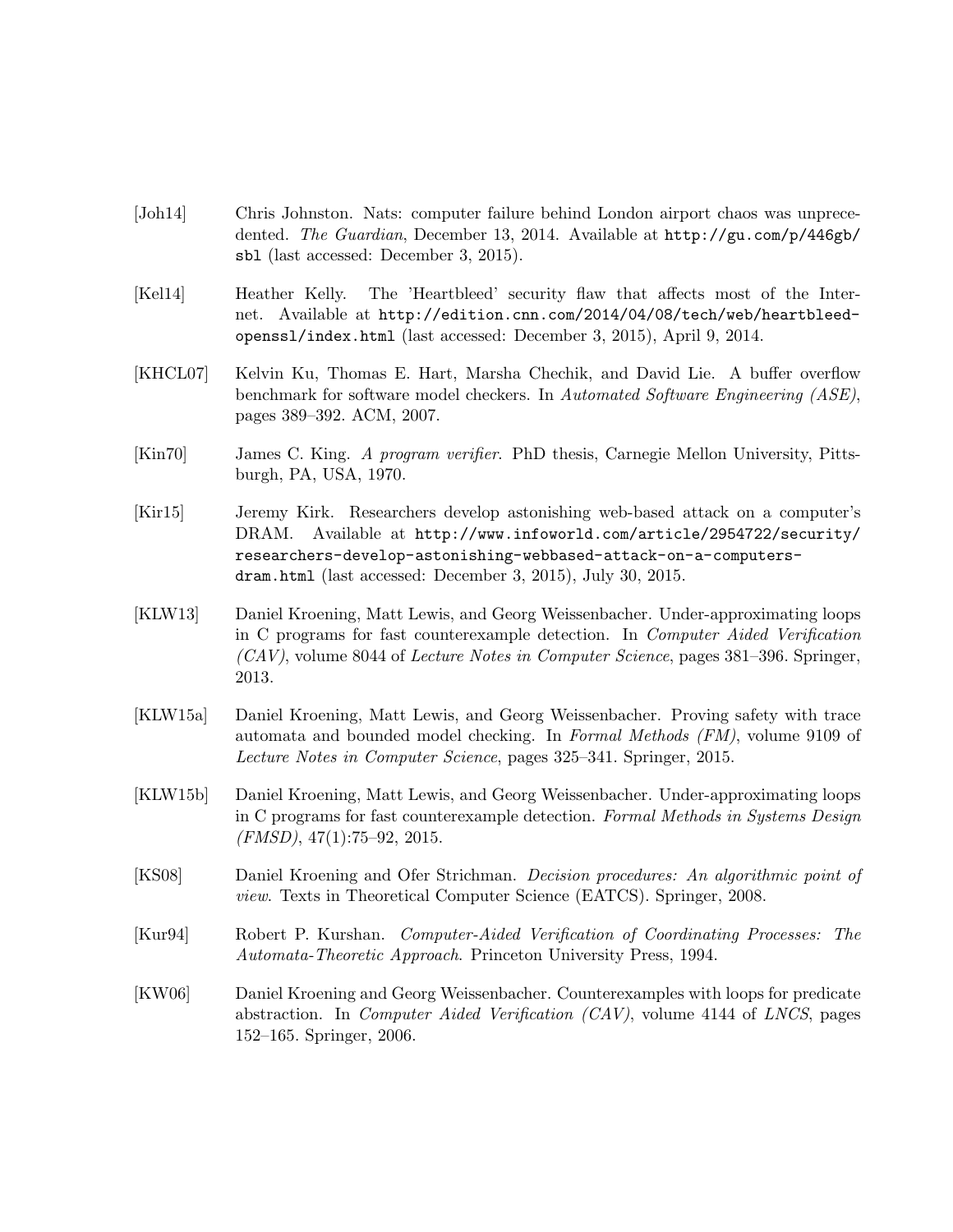- [KW10] Daniel Kroening and Georg Weissenbacher. Verification and falsification of programs with loops using predicate abstraction. Formal Aspects of Computing, 22(2):105–128, 2010.
- [KW11] Daniel Kroening and Georg Weissenbacher. Interpolation-based software verification with wolverine. In *Computer Aided Verification (CAV)*, volume 6806 of *Lecture Notes* in Computer Science, pages 573–578. Springer, 2011.
- [MA03] Kenneth L. McMillan and Nina Amla. Automatic abstraction without counterexamples. In Tools and Algorithms for the Construction and Analysis of Systems (TACAS), volume 2619 of Lecture Notes in Computer Science, pages 2–17. Springer, 2003.
- [McC93] John McCarthy. Towards a mathematical science of computation. In Timothy R. Colburn, James H. Fetzer, and Terry L. Rankin, editors, Program Verification: Fundamental Issues in Computer Science, pages 35–56. Springer, 1993.
- [McM93] Kenneth L. McMillan. Symbolic Model Checking. Kluwer, 1993.
- [McM06a] Kenneth L. McMillan. Lazy abstraction with interpolants. In Computer Aided Verification (CAV), volume 4144 of Lecture Notes in Computer Science, pages 123–136. Springer, 2006.
- [McM06b] Kenneth L. McMillan. Lazy abstraction with interpolants. In Computer Aided Verification (CAV), volume 4144 of Lecture Notes in Computer Science, pages 123–136. Springer, 2006.
- [MSB11] Glenford J. Myers, Corey Sandler, and Tom Badgett. The Art of Software Testing. Wiley, 3rd edition, 2011.
- [MW12] Sharad Malik and Georg Weissenbacher. Boolean satisfiability solvers: techniques and extensions. In Software Safety and Security - Tools for Analysis and Verification, NATO Science for Peace and Security Series. IOS Press, 2012.
- [Pud97] Pavel Pudlák. Lower bounds for resolution and cutting plane proofs and monotone computations. Journal of Symbolic Logic (JSL), 62(3):981–998, 1997.
- [QS82] J.-P. Queille and J. Sifakis. Specification and verification of concurrent systems in CESAR. In International Symposium on Programming, pages 337–351, 1982.
- [Rei87] Ray Reiter. A theory of diagnosis from first principles. Artificial Intelligence, 32(1):57–95, April 1987.
- [SW16] Matthias Schlaipfer and Georg Weissenbacher. Labelled interpolation systems for hyper-resolution, clausal, and local proofs. *Journal of Automated Reasoning (JAR)*, 57(1):3–36, 2016.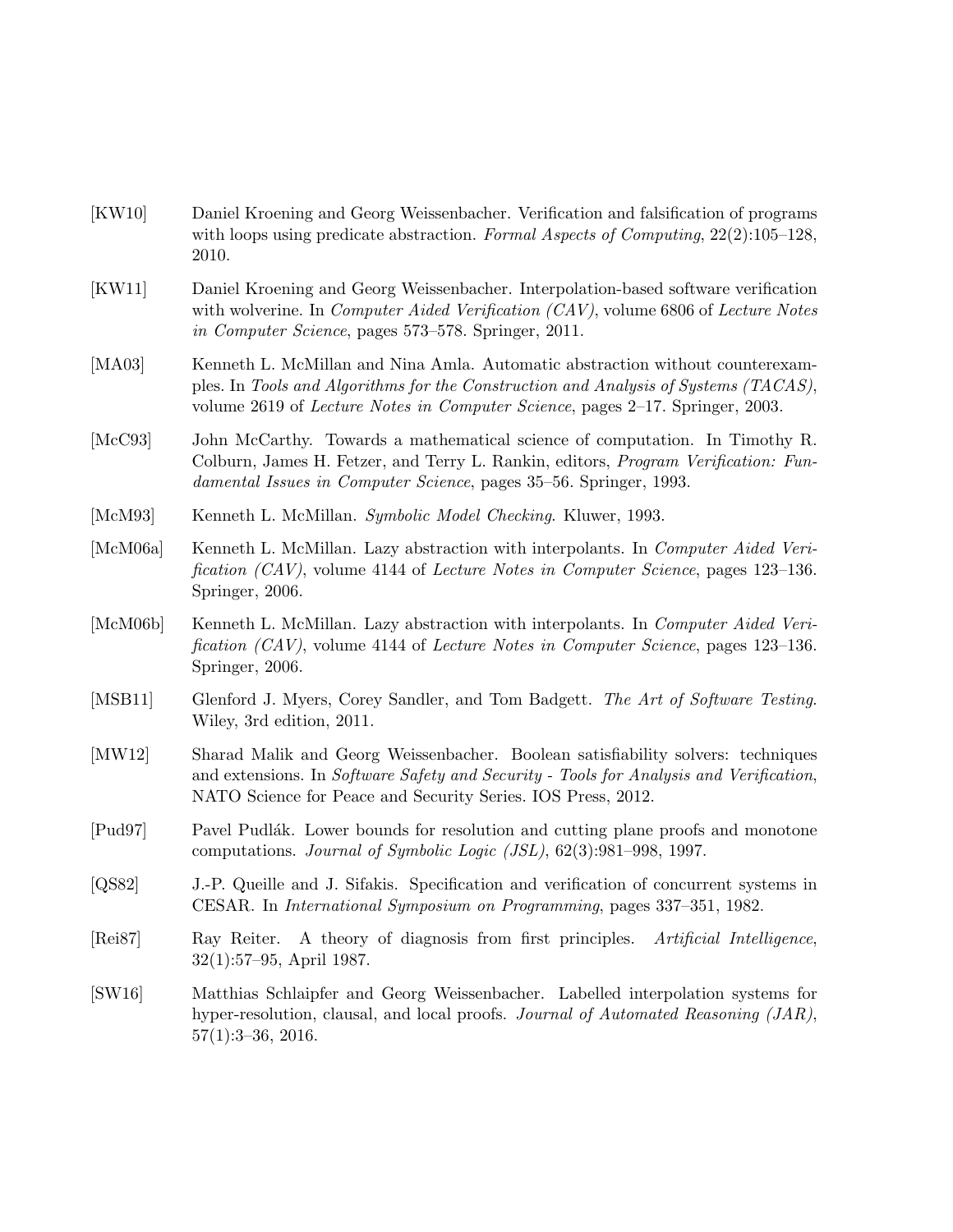- [TT14] Hiroko Tabuchi and Jaclyn Trop. Toyota recalls newest Priuses over software. The New York Times, page B1, February 13, 2014. Available at http://nyti.ms/1ffhP2B (last accessed: December 3, 2015).
- [VWM15] Yakir Vizel, Georg Weissenbacher, and Sharad Malik. Boolean satisfiability solvers and their applications in model checking. Proceedings of the IEEE, 103(11):2021– 2035, November 2015.
- [Wei10] Georg Weissenbacher. Program Analysis with Interpolants. PhD thesis, Oxford, 2010.
- [Wei12] Georg Weissenbacher. Interpolant strength revisited. In Theory and Applications of Satisfiability Testing (SAT), volume 7317 of Lecture Notes in Computer Science, pages 312–326. Springer, 2012.
- [WKO13] Björn Wachter, Daniel Kroening, and Joël Ouaknine. Verifying multi-threaded software with impact. In Formal Methods in Computer Aided Design (FMCAD), pages 210–217. IEEE, 2013.
- [ZWM11] Charlie Shucheng Zhu, Georg Weissenbacher, and Sharad Malik. Post-silicon fault localisation using maximum satisfiability and backbones. In Formal Methods in Computer Aided Design (FMCAD), pages 63–66. IEEE, 2011.
- [ZWM12] Charlie Shucheng Zhu, Georg Weissenbacher, and Sharad Malik. Coverage-based trace signal selection for fault localisation in post-silicon validation. In Haifa Verification Conference (HVC), volume 7857 of Lecture Notes in Computer Science, pages 132–147. Springer, 2012.
- [ZWM14] Charlie Shucheng Zhu, Georg Weissenbacher, and Sharad Malik. Silicon fault diagnosis using sequence interpolation with backbones. In Computer-Aided Design (ICCAD), pages 348–355. IEEE, 2014.
- [ZWSM11] Charlie Shucheng Zhu, Georg Weissenbacher, Divjyot Sethi, and Sharad Malik. SATbased techniques for determining backbones for post-silicon fault localisation. In High Level Design Validation and Test Workshop (HLDVT), pages 84–91. IEEE, 2011.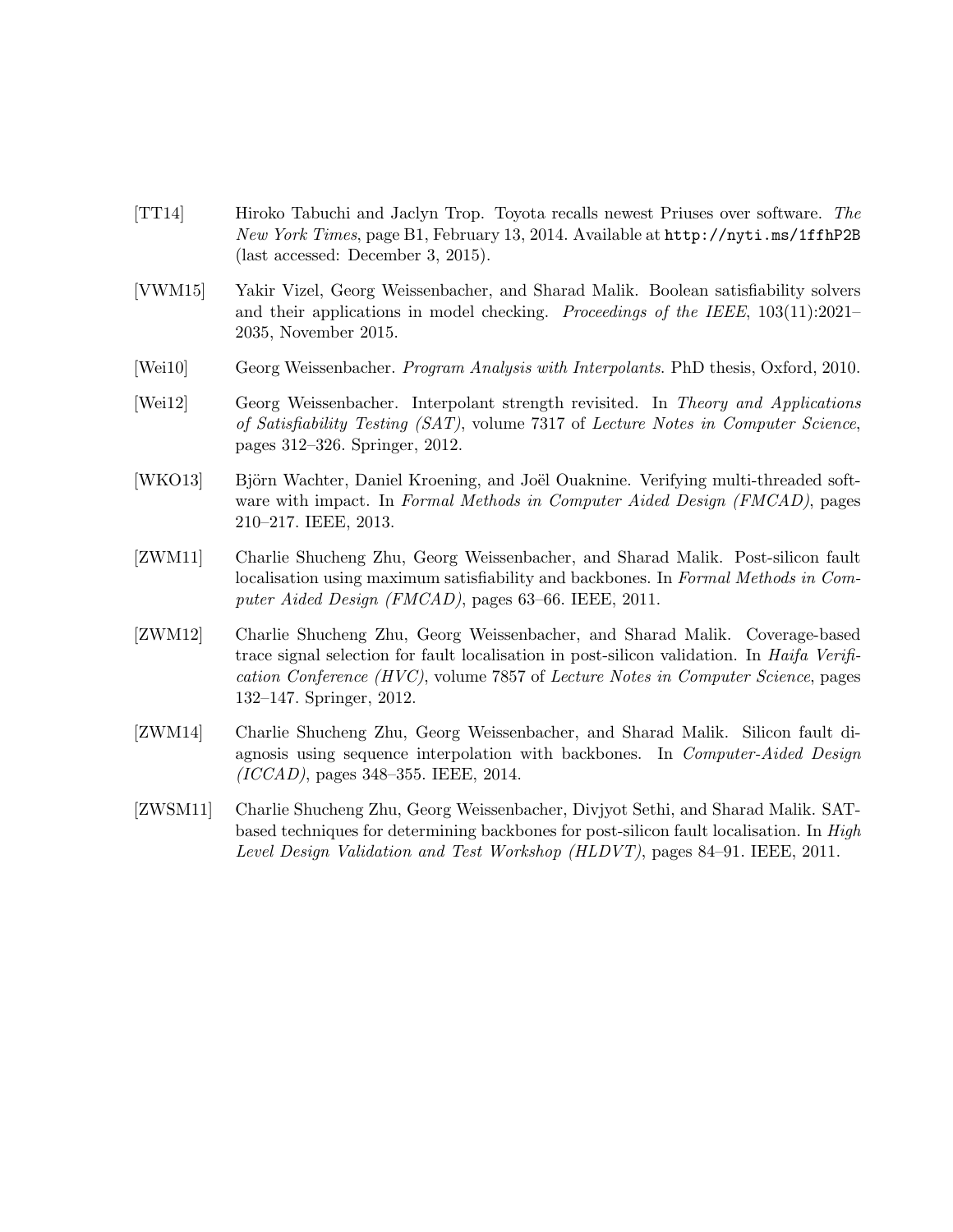# Part II Publications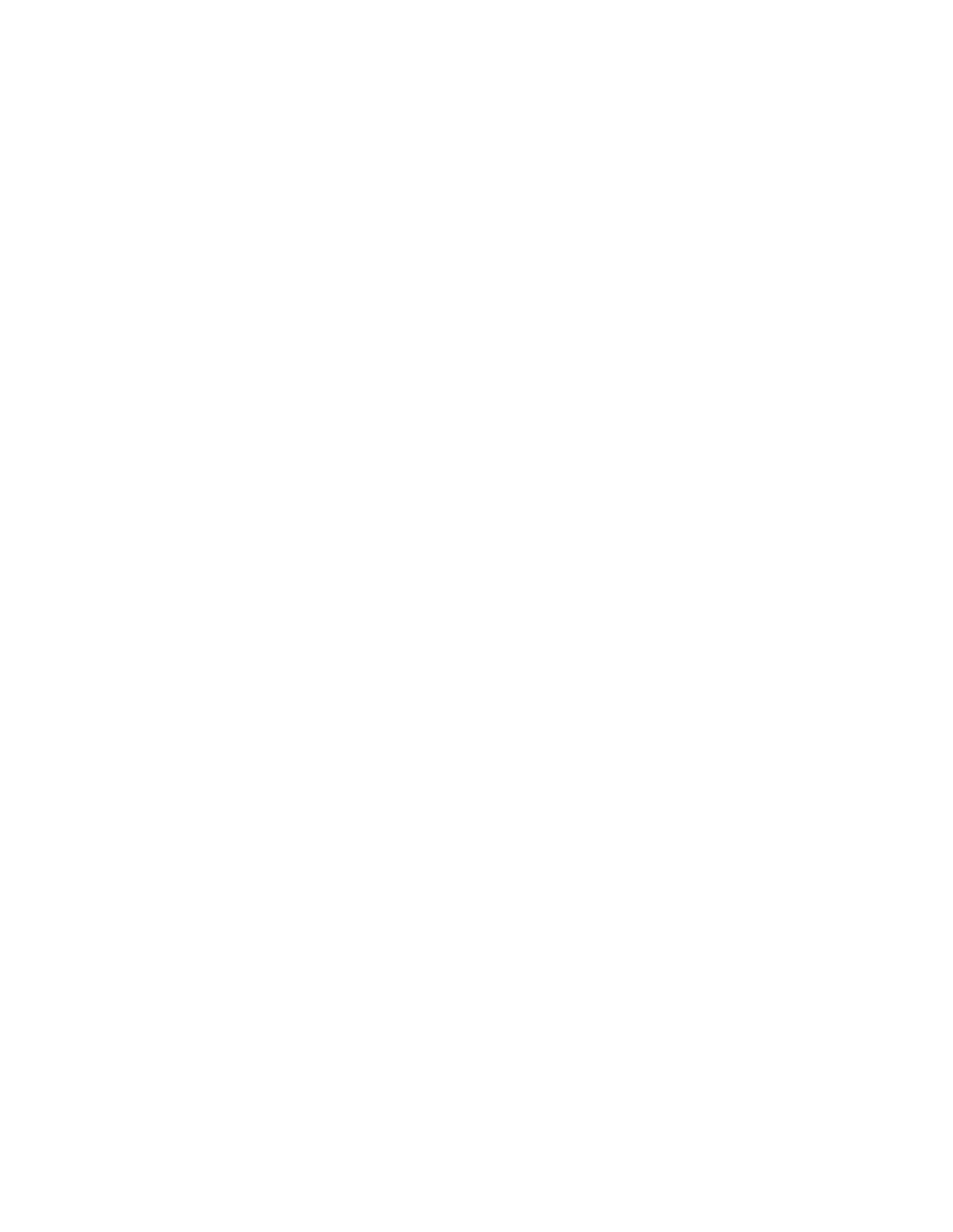## 4 | Boolean Satisfiability Solvers and Their Applications in Model Checking

Yakir Vizel, Sharad Malik, and Georg Weissenbacher Proceedings of the IEEE, Volume 3, Issue 11, 2015 http://dx.doi.org/10.1109/JPROC.2015.2455034

#### Abstract

Boolean Satisfiability (SAT)—the problem of determining whether there exists an assignment satisfying a given Boolean formula—is a fundamental intractable problem in computer science. SAT has many applications in Electronic Design Automation (EDA), notably in synthesis and verification. Consequently, SAT has received much attention from the EDA community, who developed algorithms that have had a significant impact on the performance of SAT solvers. EDA researchers introduced techniques such as conflict-driven clause learning, novel branching heuristics, and efficient unit propagation. These techniques form the basis of all modern SAT solvers. Using these ideas, contemporary SAT solvers can often handle practical instances with millions of variables and constraints.

The continuing advances of SAT solvers are the driving force of modern model checking tools, which are used to check the correctness of hardware designs. Contemporary automated verification techniques such as Bounded Model Checking, proof-based abstraction, interpolation-based model checking, and IC3 have in common that they are all based on SAT solvers and their extensions.

In this paper, we trace the most important contributions made to modern SAT solvers by the EDA community, and discuss applications of SAT in hardware model checking.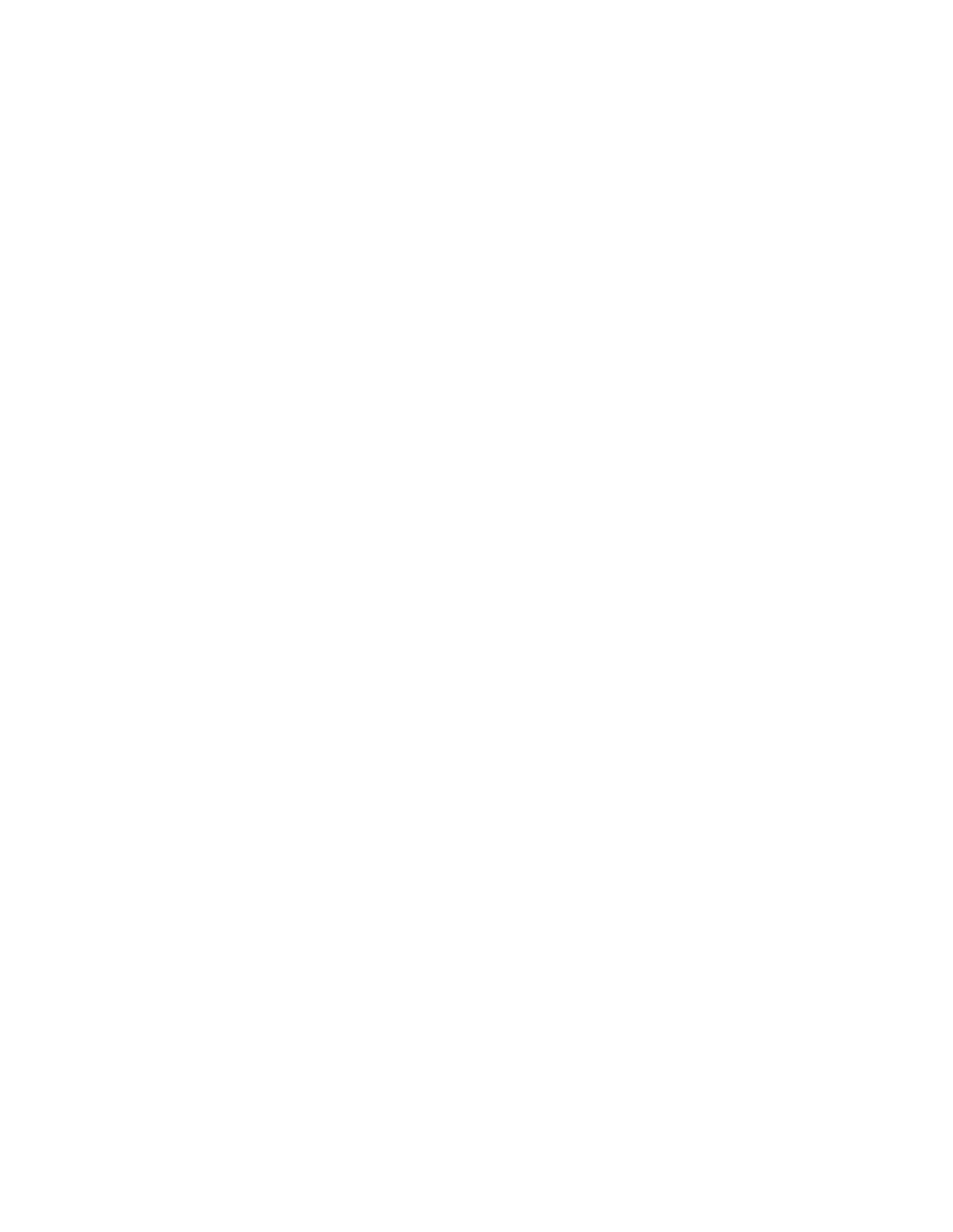## 5 | Labelled Interpolation Systems for Hyper-Resolution, Clausal and Local Proofs

Matthias Schlaipfer and Georg Weissenbacher Journal of Automated Reasoning, Volume 57, Issue 1, 2016 http://dx.doi.org/10.1007/s10817-016-9364-6

(extended version of [Wei12])

#### Abstract

Craig's interpolation theorem has numerous applications in model checking, automated reasoning, and synthesis. There is a variety of interpolation systems which derive interpolants from refutation proofs; these systems are ad-hoc and rigid in the sense that they provide exactly one interpolant for a given proof. In previous work, we introduced a parametrised interpolation system which subsumes existing interpolation methods for propositional resolution proofs and enables the systematic variation of the logical strength and the elimination of non-essential variables in interpolants. In this paper, we generalise this system to propositional hyper-resolution proofs as well as clausal proofs. The latter are generated by contemporary SAT solvers. Finally, we show that, when applied to local (or split) proofs, our extension generalises two existing interpolation systems for first-order logic and relates them in logical strength.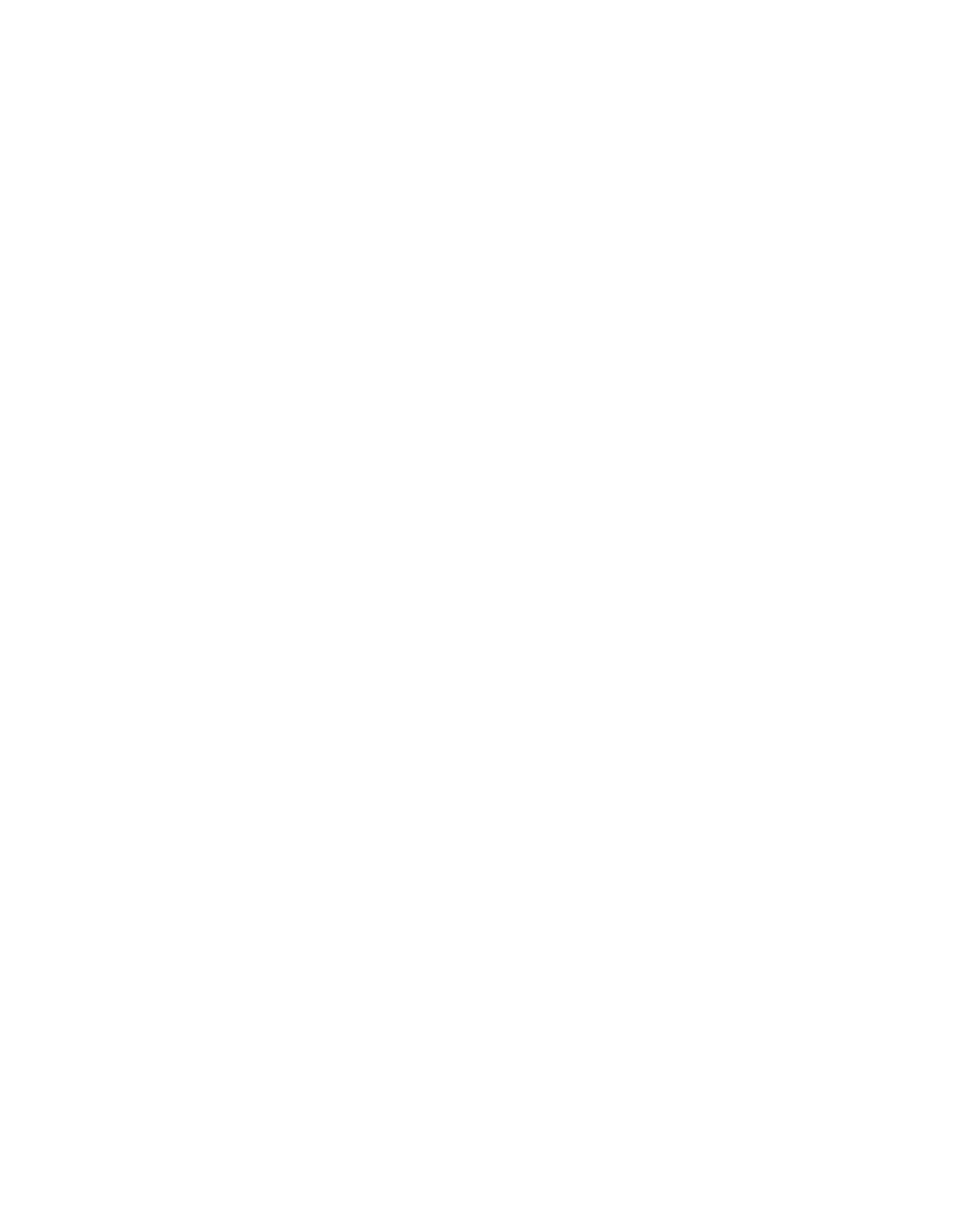## 6 | Counterexample to Induction-Guided Abstraction-Refinement (CTIGAR)

Johannes Birgmeier, Aaron Bradley, and Georg Weissenbacher Conference on Computer Aided Verification (CAV), 2014

http://dx.doi.org/10.1007/978-3-319-08867-9\_55

#### Abstract

Typical CEGAR-based verification methods refine the abstract domain based on full counterexample traces. The finite state model checking algorithm IC3 introduced the concept of discovering, generalizing from, and thereby eliminating individual state counterexamples to induction (CTIs). This focus on individual states suggests a simpler abstraction-refinement scheme in which refinements are performed relative to single steps of the transition relation, thus reducing the expense of refinement and eliminating the need for full traces. Interestingly, this change in refinement focus leads to a natural spectrum of refinement options, including when to refine and which type of concrete single-step query to refine relative to. Experiments validate that CTI-focused abstraction refinement, or CTIGAR, is competitive with existing CEGAR-based tools.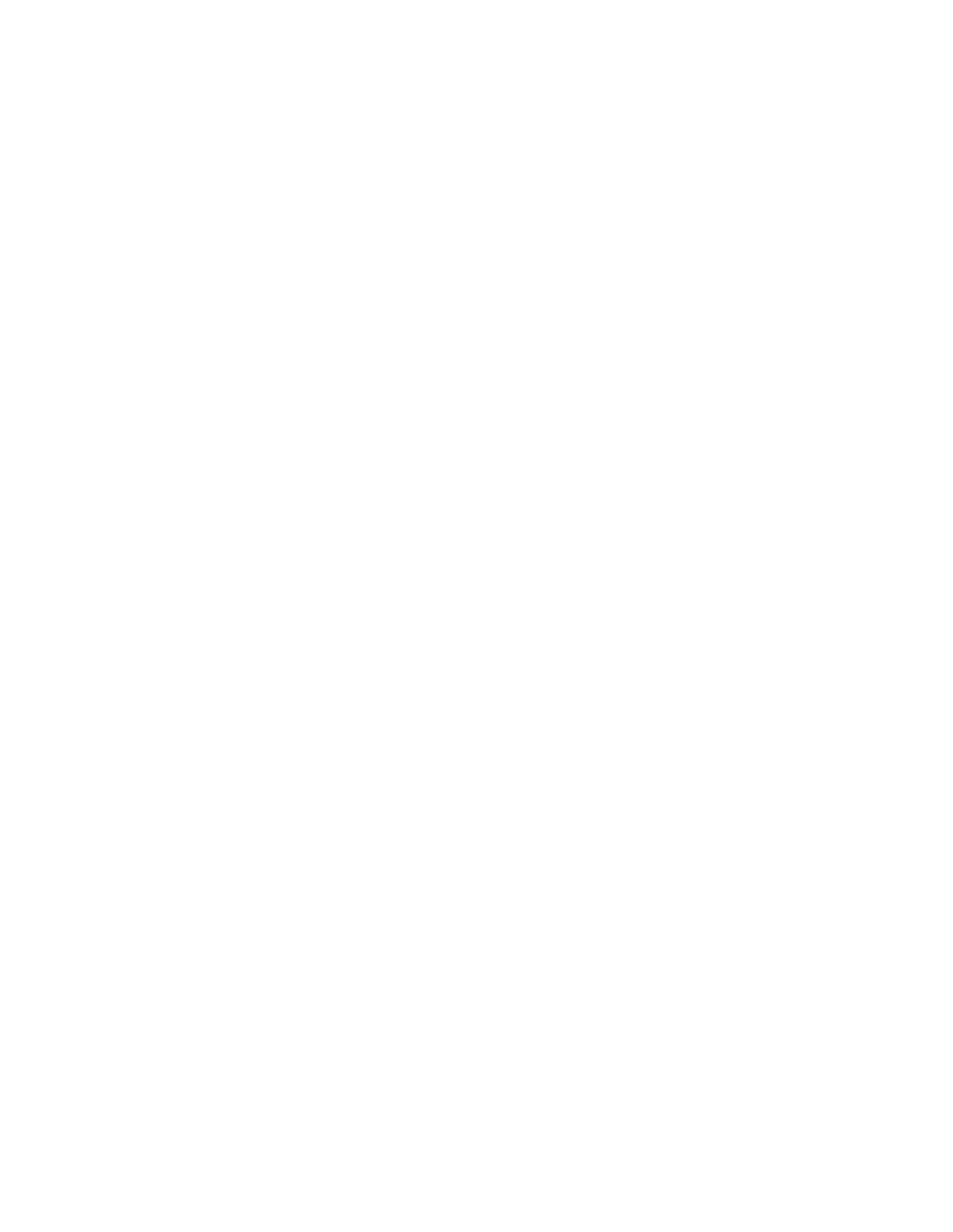## 7 | Under-approximating Loops in C Programs for Fast Counterexample Detection

Daniel Kroening, Matt Lewis, and Georg Weissenbacher Formal Methods in Systems Design, Volume 47, Issue 1, 2015 http://dx.doi.org/10.1007/s10703-015-0228-1

(extended version of [KLW13])

#### Abstract

Many software model checkers only detect counterexamples with deep loops after exploring numerous spurious and increasingly longer counterexamples. We propose a technique that aims at eliminating this weakness by constructing auxiliary paths that represent the effect of a range of loop iterations. Unlike acceleration, which captures the exact effect of arbitrarily many loop iterations, these auxiliary paths may under-approximate the behaviour of the loops. In return, the approximation is sound with respect to the bit-vector semantics of programs.

Our approach supports arbitrary conditions and assignments to arrays in the loop body, but may as a result introduce quantified conditionals. To reduce the resulting performance penalty, we present two quantifier elimination techniques specially geared towards our application.

Loop under-approximation can be combined with a broad range of verification techniques. We paired our techniques with lazy abstraction and bounded model checking, and evaluated the resulting tool on a number of buffer overflow benchmarks, demonstrating its ability to efficiently detect deep counterexamples in C programs that manipulate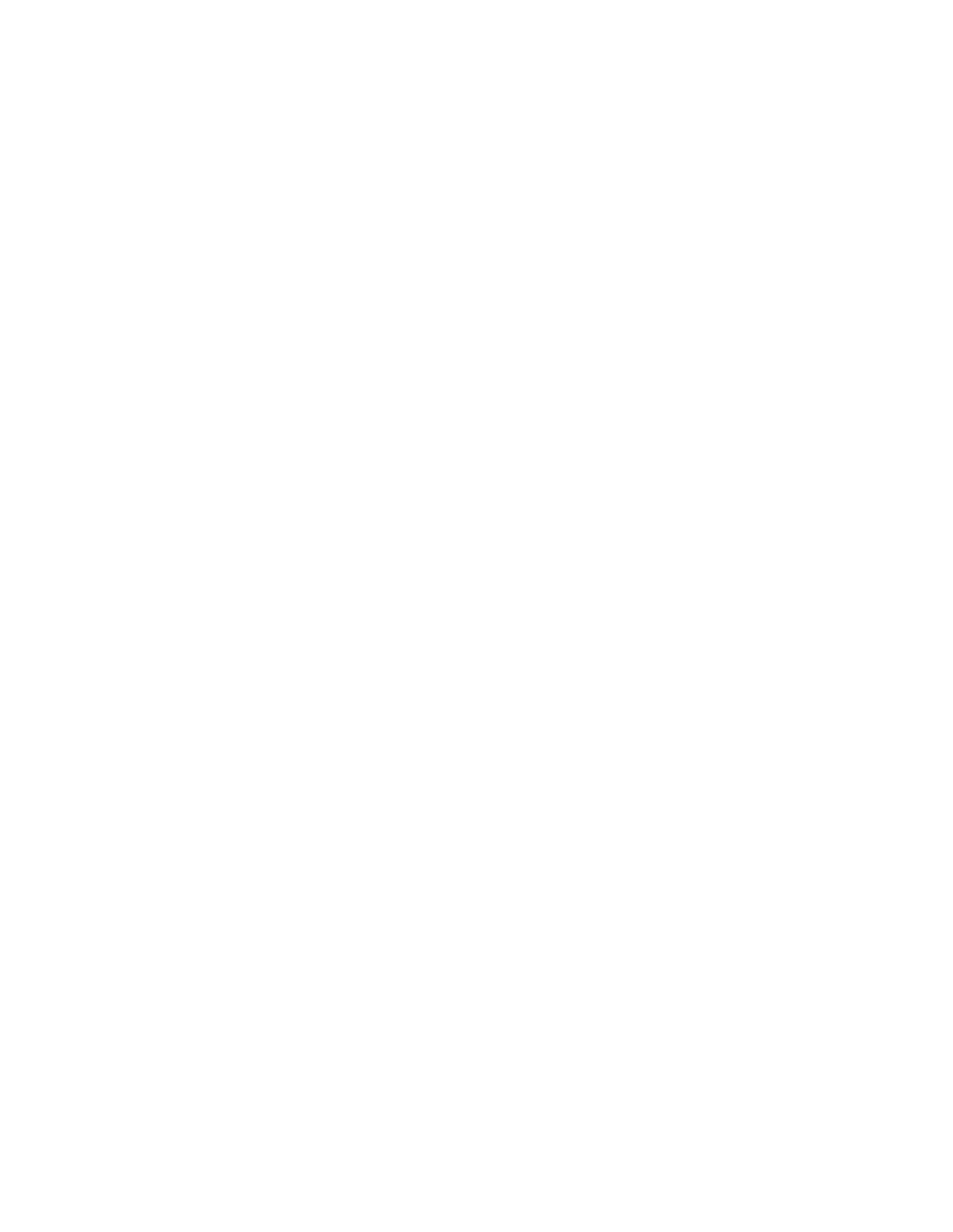## 8 | Proving Safety with Trace Automata and Bounded Model Checking

Daniel Kroening, Matt Lewis, and Georg Weissenbacher Symposium on Formal Methods (FM), 2015 http://dx.doi.org/10.1007/978-3-319-19249-9\_21

#### Abstract

Loop under-approximation enriches C programs with additional branches that represent the effect of a (limited) range of loop iterations. While this technique can speed up bug detection significantly, it introduces redundant execution traces which may complicate the verification of the program. This holds particularly true for tools based on Bounded Model Checking, which incorporate simplistic heuristics to determine whether all feasible iterations of a loop have been considered.

We present a technique that uses *trace automata* to eliminate redundant executions after performing loop acceleration. The method reduces the diameter of the program under analysis, which is in certain cases sufficient to allow a safety proof using Bounded Model Checking. Our transformation is precise—it does not introduce false positives, nor does it mask any errors. We have implemented the analysis as a source-to-source transformation, and present experimental results showing the applicability of the technique.